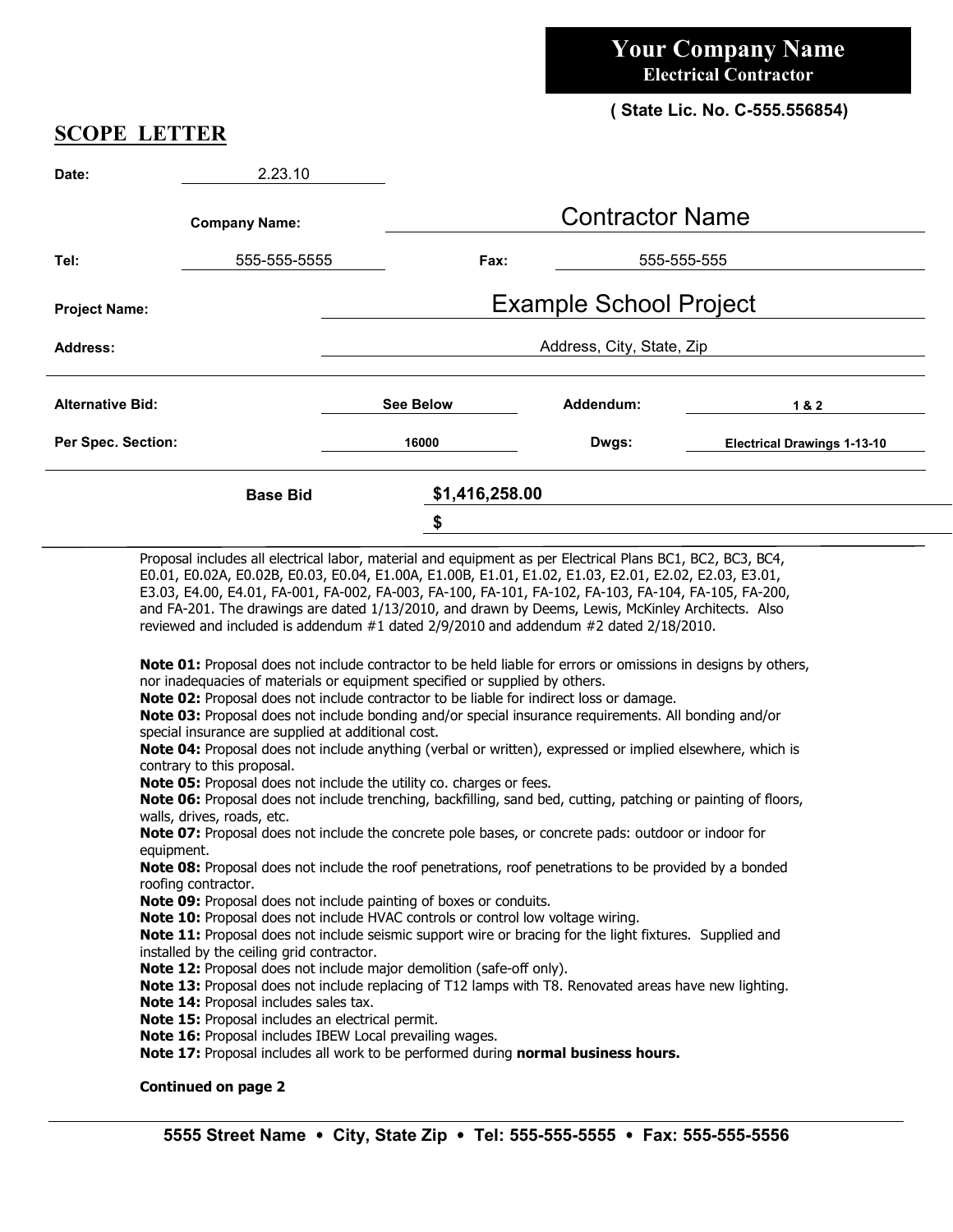# **( State Lic. No. C-555.556854)**

**Note 18:** Proposal includes temporary power and lighting. No trailer hook ups included. The power consumption charges are by others.

**Note 19:** Proposal includes new panels and switchgear as shown on plans.

**Note 20:** Proposal includes lighting and lighting control per information given.

**Note 21:** Proposal includes the **fire alarm system and clock/speaker paging system** by Simplex/Grinnell as specified.

**Note 22:** Proposal includes **voice/data and assisted listing system.**

**Note 23:** Proposal includes **CCTV system** as an alternate.

**Note 24:** Proposal includes **access control system.**

**Note 25:** Proposal includes new work associated with portable classrooms.

**Note 26:** Proposal includes relocation of conduits and wire as indicated on plans.

**Note 27: Proposal includes reuse of breakers in existing panels. No new breakers for existing panels are included**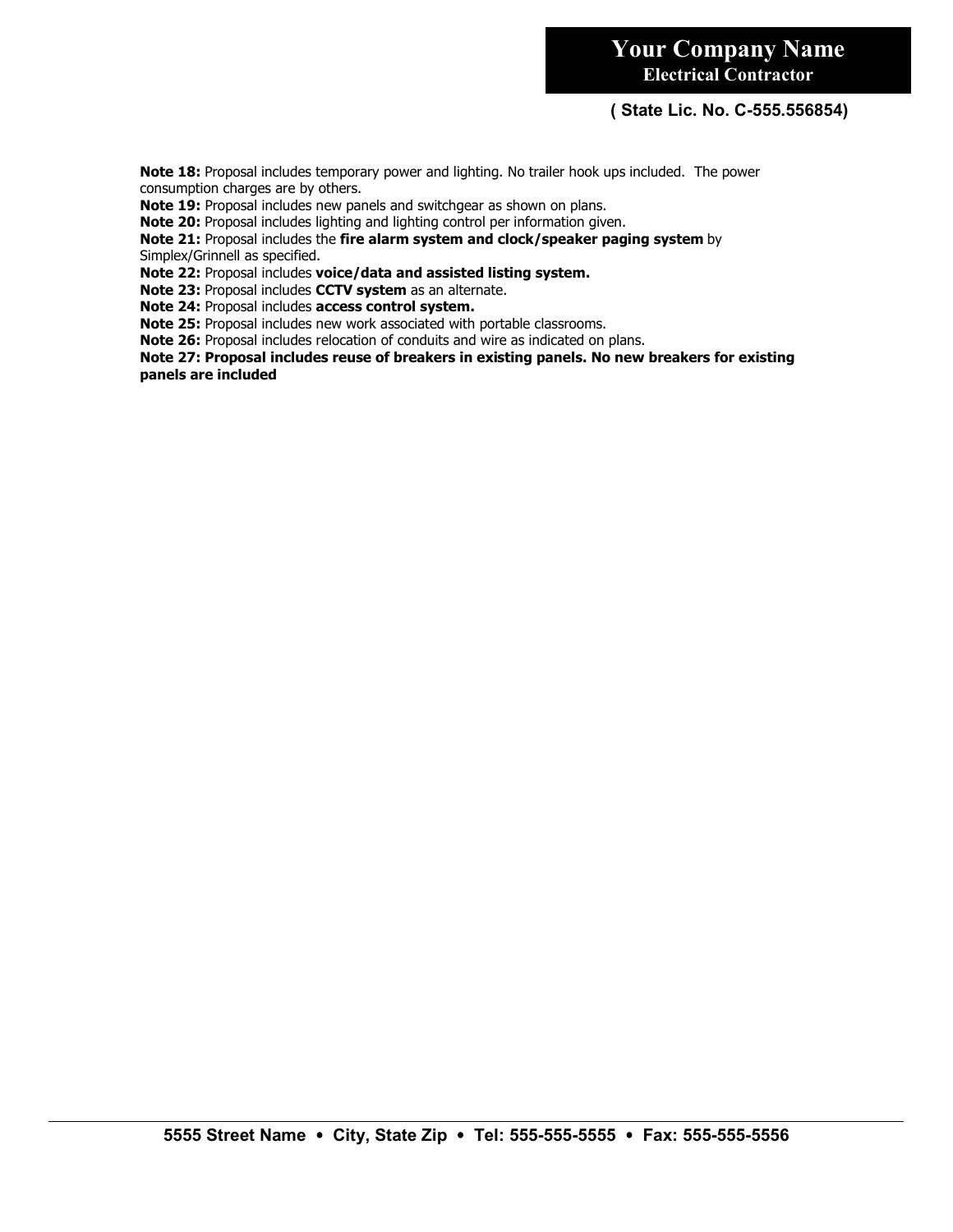| Material                          |      |              |
|-----------------------------------|------|--------------|
| Non-Ouoted                        | \$   | 98,814.05    |
| Ouoted                            |      | 585, 280.73  |
| Sales Tax (9.25%)                 | \$\$ | 63,278.77    |
| Total Material                    |      | 747, 373.55  |
| Labor                             |      |              |
| Direct (4,542.53 hours @ \$95.00) | \$   | 431, 540. 35 |
| Non-Productive                    | \$   | 0.00         |
| Direct Job Expenses               | \$   | 46,620.00    |
| Subcontracts                      |      | 0.00         |
| Job Subtotal (Prime Cost)         | \$   | 1,225,533.90 |
| Overhead (7.5%)                   | \$   | 91, 915.04   |
| Profit $(7.5%)$                   | \$   | 98,808.67    |
| Job Total                         | \$   | 1,416,257.61 |
| Actual Bid Price                  | \$   | 1,416,258.00 |
| Material to labor ratio: 0.63     |      |              |
| Cost per square foot              | \$   | 0.00         |
| Selling price per square foot     | \$   | 0.00         |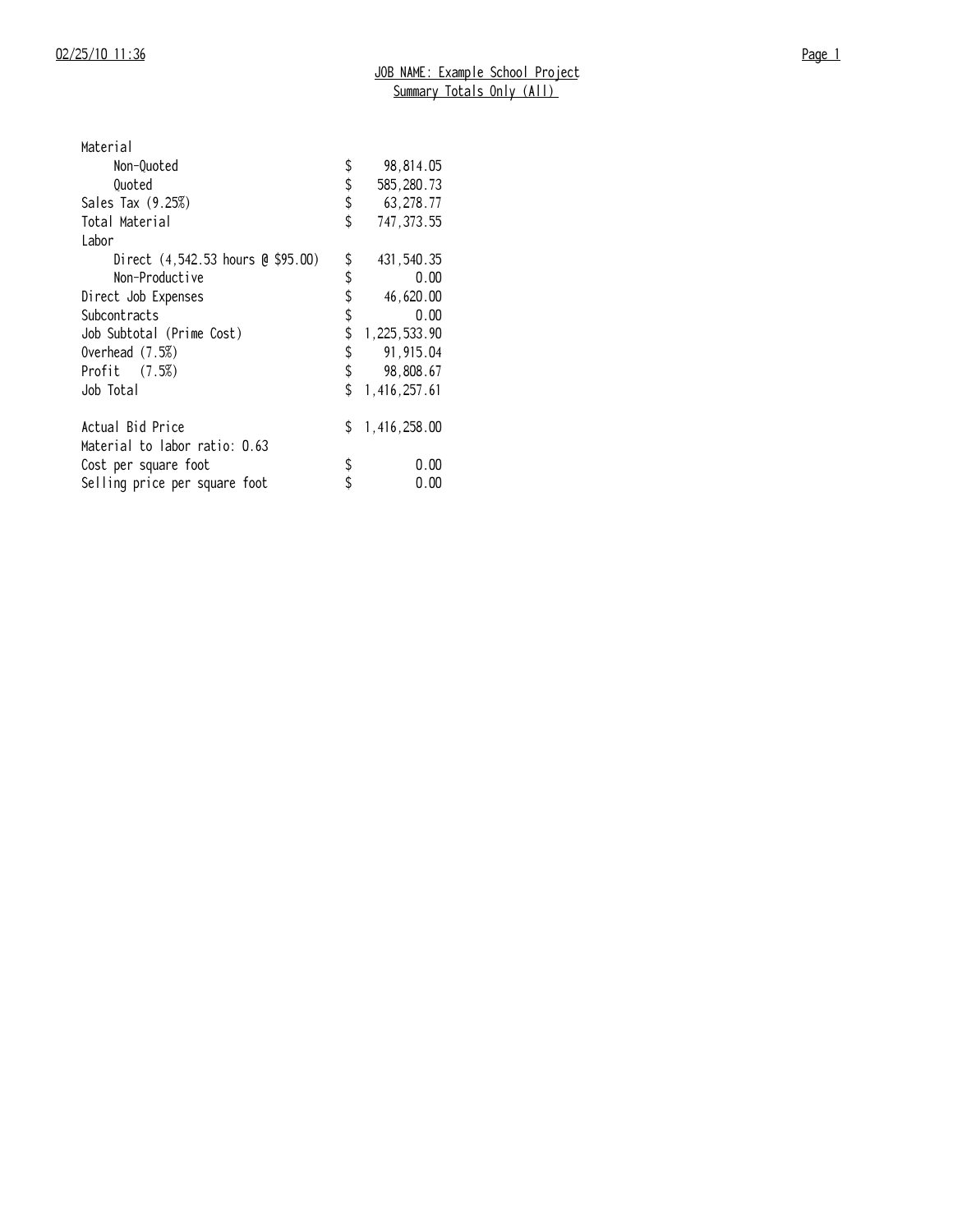### JOB NAME: Example School Project All Breakdowns (All)

| Job Number             | 11981                                       |
|------------------------|---------------------------------------------|
| Bid Date               | 02/25/10                                    |
| Bid Time               | 11:17                                       |
| Estimator              |                                             |
| Job Location           | 55 Street Name                              |
|                        | City, State Zip                             |
| Type of Building $(s)$ | School                                      |
| Type of Construction   | Renovation/New Building/Portable Classrooms |
| Square footage         | 0.                                          |
|                        |                                             |
|                        | Non-Quoted Material                         |

| Division                                                                                                                |                                                                                                                                                                                                                                                                                                                                                                                                                                                                                                                                                   | Total                                                                                              | Factor                                                                                                                                                                     |                                                                                                                                                              |                                                                               | Extension                                                                                                                                                    |
|-------------------------------------------------------------------------------------------------------------------------|---------------------------------------------------------------------------------------------------------------------------------------------------------------------------------------------------------------------------------------------------------------------------------------------------------------------------------------------------------------------------------------------------------------------------------------------------------------------------------------------------------------------------------------------------|----------------------------------------------------------------------------------------------------|----------------------------------------------------------------------------------------------------------------------------------------------------------------------------|--------------------------------------------------------------------------------------------------------------------------------------------------------------|-------------------------------------------------------------------------------|--------------------------------------------------------------------------------------------------------------------------------------------------------------|
| 07 Misc                                                                                                                 | 01 Raceway, Ftgs, & Boxes<br>02 Wire & Cable<br>03 Distribution<br>04 Light Fixtures & Lamps<br>05 Wiring Devices & Covers<br>06 Underground/Site<br>08 Special Systems<br>09 Remodel/Demolition<br>10 Sound Systems                                                                                                                                                                                                                                                                                                                              | 39,055.72<br>55,367.00<br>220.78<br>0.00<br>839.06<br>560.71<br>2,512.78<br>0.00<br>258.00<br>0.00 | 0.0%<br>0.0%<br>0.0%<br>0.0%<br>0.0%<br>0.0%<br>0.0%<br>0.0%<br>$0.0\%$<br>0.0%                                                                                            |                                                                                                                                                              | \$<br>\$<br>\$<br>\$<br>\$<br>\$<br>\$<br>\$<br>\$<br>\$                      | 39,055.72<br>55,367.00<br>220.78<br>0.00<br>839.06<br>560.71<br>2,512.78<br>0.00<br>258.00<br>0.00                                                           |
| Total                                                                                                                   |                                                                                                                                                                                                                                                                                                                                                                                                                                                                                                                                                   | 98,814.05                                                                                          |                                                                                                                                                                            |                                                                                                                                                              | \$                                                                            | 98,814.05                                                                                                                                                    |
|                                                                                                                         |                                                                                                                                                                                                                                                                                                                                                                                                                                                                                                                                                   |                                                                                                    | Quoted Material                                                                                                                                                            |                                                                                                                                                              |                                                                               |                                                                                                                                                              |
| A<br>B<br>С<br>D<br>E<br>F<br>G<br>H<br>$\overline{\phantom{a}}$<br>J<br>K<br>L<br>М<br>N<br>0<br>P<br>Q<br>R<br>S<br>Τ | 4' Wrap-Around 2-Lamp<br>4' Wrap-Around 2-Lamp<br>H.I.D. Wall Pack Fixture<br>4' Recessed Fluor<br>2'x4' Surf Commercial Fluor<br>Exit Fixture<br>4' Wrap-Around 2-Lamp<br>2'x4' Recessed Fluor<br>Conpact Fluor Recessed Downlight<br>Tube Strip w/cable mounting<br>1'x4' Surf Commercial Fluor<br>Incand Aisle/Step light<br>1'x4' Surf Commercial Fluor<br>jelly jar light<br>2'x2' Recessed Fluor<br>2'x4' Recessed Fluor<br>2'x4' Recessed Fluor<br>Conpact Fluor Recessed Downlight<br>Pendent fixture<br>Conpact Fluor Recessed Downlight |                                                                                                    | 22.00<br>12.00<br>21.00<br>6.00<br>24.00<br>15.00<br>13.00<br>88.00<br>23.00<br>4.00<br>35.00<br>13.00<br>19.00<br>2.00<br>8.00<br>101.00<br>17.00<br>3.00<br>6.00<br>3.00 | 0.01<br>0.01<br>0.01<br>0.01<br>0.01<br>0.01<br>0.01<br>0.01<br>0.01<br>0.01<br>0.01<br>0.01<br>0.01<br>0.01<br>0.01<br>0.01<br>0.01<br>0.01<br>0.01<br>0.01 | \$<br>\$<br>\$<br>\$<br>\$<br>\$<br>\$<br>きますます<br>\$<br>\$<br>\$<br>\$<br>\$ | 0.22<br>0.12<br>0.21<br>0.06<br>0.24<br>0.15<br>0.13<br>0.88<br>0.23<br>0.04<br>0.35<br>0.13<br>0.19<br>0.02<br>0.08<br>1.01<br>0.17<br>0.03<br>0.06<br>0.03 |
|                                                                                                                         | Added Lump Sum                                                                                                                                                                                                                                                                                                                                                                                                                                                                                                                                    |                                                                                                    |                                                                                                                                                                            |                                                                                                                                                              | \$                                                                            | 140,996.20                                                                                                                                                   |
|                                                                                                                         | 01 Fixtures (16500)                                                                                                                                                                                                                                                                                                                                                                                                                                                                                                                               |                                                                                                    |                                                                                                                                                                            |                                                                                                                                                              | \$                                                                            | 141,000.55                                                                                                                                                   |
| P1                                                                                                                      | 600 Amp Surf Panel-Nema 1                                                                                                                                                                                                                                                                                                                                                                                                                                                                                                                         |                                                                                                    | 1.00                                                                                                                                                                       | 0.01                                                                                                                                                         | \$                                                                            | 0.01                                                                                                                                                         |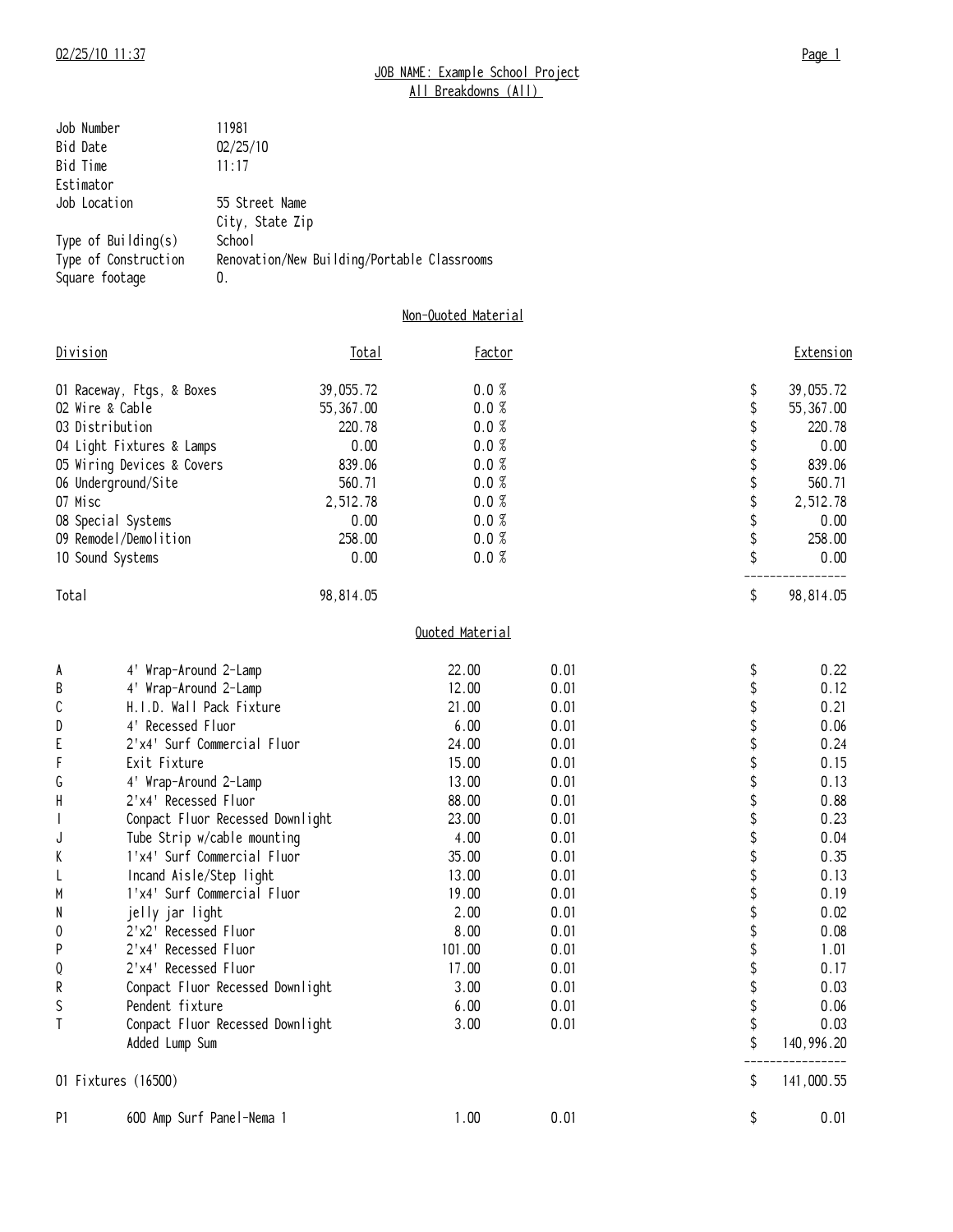| <u> JOB NAME: Example School Project</u> |                      |  |  |  |
|------------------------------------------|----------------------|--|--|--|
|                                          | All Breakdowns (All) |  |  |  |

| P <sub>2</sub> | 400 Amp Surf Panel-Nema 1                | 1.00     | 0.01 |                                      | 0.01        |
|----------------|------------------------------------------|----------|------|--------------------------------------|-------------|
| 3143           | 30A/2P 3WSN 240V GD Fus Safety Sw-Nema 1 | 4.00     | 0.01 |                                      | 0.04        |
| 3167           | 30A/2P 3WSN 240V HD Fus Safety Sw-Nema 1 | 11.00    | 0.01 |                                      | 0.11        |
| 3170           | 200A/2P 3WSN 240V HD Fus Safety Sw-Nemal | 1.00     | 0.01 | もきますま                                | 0.01        |
| 3180           | 60A/2P 3WSN 240V HD Fus Safety Sw-Nema3R | 7.00     | 0.01 |                                      | 0.07        |
|                |                                          |          |      |                                      |             |
| NEW SW.B       | 1000A Main Switchboard/Free Standing-N1  | 1.00     | 0.01 |                                      | 0.01        |
|                | Added Lump Sum                           |          |      | \$                                   | 16,488.00   |
|                | 02 Distribution (Safeco)                 |          |      | \$                                   | 16,488.26   |
| 7311           | Steel Cable Tray-Mesh Type/4"Dx12"W      | 1,200.00 | 6.20 |                                      | 7,440.00    |
| 7324           | 90D Cable Tray Elbow-Mesh Type/4"Dx12"W  | 2.00     | 4.16 |                                      | 8.32        |
| 7338           | Mesh Type Cable Tray Horiz Tee/4"Dx12"W  | 4.00     | 4.16 |                                      | 16.64       |
| 7345           |                                          | 4.00     | 8.32 | \$\$\$\$                             | 33.28       |
|                | Mesh Type Cable Tray Horiz X/4"Dx12"W    |          |      |                                      |             |
|                | 04 Cable Tray (Safeco)                   |          |      | \$                                   | 7,498.24    |
| 6740           | Heat Detector                            | 64.00    | 0.01 |                                      | 0.64        |
| 6741           | Fire Alarm Pull Station                  | 5.00     | 0.01 | \$\$\$\$\$\$\$\$\$\$\$\$\$\$\$\$\$\$ | 0.05        |
| 6744           | Bell-10" 120V AC                         | 1.00     | 0.01 |                                      | 0.01        |
| 6747           | Horn/Strobe                              | 14.00    | 0.01 |                                      | 0.14        |
| 6748           | Horn WP 120V AC                          | 1.00     | 0.01 |                                      | 0.01        |
|                | Strobe                                   |          | 0.01 |                                      |             |
| 8344           |                                          | 5.00     |      |                                      | 0.05        |
| 8345           | Duct Detector                            | 2.00     | 0.01 |                                      | 0.02        |
| 8434           | Door Magnet Hold Open                    | 4.00     | 0.01 |                                      | 0.04        |
| 8454           | Smoke Detector Addressable               | 118.00   | 0.01 |                                      | 1.18        |
| 8480           | Control module                           | 1.00     | 0.01 |                                      | 0.01        |
| 8595           | Tamper Switch                            | 2.00     | 0.01 |                                      | 0.02        |
| 8596           | Flow Switch                              | 2.00     | 0.01 |                                      | 0.02        |
| 8657           | Monitor module                           | 50.00    | 0.01 |                                      | 0.50        |
| 8907           | FA Relay                                 | 12.00    | 0.01 |                                      | 0.12        |
|                | Added Lump Sum                           |          |      | \$                                   | 162, 444.06 |
|                | 06 Fire Alarm (Simplex)                  |          |      | \$                                   | 162, 446.87 |
|                |                                          |          |      |                                      |             |
| 6957           | Motion Control for portable units        | 1.00     | 0.01 | \$                                   | 0.01        |
|                | Added Lump Sum                           |          |      | \$                                   | 19,300.00   |
|                | 07 Security (Sec. Inter)                 |          |      | \$                                   | 19,300.01   |
| 6769           | Clock (Single Face)                      | 11.00    | 0.01 |                                      | 0.11        |
| 8814           | Ceiling Speakers                         | 17.00    | 0.01 | \$<br>\$                             | 0.17        |
|                |                                          |          |      |                                      |             |
|                | Added Lump Sum                           |          |      | \$                                   | 79,688.31   |
|                | 08 Clock & PA (Simplex)                  |          |      | \$                                   | 79,688.59   |
| 8416           | NM Raceway Base 2 Comp 5400 Iv P/FT      | 520.00   | 3.17 | \$                                   | 1,648.40    |
| 8417           | NM Raceway Cover 5400 Ivory P/FT         | 520.00   | 2.65 |                                      | 1,378.00    |
| 8421           | NM Device Bracket 5400 Ivory             | 254.00   | 7.89 |                                      | 2,004.06    |
| 8424           | Device Plate                             | 254.00   | 2.63 |                                      | 668.02      |
| 8425           | NM End Cap 5400 Ivory                    | 40.00    | 4.69 | \$\$\$                               | 187.60      |
|                |                                          |          |      |                                      |             |
|                | 19 Wire Mold (Safeco)                    |          |      | \$                                   | 5,886.08    |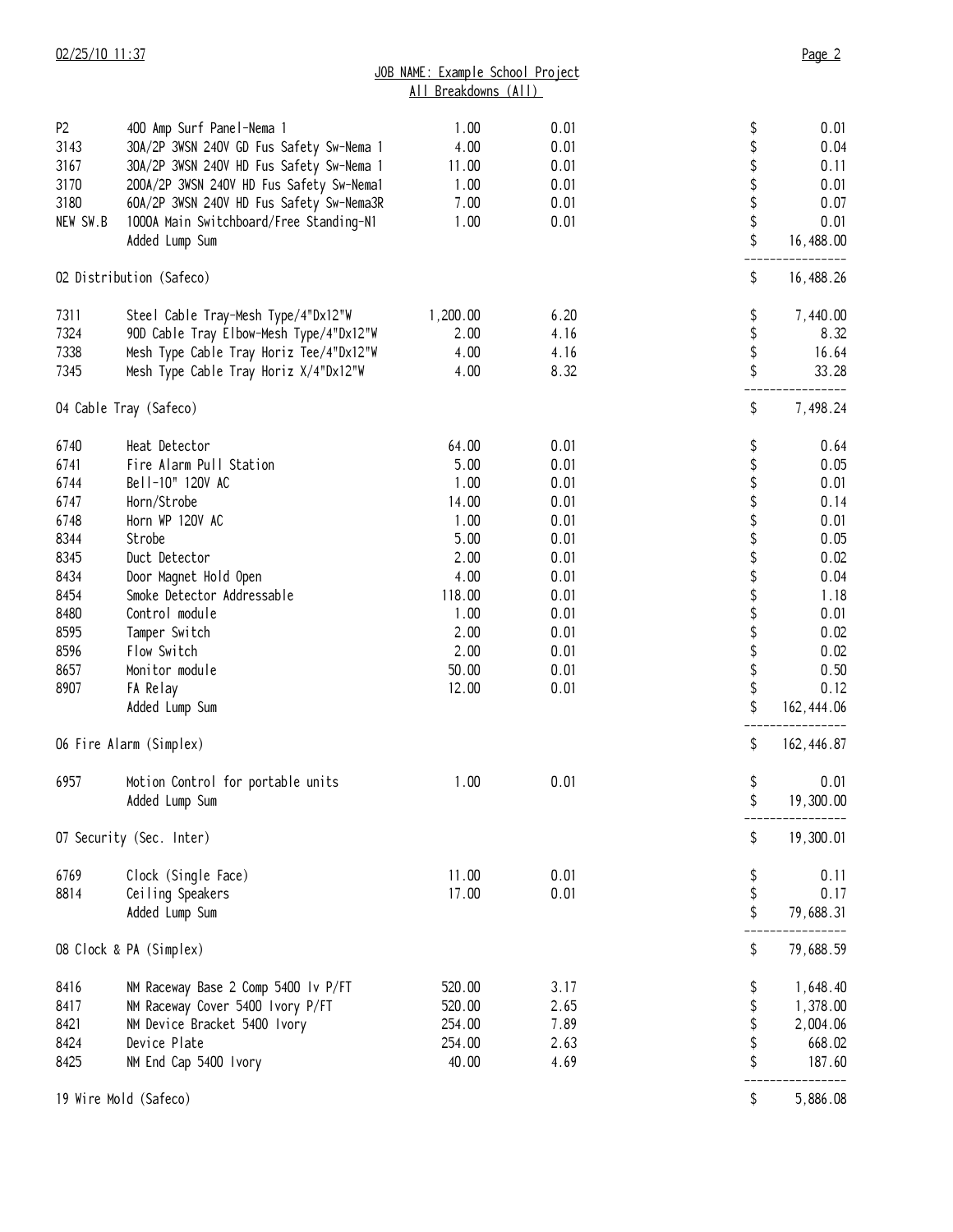|  | JOB NAME: Example School Project |  |
|--|----------------------------------|--|
|  | All Breakdowns (All)             |  |

| 6954                                                 | Tele/data turn key<br>Added Lump Sum                                                                                                                                                                            | 1.00                                                 | 0.01                                                       | \$<br>\$                 | 0.01<br>97,360.00                                              |
|------------------------------------------------------|-----------------------------------------------------------------------------------------------------------------------------------------------------------------------------------------------------------------|------------------------------------------------------|------------------------------------------------------------|--------------------------|----------------------------------------------------------------|
|                                                      | 30 Telephone Sys (Safeco)                                                                                                                                                                                       |                                                      |                                                            | \$                       | 97,360.01                                                      |
| 4465<br>6943<br>6944<br>6945<br>6946<br>6947<br>6948 | 20A SP motion switch<br>Wall Motion Sensor<br>Ceiling Motion Sensor<br>10 Relay Lighting control panel<br>22 relay lighting control panel<br>20 relay lighting control panel<br>15 relay lighting control panel | 1.00<br>8.00<br>8.00<br>2.00<br>1.00<br>1.00<br>2.00 | 116.00<br>132.00<br>150.00<br>0.01<br>0.01<br>0.01<br>0.01 | \$<br>\$\$\$\$\$\$\$\$\$ | 116.00<br>1,056.00<br>1,200.00<br>0.02<br>0.01<br>0.01<br>0.02 |
| 6949<br>6950                                         | 5 relay w/internal timeclock lcp<br>8 relay w/internal time clock lcp                                                                                                                                           | 2.00<br>1.00                                         | 0.01<br>0.01                                               |                          | 0.02<br>0.01                                                   |
|                                                      | 33 Lighting Control (Safeco)                                                                                                                                                                                    |                                                      |                                                            | \$                       | 2,372.09                                                       |
| 6959                                                 | Access Control<br>Added Lump Sum                                                                                                                                                                                | 1.00                                                 | 0.01                                                       | \$<br>\$                 | 0.01<br>23,920.00                                              |
|                                                      | 42 Access Panel (16500)                                                                                                                                                                                         |                                                      |                                                            | \$                       | 23,920.01                                                      |
| 6958                                                 | CATV<br>Added Lump Sum                                                                                                                                                                                          | 1.00                                                 | 0.01                                                       | \$<br>\$                 | 0.01<br>11,355.00                                              |
| 73 CATV (16500)                                      |                                                                                                                                                                                                                 |                                                      |                                                            | \$                       | 11,355.01                                                      |
| 6955                                                 | Assistive listening turn key<br>Added Lump Sum                                                                                                                                                                  | 1.00                                                 | 0.01                                                       | \$<br>\$                 | 0.01<br>17,965.00                                              |
|                                                      | 84 Quote 84 (Safeco)                                                                                                                                                                                            |                                                      |                                                            | \$                       | 17,965.01                                                      |
| Total                                                |                                                                                                                                                                                                                 |                                                      |                                                            | \$                       | 585, 280.73                                                    |
|                                                      | Sales Tax (9.25%)                                                                                                                                                                                               |                                                      |                                                            | \$                       | 63, 278.77                                                     |
| Total Material                                       |                                                                                                                                                                                                                 |                                                      |                                                            | \$                       | 747, 373.55                                                    |

Labor Hours

| Division                   | Total    | Factor | Extension |
|----------------------------|----------|--------|-----------|
| 01 Raceway, Ftgs, & Boxes  | 2,679.13 | 0.00%  | 2,679.13  |
| 02 Wire & Cable            | 753.63   | 0.00%  | 753.63    |
| 03 Distribution            | 116.23   | 0.00%  | 116.23    |
| 04 Light Fixtures & Lamps  | 247.10   | 0.00%  | 247.10    |
| 05 Wiring Devices & Covers | 89.85    | 0.00%  | 89.85     |
| 06 Underground/Site        | 45.26    | 0.00%  | 45.26     |
| 07 Misc                    | 369.16   | 0.00%  | 369.16    |
| 08 Special Systems         | 161.83   | 0.00%  | 161.83    |
| 09 Remodel/Demolition      | 65.89    | 0.00%  | 65.89     |
| 10 Sound Systems           | 14.45    | 0.00%  | 14.45     |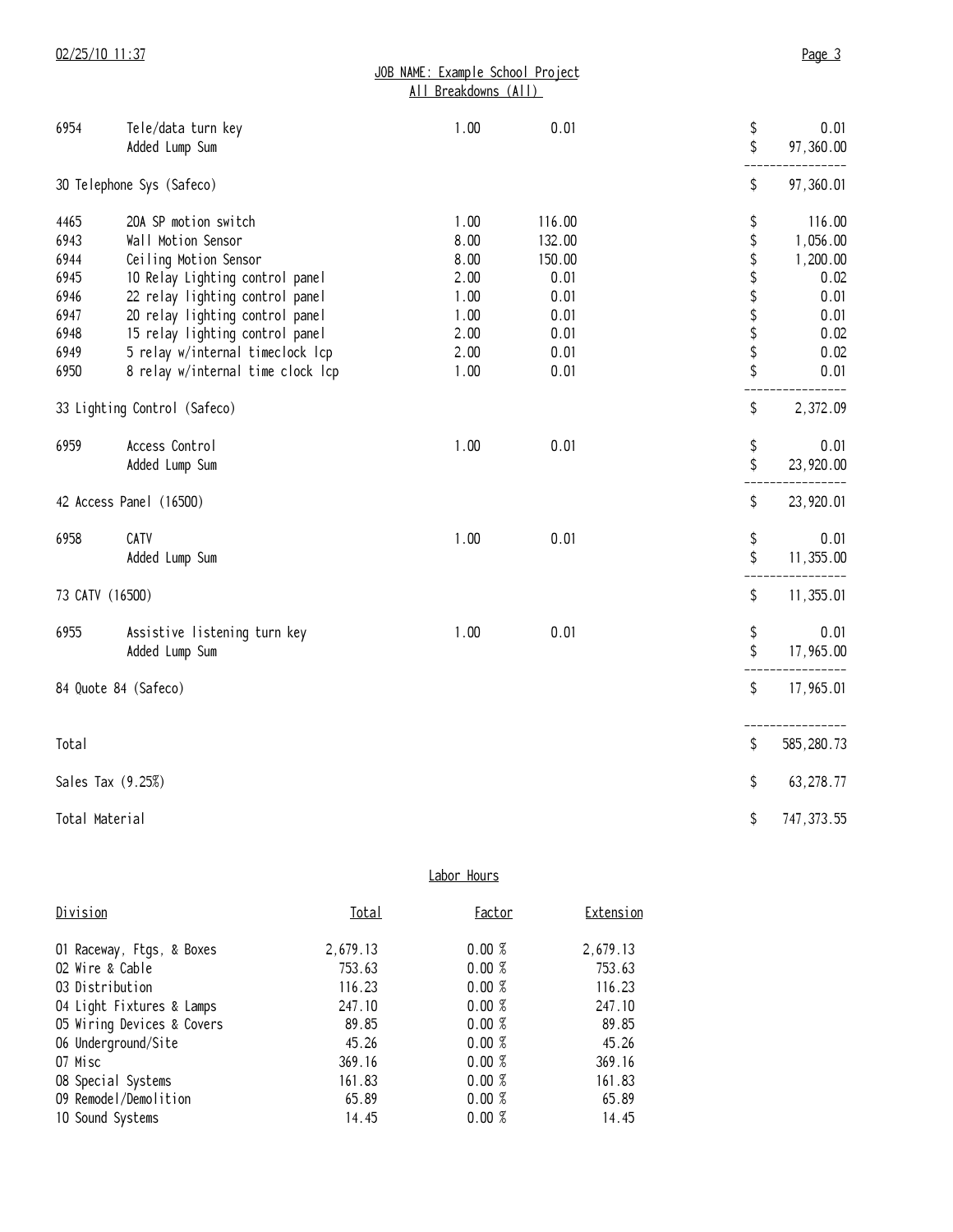### JOB NAME: Example School Project All Breakdowns (All)

| Total                                                                                  |                              | 4,542.53  |                                                     |              | 4,542.53                        |                      |                                                             |
|----------------------------------------------------------------------------------------|------------------------------|-----------|-----------------------------------------------------|--------------|---------------------------------|----------------------|-------------------------------------------------------------|
|                                                                                        |                              |           | Labor Rates                                         |              |                                 |                      |                                                             |
| Category                                                                               | <b><u>&amp; of Total</u></b> | Hours     |                                                     | Base Rate    | Burden<br>$\frac{9}{6}$<br>\$   |                      | Extension                                                   |
| Journeyman                                                                             | 100.0                        | 4,542.530 |                                                     | 95.00        | 0.00<br>0.00                    |                      | 431, 540.35                                                 |
| Total                                                                                  | 100.0                        | 4,542.530 | $\mathsf{X}% _{0}^{\prime}=\mathsf{X}_{0}^{\prime}$ |              | 95.00 (AVG LAB RATE W/BURDEN) = | \$                   | 431, 540.35                                                 |
|                                                                                        |                              |           |                                                     | Job Expenses |                                 |                      |                                                             |
| Description                                                                            |                              |           |                                                     |              |                                 |                      | Total                                                       |
| Permit<br>Temporary Power<br>Tool Rental<br>Misc<br>Total                              |                              |           |                                                     |              |                                 | \$<br>\$<br>\$<br>\$ | 13,620.00<br>25,000.00<br>5,000.00<br>3,000.00<br>46,620.00 |
| Job Subtotal (Prime Cost)                                                              |                              |           |                                                     |              |                                 | \$                   | 1,225,533.90                                                |
| Overhead (7.5%)                                                                        |                              |           |                                                     |              |                                 | \$                   | 91,915.04                                                   |
| Profit<br>(7.5%)                                                                       |                              |           |                                                     |              |                                 | \$                   | 98,808.67                                                   |
| Job Total                                                                              |                              |           |                                                     |              |                                 | \$                   | 1,416,257.61                                                |
| Actual Bid Price                                                                       |                              |           |                                                     |              |                                 | \$                   | 1,416,258.00                                                |
| Material to labor ratio: 0.63<br>Cost per square foot<br>Selling price per square foot |                              |           |                                                     |              |                                 | \$<br>\$             | 0.00<br>0.00                                                |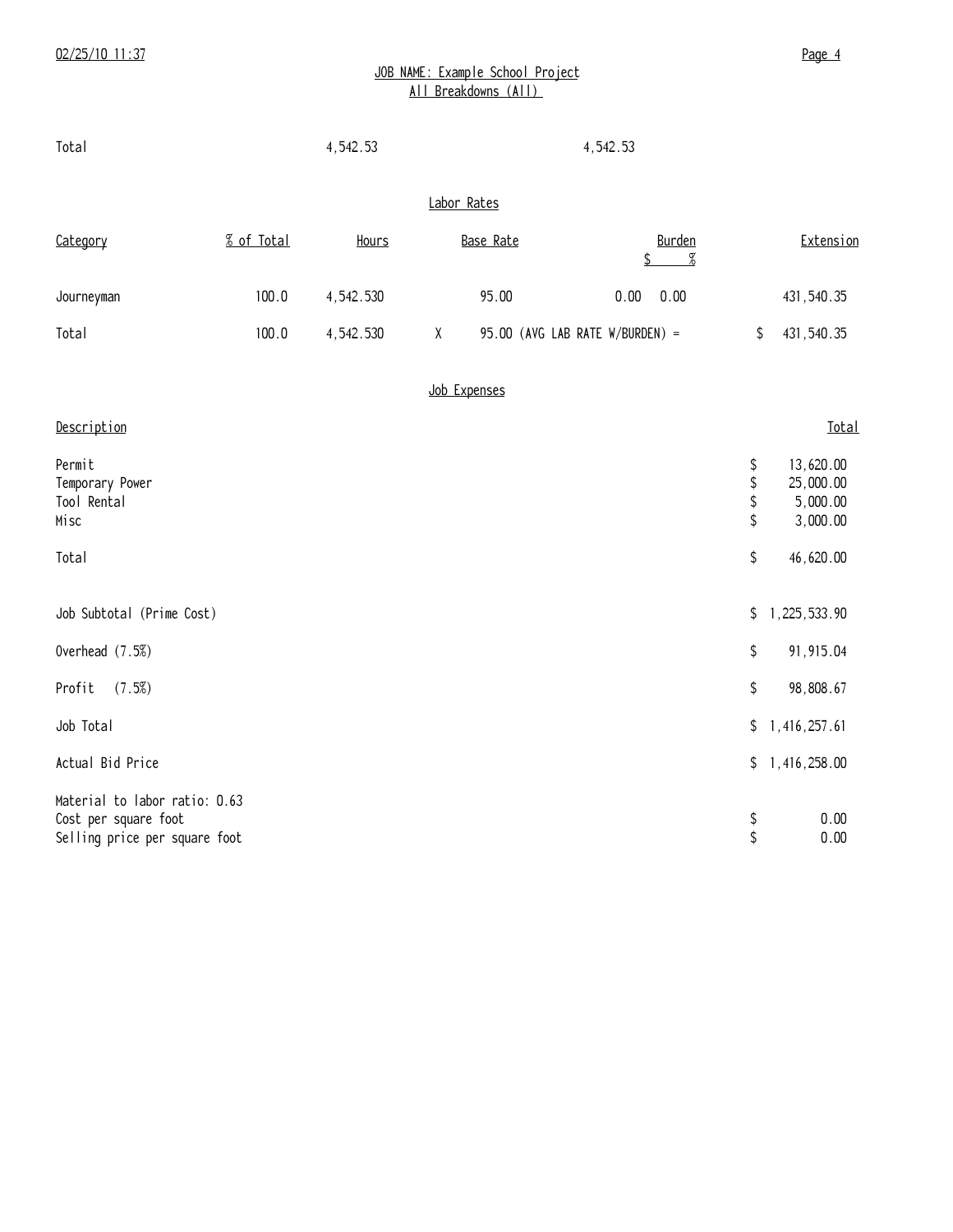|      | Example School Project           |           |                                   |                                     |        |        |  |
|------|----------------------------------|-----------|-----------------------------------|-------------------------------------|--------|--------|--|
|      |                                  |           | <b>EXTENSION BY PHASE</b>         |                                     |        |        |  |
|      | Item # Description               | Qty       |                                   | Price U Ext Price Labor U Ext Labor |        |        |  |
|      |                                  |           |                                   |                                     |        |        |  |
|      |                                  |           | --- 01 Raceway, Ftgs, & Boxes --- |                                     |        |        |  |
| N    | jelly jar light                  | 2.00      | QUOTE 1                           | 0.00                                | 0.60 E | 1.20   |  |
| 1001 | $3/4"$ EMT                       | 23,085.00 | 34.79 C                           | 8,031.26                            | 2.59C  | 597.89 |  |
| 1002 | 1" EMT                           | 525.00    | 58.53 C                           | 307.30                              | 2.75C  | 14.44  |  |
| 1003 | $1 - 1/4"$ EMT                   | 220.00    | 91.35C                            | 200.97                              | 3.03C  | 6.67   |  |
| 1004 | $1 - 1/2"$ EMT                   | 210.00    | 109.47C                           | 229.88                              | 3.30C  | 6.92   |  |
| 1005 | 2" EMT                           | 1,550.00  | 136.42 C                          | 2, 114.51                           | 3.85C  | 59.66  |  |
| 1006 | $2 - 1/2"$ EMT                   | 855.00    | 228.49 C                          | 1,953.59                            | 4.95 C | 42.32  |  |
| 1007 | 3" EMT                           | 225.00    | 290.87 C                          | 654.45                              | 5.50C  | 12.38  |  |
| 1009 | 5" EMT                           | 200.00    | 339.02 C                          | 678.04                              | 7.15C  | 14.31  |  |
| 1051 | $3/4"$ GRC                       | 115.00    | 131.22 C                          | 150.90                              | 3.85C  | 4.43   |  |
| 1053 | $1 - 1/4"$ GRC                   | 310.00    | 265.37 C                          | 822.65                              | 4.40 C | 13.64  |  |
| 1055 | $2"$ GRC                         | 400.00    | 409.09 C                          | 1,636.36                            | 5.50C  | 22.00  |  |
| 1056 | $2 - 1/2"$ GRC                   | 400.00    | 707.74 C                          | 2,830.96                            | 7.43C  | 29.72  |  |
| 1122 | 3/4" Steel Flex                  | 111.00    | 52.43 C                           | 58.20                               | 2.20C  | 2.44   |  |
| 1144 | 3/4" Liquidtight (metallic)      | 422.00    | 113.74 C                          | 479.97                              | 2.20C  | 9.28   |  |
| 1340 | $1-1/4"$ EMT Elbow               | 12.00     | 325.21 C                          | 39.03                               | 0.25 E | 3.00   |  |
| 1341 | 1-1/2" EMT Elbow                 | $6.00$    | 378.22 C                          | 22.70                               | 0.30 E | 1.80   |  |
| 1342 | 2" EMT Elbow                     | 33.00     | 555.56 C                          | 183.35                              | 0.35 E | 11.55  |  |
| 1343 | 2-1/2" EMT Elbow                 | 13.00     | 1,352.64 C                        | 175.85                              | 0.50 E | 6.50   |  |
| 1344 | 3" EMT Elbow                     | 15.00     | 2,016.72 C                        | 302.50                              | 0.60 E | 9.00   |  |
| 1346 | 5" EMT Elbow                     | 15.00     | $3,180.06$ C                      | 477.01                              | 0.85 E | 12.75  |  |
| 1348 | 3/4" GRC Elbow                   | 2.00      | 340.60 C                          | 6.81                                | 0.30 E | 0.60   |  |
| 1467 | 3/4" Compression Die Cast Conn   | 2,182.00  | 44.95 C                           | 980.83                              | 0.13 E | 283.66 |  |
| 1468 | 1" Compression Die Cast Conn     | 64.00     | 76.78 C                           | 49.14                               | 0.16 E | 10.24  |  |
| 1469 | 1-1/4" Compression Die Cast Conn | 4.00      | 122.69 C                          | 4.91                                | 0.23 E | 0.92   |  |
| 1470 | 1-1/2" Compression Die Cast Conn | 6.00      | 171.77 C                          | 10.32                               | 0.27 E | 1.62   |  |
| 1471 | 2" Compression Die Cast Conn     | 36.00     | 274.65 C                          | 98.86                               | 0.32 E | 11.52  |  |
| 1472 | 2-1/2" Compression Die Cast Conn | 18.00     | 604.28 C                          | 108.77                              | 0.40 E | 7.20   |  |
| 1473 | 3" Compression Die Cast Conn     | 10.00     | 686.30 C                          | 68.63                               | 0.50 E | 5.00   |  |
| 1475 | 5" Compression Die Cast Conn     | 10.00     | 979.14 C                          | 97.91                               | 0.65 E | 6.50   |  |
| 1555 | 5" Set Screw Die Cast Cplq       | 19.50     | 557.14 C                          | 108.64                              | 0.09 E | 1.76   |  |
| 1567 | 3/4" Compressin Die Cast Cplq    | 2,308.50  | 51.27 C                           | 1,183.57                            | 0.13 E | 300.16 |  |
| 1568 | 1" Compression Die Cast Cplq     | 52.50     | 84.73 C                           | 44.49                               | 0.14 E | 7.35   |  |
| 1569 | 1-1/4" Compression Die Cast Cplq | 26.00     | 153.71 C                          | 39.96                               | 0.18 E | 4.68   |  |
| 1570 | 1-1/2" Compression Die Cast Cplq | 27.00     | 220.06 C                          | 59.41                               | 0.24 E | 6.48   |  |
| 1571 | 2" Compression Die Cast Cplq     | 188.00    | 293.87 C                          | 552.48                              | 0.25 E | 47.02  |  |
| 1572 | 2-1/2" Compression Die Cast Cplq | 98.50     | 778.65 C                          | 766.97                              | 0.32 E | 31.52  |  |
| 1573 | 3" Compression Die Cast Cplq     | 37.50     | 868.10 C                          | 325.54                              | 0.36 E | 13.50  |  |
| 1575 | 4" Compression Die Cast Cplq     | 15.50     | 1,291.95 C                        | 200.26                              | 0.53 E | 8.21   |  |
| 1587 | 3/4" Locknut                     | 20.00     | 21.65C                            | 4.34                                | 0.01 E | 0.20   |  |
| 1589 | $1-1/4"$ Locknut                 | 26.00     | 54.74 C                           | 14.23                               | 0.02 E | 0.52   |  |
| 1592 | 2-1/2" Locknut                   | 8.00      | 487.28 C                          | 38.98                               | 0.05 E | 0.40   |  |
| 1599 | 3/4" Plastic Bushing             | 4.00      | 24.62 C                           | 0.98                                | 0.01 E | 0.04   |  |
| 1601 | 1-1/4" Plastic Bushing           | 8.00      | 113.04 C                          | 9.04                                | 0.02 E | 0.16   |  |
| 1602 | 1-1/2" Plastic Bushing           | 4.00      | 74.18 C                           | 2.96                                | 0.02 E | 0.08   |  |
| 1603 | 2" Plastic Bushing               | $6.00$    | 137.28 C                          | 8.25                                | 0.03 E | 0.18   |  |
| 1604 | 2-1/2" Plastic Bushing           | 10.00     | 556.35 C                          | 55.63                               | 0.04 E | 0.40   |  |
| 1605 | 3" Plastic Bushing               | 10.00     | 592.26 C                          | 59.23                               | 0.05 E | 0.50   |  |
| 1607 | 5" Plastic Bushing               | 10.00     | 489.80 C                          | 48.99                               | 0.07 E | 0.70   |  |
| 1766 | 3/4" Cut & Thread                | 2.00      | 0.00 E                            | 0.00                                | 0.14 E | 0.28   |  |
| 1768 | $1-1/4"$ Cut & Thread            | 4.00      | 0.00 E                            | 0.00                                | 0.23 E | 0.92   |  |
| 1771 | 2-1/2" Cut & Thread              | 2.00      | 0.00 E                            | 0.00                                | 0.60 E | 1.20   |  |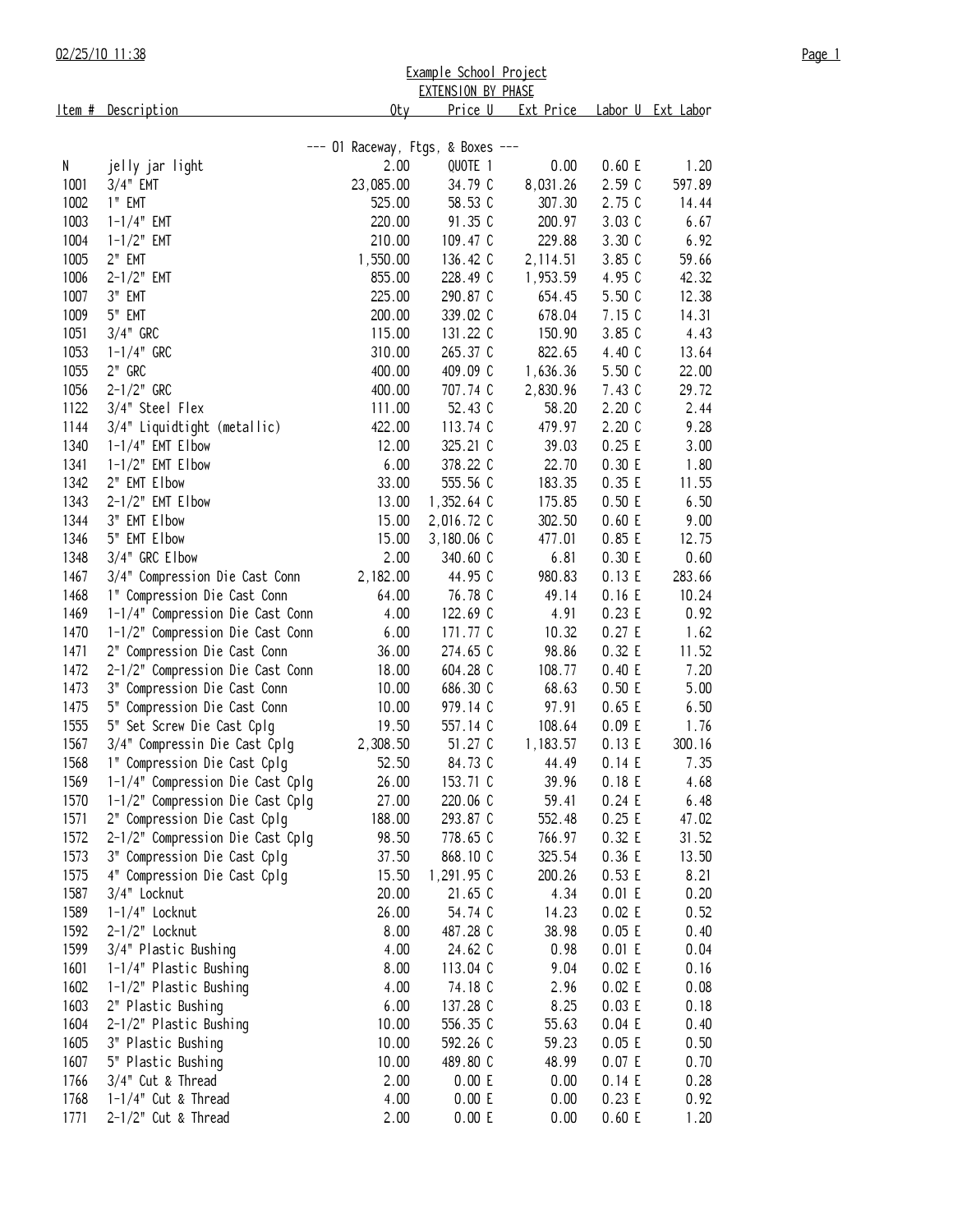|      |                                       | <u>Example School Project</u><br><b>EXTENSION BY PHASE</b> |                |                             |         |        |
|------|---------------------------------------|------------------------------------------------------------|----------------|-----------------------------|---------|--------|
|      | <u>Item # Description</u>             | <u>Qty y</u>                                               | <u>Price</u> U | Ext Price Labor U Ext Labor |         |        |
|      |                                       |                                                            |                |                             |         |        |
| 1866 | 3/4" GRC Coupling                     | 2.00                                                       | 97.99 C        | 1.96                        | 0.06 E  | 0.12   |
| 1868 | 1-1/4" GRC Coupling                   | 8.00                                                       | 181.44 C       | 14.52                       | 0.09 E  | 0.72   |
| 1879 | 3/4" Die Cast Screw-In Flex Conn      | 36.00                                                      | 99.28 C        | 35.74                       | 0.09 E  | 3.24   |
| 1931 | 3/4" Seal-tite Conn (Str)             | 78.00                                                      | 250.91 C       | 195.71                      | 0.09 E  | 7.02   |
| 2279 | 3/4" 1-Hole Strap                     | 425.38                                                     | 45.19 C        | 192.22                      | 2.29C   | 9.74   |
| 2280 | 1" 1-Hole Strap                       | 58.13                                                      | 90.52 C        | 52.62                       | 2.29C   | 1.32   |
| 2283 | 2" 1-Hole Strap                       | 1.88                                                       | 1,037.87 C     | 19.46                       | 2.44C   | 0.05   |
| 2304 | 1/2" T-Bar Wire Conduit Clip          | 372.00                                                     | 21.65C         | 80.54                       | 0.01 E  | 3.72   |
| 2332 | 1/4" Beam Clamp                       | 372.00                                                     | 64.82 C        | 241.14                      | 0.07 E  | 26.04  |
| 2336 | 3/4" Unistrut Strap                   | 2,560.63                                                   | 41.11C         | 1,052.67                    | 5.00C   | 128.06 |
| 2337 | 1" Unistrut Strap                     | 7.50                                                       | 43.84 C        | 3.29                        | 6.00C   | 0.45   |
| 2338 | 1-1/4" Unistrut Strap                 | 66.25                                                      | 53.85 C        | 35.68                       | 7.00C   | 4.64   |
| 2339 | 1-1/2" Unistrut Strap                 | 26.25                                                      | 87.99 C        | 23.10                       | 8.00 C  | 2.10   |
| 2340 | 2" Unistrut Strap                     | 201.88                                                     | 135.58 C       | 273.71                      | 10.00C  | 20.19  |
| 2341 | 2-1/2" Unistrut Strap                 | 106.88                                                     | 3,033.73 C     | 3,242.30                    | 10.00C  | 10.69  |
| 2342 | 3" Unistrut Strap                     | 28.13                                                      | 811.62 C       | 228.27                      | 10.00C  | 2.82   |
| 2344 | 5" Unistrut Strap                     | 25.01                                                      | 1,185.06 C     | 296.33                      | 11.00C  | 2.75   |
| 2552 | $3/8"$ Hex Nut                        | 960.00                                                     | 45.98 C        | 441.41                      | 0.20C   | 1.92   |
| 2556 | Flange Beam Clamp for 3/8" Thrd Rod   | 240.00                                                     | 95.63 C        | 229.51                      | 10.00C  | 24.00  |
| 2571 | 4" Square Box (1/2 & 3/4 K0's)        | 505.00                                                     | 66.74 C        | 337.05                      | 0.18 E  | 90.90  |
| 2572 | 4" Square Box w/brkt (1/2 & 3/4 KO's  | 355.00                                                     | 53.86 C        | 191.20                      | 0.20 E  | 71.00  |
| 2574 | 4" Square Deep Box w/brkt (1/2,3/4 K) | 275.00                                                     | 201.40 C       | 553.84                      | 0.20 E  | 55.00  |
| 2577 | 4-11/16" Square Box w/brkt Comb KO's  | 10.00                                                      | 706.99 C       | 70.70                       | 0.25 E  | 2.50   |
| 2579 | 1G WP Bell Box-(3)1/2" Hubs           | 12.00                                                      | 270.44 C       | 32.45                       | 0.30 E  | 3.60   |
| 2581 | 1G WP Bell Box- $(3)3/4"$ Hubs        | 7.00                                                       | 456.54 C       | 31.96                       | 0.32 E  | 2.24   |
| 2586 | 2G WP Bell Box- $(4)3/4"$ Hubs        | 4.00                                                       | 1,040.31 C     | 41.61                       | 0.37 E  | 1.48   |
| 2725 | 4" Square-3/0 Plaster Ring-1/2"D      | 23.00                                                      | 66.87 C        | 15.38                       | 0.07 E  | 1.61   |
| 2726 | 4" Square-3/0 Plaster Ring-5/8"D      | 205.00                                                     | 64.97 C        | 133.19                      | 0.07 E  | 14.35  |
| 2731 | 4" Square-1G Plaster Ring-5/8"D       | 355.00                                                     | 52.07 C        | 184.85                      | 0.07 E  | 24.85  |
| 2736 | 4" Square-2G Plaster Ring-5/8"D       | 18.00                                                      | 69.49 C        | 12.50                       | 0.07 E  | 1.26   |
| 2754 | 4-11/16"-3/0 Plaster Ring-5/8"D       | 10.00                                                      | 406.71 C       | 40.67                       | 0.08 E  | 0.80   |
| 4465 | 20A SP motion switch                  | 1.00                                                       | QUOTE 33       | 0.00                        | 0.18 E  | 0.18   |
| 6458 | 8x8x6" Screw Cover Pull Box-Nema 1    | 2.00                                                       | 11.77 E        | 23.54                       | 0.80 E  | 1.60   |
| 6462 | 12x12x6" Screw Cover Pull Box-Nema 1  | 1.00                                                       | 19.43 E        | 19.43                       | 1.30 E  | 1.30   |
| 6470 | 12x12x8" Screw Cover Pull Box-Nema 1  | 5.00                                                       | 27.93 E        | 139.65                      | 1.35 E  | 6.75   |
| 6472 | 18x24x8" Screw Cover Pull Box-Nema 1  | 3.00                                                       | 95.79 E        | 287.37                      | 2.10 E  | 6.30   |
| 6482 | 8x10x6" Screw Cover Pull Box-Nema 3R  | 1.00                                                       | 32.18 E        | 32.18                       | 1.10 E  | 1.10   |
| 6489 | 12x12x8" Screw Cover Pull Box-Nema 3  | 2.00                                                       | 54.31 E        | 108.62                      | 1.35 E  | 2.70   |
| 6491 | 18x18x8" Screw Cover Pull Box-Nema 3  | 1.00                                                       | 111.78 E       | 111.78                      | 1.80 E  | 1.80   |
| 6638 | 2-Compartment Telepower Pole-4 Sql R  | 2.00                                                       | 112.01 E       | 224.02                      | 1.40 E  | 2.80   |
| 6928 | Relocate recep                        | 1.00                                                       | 0.00 E         | 0.00                        | 1.00 E  | 1.00   |
| 6929 | Relocate existing pipe runs           | 1.00                                                       | 0.00 E         | 0.00                        | 32.00 E | 32.00  |
| 6930 | Relocate Panel RL                     | 1.00                                                       | 0.00 E         | 0.00                        | 6.00 E  | 6.00   |
| 6931 | Reroute conduits into classrooms      | 1.00                                                       | 0.00 E         | 0.00                        | 16.00 E | 16.00  |
| 6932 | Remove and reinstall devices for wal  | 1.00                                                       | 0.00 E         | 0.00                        | 6.00 E  | 6.00   |
| 6933 | Replace 2 disconnects                 | 1.00                                                       | 0.00 E         | 0.00                        | 1.50 E  | 1.50   |
| 6934 | Reinstall exposed conduit to above c  | 1.00                                                       | 0.00 E         | 0.00                        | 6.00 E  | 6.00   |
| 6935 | Relocat BCS system                    | 1.00                                                       | 0.00 E         | 0.00                        | 16.00 E | 16.00  |
| 6936 | Install new speaker box               | 1.00                                                       | 0.00 E         | 0.00                        | 4.00 E  | 4.00   |
| 6937 | Install clock sync relay              | 1.00                                                       | 0.00 E         | 0.00                        | 4.00 E  | 4.00   |
| 6938 | Replace broken clocks                 | 1.00                                                       | 0.00 E         | 0.00                        | 9.00 E  | 9.00   |
| 6939 | Westpenn 352 Speaker Wire             | 1,600.00                                                   | 142.00 M       | 227.20                      | 8.50 M  | 13.60  |
| 6940 | Demo Vault                            | 1.00                                                       | 0.00 E         | 0.00                        | 8.00 E  | 8.00   |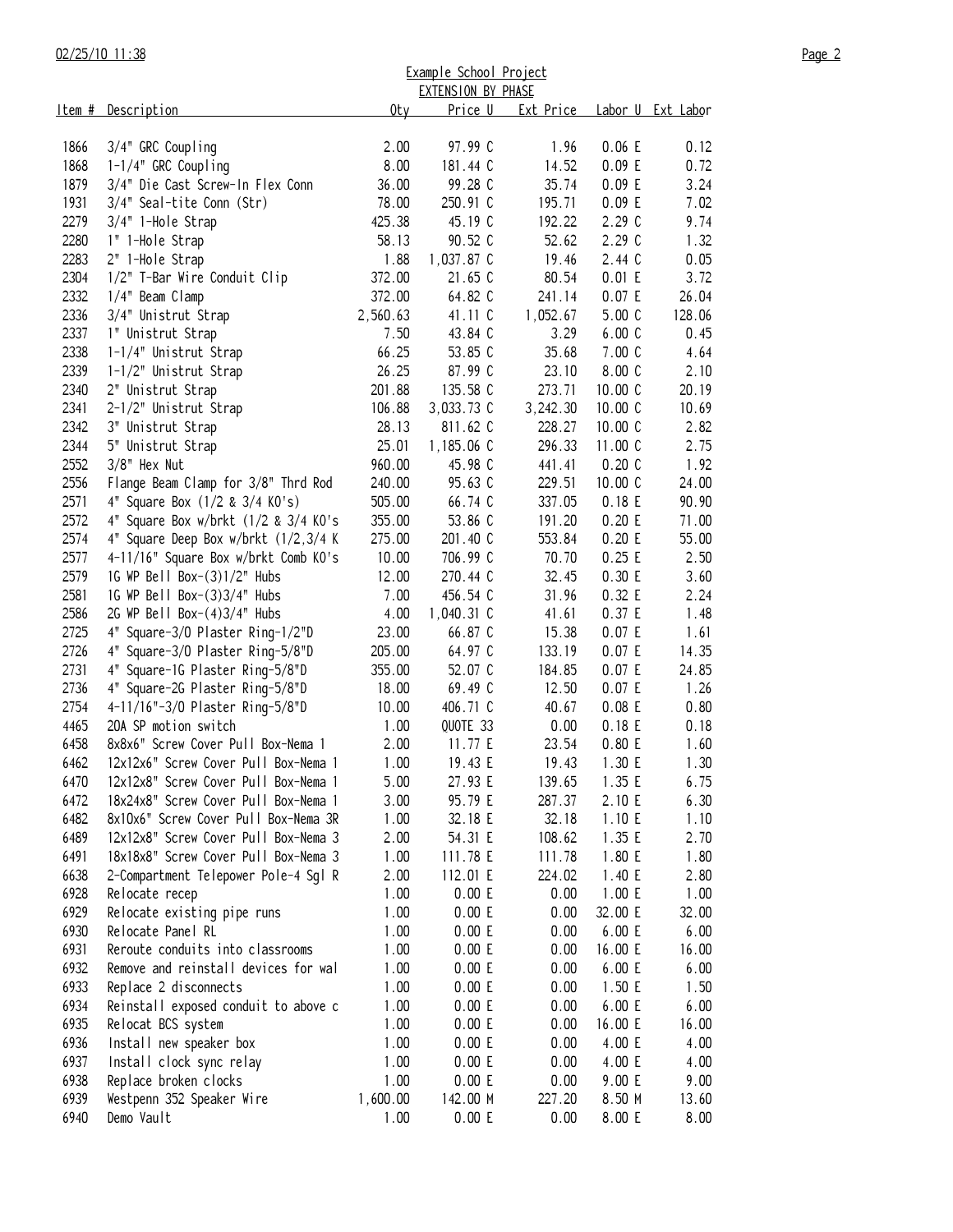|                |                                                      |                    | Example School Project<br><b>EXTENSION BY PHASE</b> |                             |                    |              |
|----------------|------------------------------------------------------|--------------------|-----------------------------------------------------|-----------------------------|--------------------|--------------|
|                | Item # Description                                   | <u>Qty</u>         | Price U                                             | Ext Price Labor U Ext Labor |                    |              |
| 6941           | Demo jboxes                                          | 1.00               | 0.00 E                                              | 0.00                        | 1.50E              | 1.50         |
| 6942           | Install Amps                                         | 5.00               | 0.00 E                                              | 0.00                        | 3.00 E             | 15.00        |
| 6943           | Wall Motion Sensor                                   | 8.00               | QUOTE 33                                            | 0.00                        | 0.20 E             | 1.60         |
| 6944           | Ceiling Motion Sensor                                | 8.00               | QUOTE 33                                            | 0.00                        | 0.20 E             | 1.60         |
| 6945           | 10 Relay Lighting control panel                      | 2.00               | QUOTE 33                                            | 0.00                        | 3.00 E             | 6.00         |
| 6946           | 22 relay lighting control panel                      | 1.00               | QUOTE 33                                            | 0.00                        | 4.00 E             | 4.00         |
| 6947           | 20 relay lighting control panel                      | 1.00               | QUOTE 33                                            | 0.00                        | 4.00 E             | 4.00         |
| 6948           | 15 relay lighting control panel                      | 2.00               | QUOTE 33                                            | 0.00                        | 3.00 E             | 6.00         |
| 6949           | 5 relay w/internal timeclock lcp                     | 2.00               | QUOTE 33                                            | 0.00                        | 2.00 E             | 4.00         |
| 6950           | 8 relay w/internal time clock lcp                    | 1.00               | QUOTE 33                                            | 0.00                        | 2.00 E             | 2.00         |
| 6952           | 25 pair cat 3 telephone wire                         | 375.00             | 1.67 E                                              | 626.25                      | 11.50 M            | 4.31         |
| 6953           | #16 tsp                                              | 4,050.00           | 0.19 E                                              | 769.50                      | 11.00 M            | 44.55        |
| 6954           | Tele/data turn key                                   | 1.00               | QUOTE 30                                            | 0.00                        | 0.00 E             | 0.00         |
| 6955           | Assistive listening turn key                         | 1.00               | QUOTE 84                                            | 0.00                        | 0.00 E             | 0.00         |
| 6956           | Cable Tray splice kits                               | 120.00             | 0.00 E                                              | 0.00                        | 0.50 E             | 60.00        |
| 6957           | Motion Control for portable units                    | 1.00               | QUOTE 7                                             | 0.00                        | 0.00 E             | 0.00         |
| 6958           | <b>CATV</b>                                          | 1.00               | QUOTE 73                                            | 0.00                        | 0.00 E             | 0.00         |
| 6959           | Access Control                                       | 1.00               | QUOTE 42                                            | 0.00                        | 0.00 E             | 0.00         |
| 7311           | Steel Cable Tray-Mesh Type/4"Dx12"W                  | 1,200.00           | QUOTE 4                                             | 0.00                        | 14.00 C            | 168.00       |
| 7324           | 90D Cable Tray Elbow-Mesh Type/4"Dx1                 | 2.00               | QUOTE 4                                             | 0.00                        | 1.85 E             | 3.70         |
| 7338           | Mesh Type Cable Tray Horiz Tee/4"Dx1                 | 4.00               | QUOTE 4                                             | 0.00                        | 3.30 E             | 13.20        |
| 7345           | Mesh Type Cable Tray Horiz X/4"Dx12"                 | 4.00               | QUOTE 4                                             | 0.00                        | 3.75 E             | 15.00        |
| 8627           | 2 Port Connector 600-6                               | 49.00              | 36.93 E                                             | 1,809.57                    | 0.30 E             | 14.70        |
| 8704           | Up-Dn- Stop Pushbutton                               | 1.00               | 71.42 E                                             | 71.42                       | 1.50 E             | 1.50         |
| 8907           | FA Relay                                             | 12.00              | QUOTE 6                                             | 0.00                        | 0.52 E             | 6.24         |
|                | --- 01 Raceway, Ftgs, & Boxes Total ---              |                    |                                                     | 39,055.72                   |                    | 2,679.13     |
|                |                                                      |                    | --- 02 Wire & Cable ---                             |                             |                    |              |
| 2789           | #14 THHN CU Stranded Wire                            | 7,423.50           | 72.24 M                                             | 536.28                      | 4.50 M             | 33.41        |
| 2790           | #12 THHN CU Stranded Wire                            | 63,369.60          | 124.97 M                                            | 7,919.28                    | 5.50 M             | 348.54       |
| 2791           | #10 THHN CU Stranded Wire                            | 13,482.00          | 193.00 M                                            | 2,602.02                    | 6.00 M             | 80.90        |
| 2792           | #8 THHN CU Stranded Wire                             | 1,812.00           | 303.98 M                                            | 550.81                      | 6.25M              | 11.35        |
| 2793           | #6 THHN CU Stranded Wire                             | 620.00             | 468.08 M                                            | 290.19                      | 7.00 M             | 4.35         |
| 2794           | #4 THHN CU Stranded Wire                             | 540.00             | 736.29 M                                            | 397.59                      | 8.50 M             | 4.59         |
| 2795           | #3 THHN CU Stranded Wire                             | 240.00             | 831.90 M                                            | 199.66                      | 9.00 M             | 2.16         |
| 2796<br>2797   | #2 THHN CU Stranded Wire<br>#1 THHN CU Stranded Wire | 1,800.00<br>405.00 | 1,161.89 M                                          | 2,091.38<br>596.27          | 10.00 M            | 18.00        |
| 2798           | #1/0 THHN CU Stranded Wire                           | 240.00             | 1,472.27 M<br>1,839.78 M                            | 441.55                      | 11.00 M<br>13.00 M | 4.46<br>3.12 |
| 2799           | #2/0 THHN CU Stranded Wire                           | 435.00             | 2,305.05 M                                          | 1,002.69                    | 15.00 M            | 6.53         |
| 2800           | #3/0 THHN CU Stranded Wire                           | 720.00             | 2,893.49 M                                          | 2,083.32                    | 17.00 M            | 12.24        |
| 2801           | #4/0 THHN CU Stranded Wire                           | 720.00             | 3,634.87 M                                          | 2,617.11                    | 20.00 M            | 14.40        |
| 2802           | #250MCM THHN CU Stranded Wire                        | 6,480.00           | 4,309.10 M                                          | 27,922.96                   | 22.00 M            | 142.56       |
| 2808           | #750MCM THHN CU Stranded Wire                        | 240.00             | 13,339.00 M                                         | 3,201.36                    | 42.00 M            | 10.08        |
| 3126           | #2/0 Stranded Bare Copper Wire                       | 50.00              | 1,821.09 M                                          | 91.05                       | 22.85 M            | 1.14         |
| 5045           | Manufactured Fixture Whip                            | 372.00             | 7.59 E                                              | 2,823.48                    | 0.15 E             | 55.80        |
|                | $---$ 02 Wire & Cable Total $---$                    |                    |                                                     | 55,367.00                   |                    | 753.63       |
|                |                                                      |                    | --- 03 Distribution ---                             |                             |                    |              |
| P1             | 600 Amp Surf Panel-Nema 1                            | 1.00               | QUOTE 2                                             | 0.00                        | 16.65 E            | 16.65        |
| P <sub>2</sub> | 400 Amp Surf Panel-Nema 1                            | 1.00               | QUOTE 2                                             | 0.00                        | 20.17 E            | 20.17        |
| 3143           | 30A/2P 3WSN 240V GD Fus Safety Sw-Ne                 | 4.00               | QUOTE 2                                             | 0.00                        | 1.00 E             | 4.00         |
| 3167           | 30A/2P 3WSN 240V HD Fus Safety Sw-Ne                 | 11.00              | QUOTE 2                                             | 0.00                        | 1.10 E             | 12.10        |
| 3170           | 200A/2P 3WSN 240V HD Fus Safety Sw-N                 | 1.00               | QUOTE 2                                             | 0.00                        | 3.00 E             | 3.00         |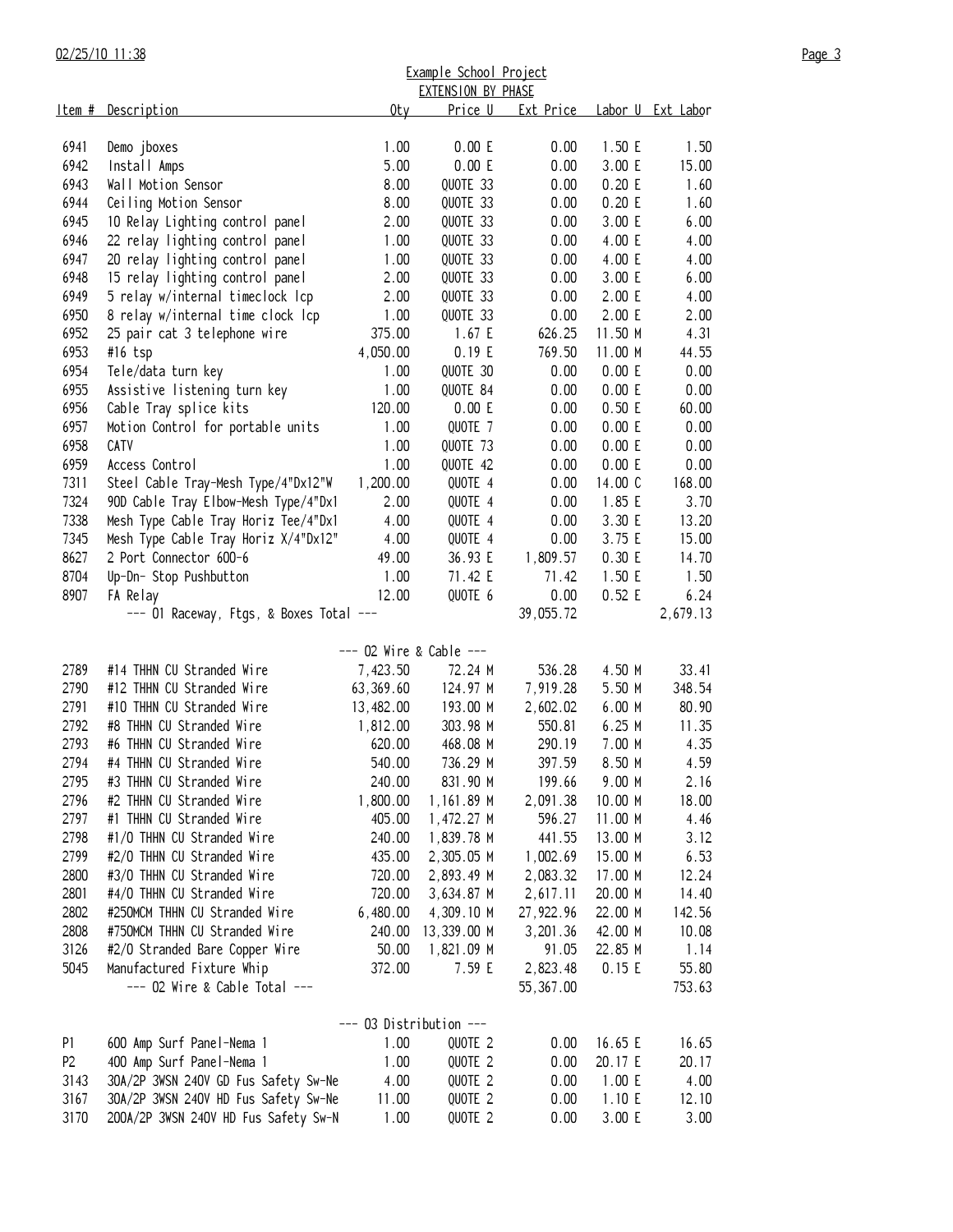|              |                                             |         | Example School Project<br><b>EXTENSION BY PHASE</b> |                             |          |         |
|--------------|---------------------------------------------|---------|-----------------------------------------------------|-----------------------------|----------|---------|
|              | Item # Description                          | 0ty     | <u>Price U</u>                                      | Ext Price Labor U Ext Labor |          |         |
|              |                                             |         |                                                     |                             |          |         |
| 3180         | 60A/2P 3WSN 240V HD Fus Safety Sw-Ne        | 7.00    | QUOTE 2                                             | 0.00                        | 1.65 E   | 11.55   |
| 3284         | 20A 250V RK5 Time Delay Fuse                | 30.00   | 2.33 E                                              | 69.90                       | 0.05 E   | 1.50    |
| 3287         | 35A 250V RK5 Time Delay Fuse                | 8.00    | 4.27 E                                              | 34.16                       | 0.05 E   | 0.40    |
| 3288         | 40A 250V RK5 Time Delay Fuse                | $6.00$  | 3.71 E                                              | 22.26                       | 0.05 E   | 0.30    |
| 3299         | 175A 250V RK5 Time Delay Fuse               | 2.00    | 25.45 E                                             | 50.90                       | 0.07 E   | 0.14    |
| 3960         | 20A 1P 120/240V Bolt-On Circuit Brea        | 1.00    | 11.85 E                                             | 11.85                       | 0.25 E   | 0.25    |
| 3972         | 35A 2P 120/240V Bolt-On Circuit Brea        | 1.00    | 31.71 E                                             | 31.71                       | 0.35 E   | 0.35    |
|              | NEW SW 1000A Main Switchboard/Free Standing | 1.00    | QUOTE 2                                             | 0.00                        | 45.82 E  | 45.82   |
|              | --- 03 Distribution Total ---               |         |                                                     | 220.78                      |          | 116.23  |
|              |                                             |         | --- 04 Light Fixtures & Lamps ---                   |                             |          |         |
| A            | 4' Wrap-Around 2-Lamp                       | 22.00   | QUOTE 1                                             | 0.00                        | 0.55 E   | 12.10   |
| B            | 4' Wrap-Around 2-Lamp                       | 8.00    | QUOTE 1                                             | 0.00                        | 0.55 E   | 4.40    |
| B            | 4' Wrap-Around 2-Lamp                       | 4.00    | QUOTE 1                                             | 0.00                        | 0.55 E   | 2.20    |
| C            | H.I.D. Wall Pack Fixture                    | 21.00   | QUOTE 1                                             | 0.00                        | 0.90 E   | 18.90   |
| D            | 4' Recessed Fluor                           | $-4.00$ | QUOTE 1                                             | 0.00                        | 0.55 E   | $-2.20$ |
| D            | 4' Recessed Fluor                           | 10.00   | QUOTE 1                                             | 0.00                        | 0.55 E   | 5.50    |
| E            | 2'x4' Surf Commercial Fluor                 | 24.00   | QUOTE 1                                             | 0.00                        | 0.60 E   | 14.40   |
| F            | Exit Fixture                                | 15.00   | QUOTE 1                                             | 0.00                        | 0.40 E   | $6.00$  |
| G            | 4' Wrap-Around 2-Lamp                       | 13.00   | QUOTE 1                                             | 0.00                        | 0.55 E   | 7.15    |
| Н            | 2'x4' Recessed Fluor                        | 88.00   | QUOTE 1                                             | 0.00                        | 0.55 E   | 48.40   |
| $\mathbf{I}$ | Conpact Fluor Recessed Downlight            | 23.00   | QUOTE 1                                             | 0.00                        | 0.45 E   | 10.35   |
| J            | Tube Strip w/cable mounting                 | 4.00    | QUOTE 1                                             | 0.00                        | 0.45 E   | 1.80    |
| K            | 1'x4' Surf Commercial Fluor                 | 35.00   | QUOTE 1                                             | 0.00                        | 0.60 E   | 21.00   |
| L            | Incand Aisle/Step light                     | 13.00   | QUOTE 1                                             | 0.00                        | 0.70 E   | 9.10    |
| M            | 1'x4' Surf Commercial Fluor                 | 19.00   | QUOTE 1                                             | 0.00                        | 0.60 E   | 11.40   |
| 0            | 2'x2' Recessed Fluor                        | 8.00    | QUOTE 1                                             | 0.00                        | 0.45 E   | 3.60    |
| P            | 2'x4' Recessed Fluor                        | 101.00  | QUOTE 1                                             | 0.00                        | 0.55 E   | 55.55   |
| Q            | 2'x4' Recessed Fluor                        | 17.00   | QUOTE 1                                             | 0.00                        | 0.55 E   | 9.35    |
| R            | Conpact Fluor Recessed Downlight            | 3.00    | QUOTE 1                                             | 0.00                        | 0.45 E   | 1.35    |
| $\mathsf S$  | Pendent fixture                             | $6.00$  | QUOTE 1                                             | 0.00                        | 0.90 E   | 5.40    |
| T            | Conpact Fluor Recessed Downlight            | 3.00    | QUOTE 1                                             | 0.00                        | 0.45 E   | 1.35    |
|              | --- 04 Light Fixtures & Lamps Total ---     |         |                                                     | 0.00                        |          | 247.10  |
|              |                                             |         | $---$ 05 Wiring Devices & Covers $---$              |                             |          |         |
| 4459         | 20A Spec Grade SP Switch                    | 39.00   | 196.41 C                                            | 76.60                       | 0.15 E   | 5.85    |
| 4460         | 20A Prem Spec Grade SP Switch               | 2.00    | 196.41 C                                            | 3.93                        | 0.18 E   | 0.36    |
| 4511         | 20A/125V Spec Grade Dup Rcpt (5-20R)        | 198.00  | 113.74 C                                            | 225.20                      | 0.15 E   | 29.70   |
| 4512         | 20A/125V Prem Spec Grade Dup Rcpt(5-        | 17.00   | 483.45 C                                            | 82.19                       | 0.24 E   | 4.08    |
| 4518         | 20A/125V Spec Grade GFI Dup Rcpt (5-        | 7.00    | 8.73 E                                              | 61.11                       | 0.19 E   | 1.33    |
| 4519         | 20A/125V PremSpec Grde GFI Duplex(5-        | 1.00    | 8.73 E                                              | 8.73                        | 0.19 E   | 0.19    |
| 4672         | 1G Plastic Switch Plate                     | 11.00   | 19.03 C                                             | 2.09                        | 0.08 E   | 0.88    |
| 4696         | 1G SS Toggle Sw Plate                       | 15.00   | 78.06 C                                             | 11.71                       | 0.08 E   | 1.20    |
| 4697         | 1G SS Dup Rcpt Plate                        | 53.00   | 79.79 C                                             | 42.29                       | $0.06$ E | 3.18    |
| 4700         | 1G SS Decora/GFI Plate                      | 1.00    | 94.96 C                                             | 0.95                        | 0.05 E   | 0.05    |
| 4703         | 2G SS Toggle Sw Plate                       | 12.00   | 152.64 C                                            | 18.32                       | 0.10 E   | 1.20    |
| 4704         | 2G SS Dup Rcpt Plate                        | $6.00$  | 162.89 C                                            | 9.77                        | $0.08$ E | 0.48    |
| 4716         | 4" Square 1G Ind Switch Cover               | 1.00    | 95.30 C                                             | 0.95                        | 0.07 E   | 0.07    |
| 4717         | 4" Square 1G Ind Dup Rcpt Cover             | 17.00   | 95.30 C                                             | 16.20                       | 0.07 E   | 1.19    |
| 4721         | 4" Square-2G Ind Dup Rcpt Cover             | 3.00    | 95.30 C                                             | 2.86                        | 0.10 E   | 0.30    |
| 4771         | 1G WP Duplex Recptacle Cover                | 7.00    | 298.90 C                                            | 20.92                       | 0.12 E   | 0.84    |
| 4772         | 1G WP Switch Cover                          | 2.00    | 104.21 C                                            | 2.08                        | 0.12 E   | 0.24    |
| 4773         | 1G WP Blank Cover                           | 7.00    | 81.33 C                                             | 5.69                        | 0.12 E   | 0.84    |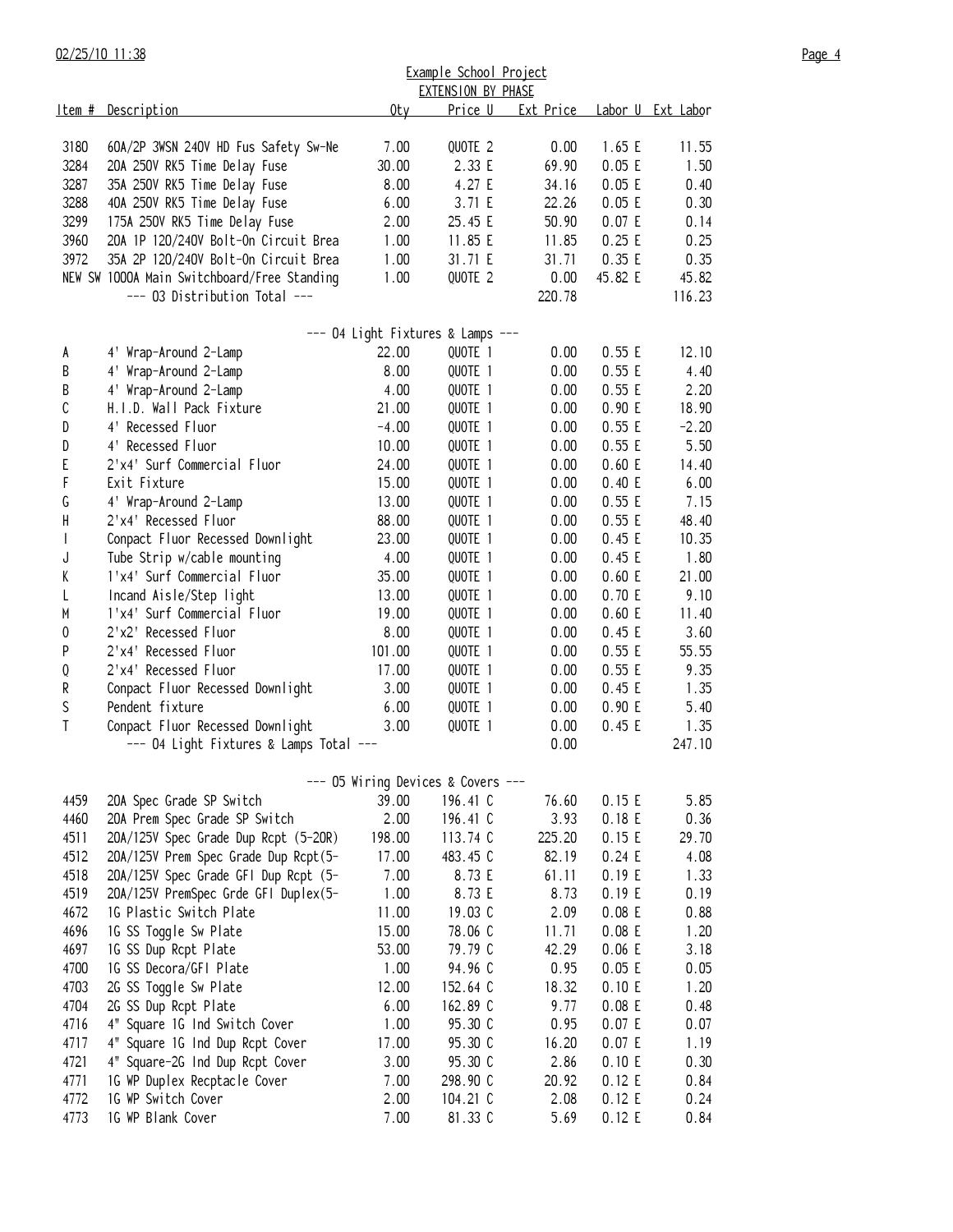| 02/25/10 11:38 |                                              |                     |                                |                             |         |        | Page 5 |
|----------------|----------------------------------------------|---------------------|--------------------------------|-----------------------------|---------|--------|--------|
|                |                                              |                     | Example School Project         |                             |         |        |        |
|                |                                              |                     | <b>EXTENSION BY PHASE</b>      |                             |         |        |        |
|                | <u>Item # Description ________________</u>   | <u>Qty</u>          | <u>Price U</u>                 | Ext Price Labor U Ext Labor |         |        |        |
| 4776           | 2G WP Blank Cover                            | 4.00                | 137.95 C                       | 5.52                        | 0.13 E  | 0.52   |        |
| 4790           | 4" Square Flat Blank Cover                   | 372.00              | 24.82 C                        | 92.34                       | 0.07 E  | 26.04  |        |
| 4791           | 4" Square Flat Blank Cover w/KO              | 141.00              | 58.68 C                        | 82.73                       | 0.07 E  | 9.87   |        |
| 5585           | 1P Manual Starter-Nema 1                     | 1.00                | 35.61 E                        | 35.61                       | 0.40 E  | 0.40   |        |
| 8261           | Grndscr&Bare Pigtail                         | 87.00               | 35.92 C                        | 31.27                       | 1.20C   | 1.04   |        |
|                | --- 05 Wiring Devices & Covers Total ---     |                     |                                | 839.06                      |         | 89.85  |        |
|                |                                              |                     |                                |                             |         |        |        |
|                |                                              |                     | --- 06 Underground/Site ---    |                             |         |        |        |
| 1188           | 3/4" PVC Conduit                             | 105.00              | 13.97C                         | 14.66                       | 1.65C   | 1.73   |        |
| 1190           | 1-1/4" PVC Conduit                           | 210.00              | 28.39 C                        | 59.62                       | 2.20C   | 4.62   |        |
| 1192           | 2" PVC Conduit                               | 400.00              | 44.56 C                        | 178.24                      | 2.75C   | 11.00  |        |
| 1193           | 2-1/2" PVC Conduit                           | 200.00              | 71.54 C                        | 143.08                      | 3.30C   | 6.60   |        |
| 2061           | 3/4" PVC Male Adaptor<br>12.00               |                     | 19.99 C                        | 2.40                        | 0.05 E  | 0.60   |        |
| 2063           | 1-1/4" PVC Male Adaptor<br>3/4" PVC Coupling | 10.00               | 35.63C                         | 3.57                        | 0.07 E  | 0.70   |        |
| 2115           |                                              | 11.00               | 10.97C                         | 1.21                        | 0.03 E  | 0.33   |        |
| 2119           | 2" PVC Coupling                              | 16.00               | 40.29 C                        | 6.45                        | 0.07 E  | 1.12   |        |
| 2127           | 3/4" PVC Elbow                               | 11.00               | 40.51 C                        | 4.46                        | 0.09 E  | 0.99   |        |
| 2131           | 2" PVC Elbow                                 | 16.00               | 165.01 C                       | 26.40                       | 0.30 E  | 4.80   |        |
| 2163           | $1-1/4"$ GRC Elbow                           | 6.00                | 716.59 C                       | 43.00                       | 0.42 E  | 2.52   |        |
| 2366           | 2"x3" Base Spacer                            | 100.00              | 73.43 C                        | 73.43                       | 10.00C  | 10.00  |        |
| 8173           | $1-1/4"$ PVC (Schedule-80)                   | 10.00               | 41.86 C                        | 4.19                        | 2.48C   | 0.25   |        |
|                | --- 06 Underground/Site Total ---            |                     |                                | 560.71                      |         | 45.26  |        |
|                |                                              |                     |                                |                             |         |        |        |
|                |                                              | $--- 07$ Misc $---$ |                                |                             |         |        |        |
| 2550           | 3/8" All Thread                              | 912.00              | 48.95 C                        | 446.42                      | 6.29C   | 57.36  |        |
| 3107           | 1/8" Poly Pull Line                          | 6,547.80            | 5.79 M                         | 37.91                       | 2.00 M  | 13.10  |        |
| 6644           | Unistrut (Deep)                              | 480.00              | 167.07C                        | 801.94                      | 10.00C  | 48.00  |        |
| 6650           | Cut Unistrut (labor)                         | 120.00              | 0.00 E                         | 0.00                        | 0.15 E  | 18.00  |        |
| 6673           | 3/4"x10' Copper Ground Rod                   |                     | 2.00 3,168.00 C                | 63.36                       | 0.37 E  | 0.74   |        |
| 6684           | $1-1/4-2"$ Ground Clamp                      | 1.00                | 688.28 C                       | 6.88                        | 0.25 E  | 0.25   |        |
| 6839           | Red Wirenuts                                 | 2,331.00            | 90.00 M                        | 209.79                      | 1.75C   | 40.85  |        |
| 8368           | F2O Alloy-CU-CU & CU-Steel Weld              | 3.00                | 13.45 E                        | 40.35                       | 0.70 E  | 2.10   |        |
| 8416           | NM Raceway Base 2 Comp 5400 Iv P/FT          | 520.00              | QUOTE 19                       | 0.00                        | 7.00 C  | 36.40  |        |
| 8417           | NM Raceway Cover 5400 Ivory P/FT             | 520.00              | QUOTE 19                       | 0.00                        | 1.25C   | 6.50   |        |
| 8421           | NM Device Bracket 5400 Ivory                 | 254.00              | QUOTE 19                       | 0.00                        | 0.25 E  | 63.50  |        |
| 8424           | Device Plate                                 | 254.00              | QUOTE 19                       | 0.00                        | 0.15 E  | 38.10  |        |
| 8425           | NM End Cap 5400 Ivory                        | 40.00               | QUOTE 19                       | 0.00                        | 0.25 E  | 10.00  |        |
| 8429           | NM Int Elbow 5400 Ivory                      | 1.00                | 6.45 E                         | 6.45                        | 0.62 E  | 0.62   |        |
| 8650           | 14/2 Pr Unshielded Cable                     | 740.00              | 879.44 M                       | 650.79                      | 11.26 M | 8.33   |        |
|                | VDCOO2 Plenum Cat 5 24gauge 4pair            | 245.00              | 226.89 M                       | 55.59                       | 8.85 M  | 2.17   |        |
|                | VDC021 18/2 Pr Shield Cable                  | 1,560.00            | 123.91 M                       | 193.30                      | 14.83 M | 23.14  |        |
|                | --- 07 Misc Total ---                        |                     |                                | 2,512.78                    |         | 369.16 |        |
|                |                                              |                     |                                |                             |         |        |        |
|                |                                              |                     | $---$ 08 Special Systems $---$ |                             |         |        |        |
| 6740           | Heat Detector                                | 64.00               | QUOTE 6                        | 0.00                        | 0.35 E  | 22.40  |        |
| 6741           | Fire Alarm Pull Station                      | 5.00                | QUOTE 6                        | 0.00                        | 0.35 E  | 1.75   |        |
| 6744           | Bell-10" 120V AC                             | 1.00                | QUOTE 6                        | 0.00                        | 0.50E   | 0.50   |        |
| 6747           | Horn/Strobe                                  | 14.00               | QUOTE 6                        | 0.00                        | 0.50E   | 7.00   |        |
| 6748           | Horn WP 120V AC                              | 1.00                | QUOTE 6                        | 0.00                        | 0.75 E  | 0.75   |        |
| 6769           | Clock (Single Face)                          | 11.00               | QUOTE 8                        | 0.00                        | 0.80E   | 8.80   |        |
| 8344           | Strobe                                       | 5.00                | QUOTE 6                        | 0.00                        | 0.50 E  | 2.50   |        |
| 8345           | Duct Detector                                | 2.00                | QUOTE 6                        | 0.00                        | 1.80 E  | 3.60   |        |
| 8434           | Door Magnet Hold Open                        | 4.00                | QUOTE 6                        | 0.00                        | 0.45 E  | 1.80   |        |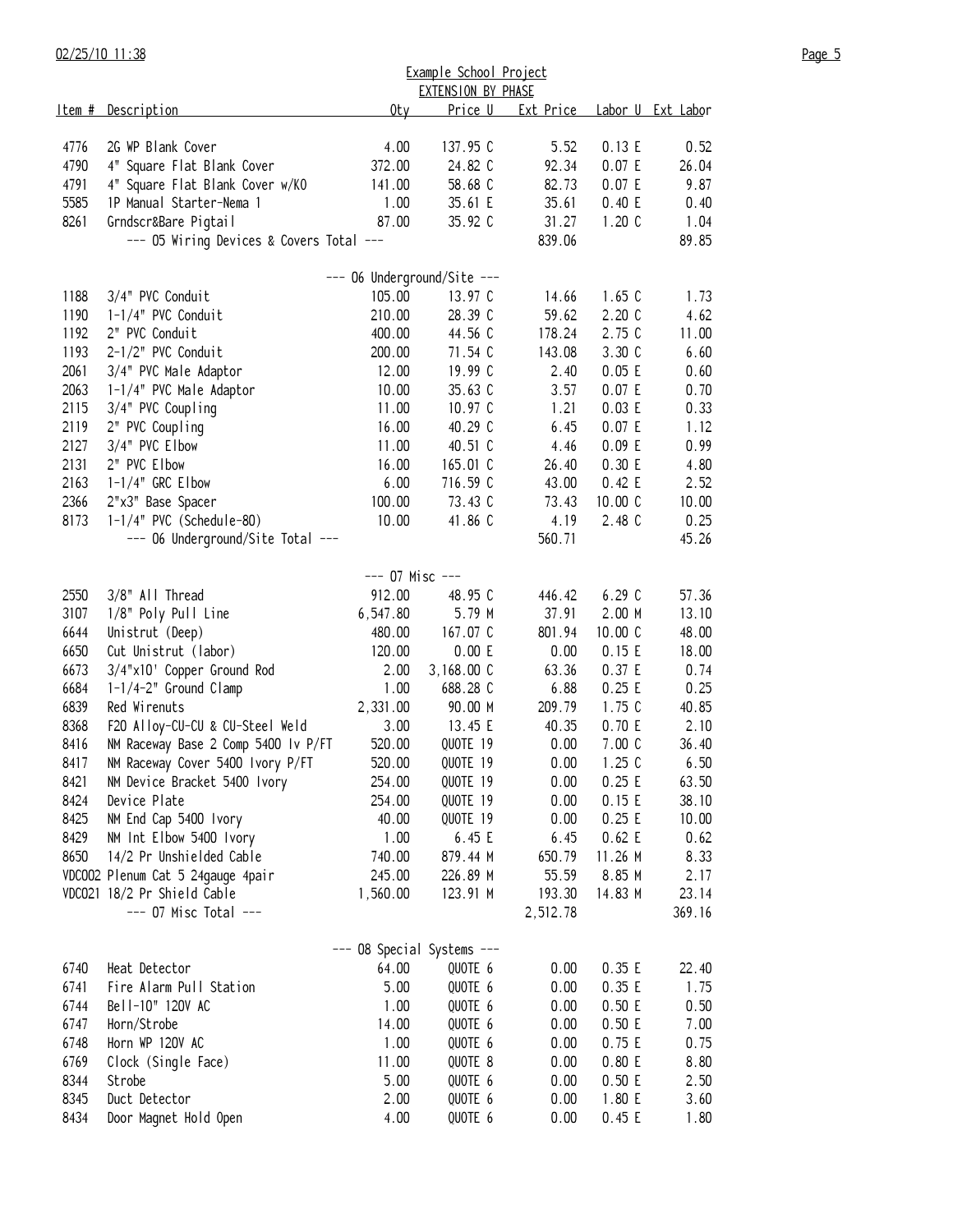|               | Example School Project              |                                   |                           |           |         |                   |
|---------------|-------------------------------------|-----------------------------------|---------------------------|-----------|---------|-------------------|
|               |                                     |                                   | <b>EXTENSION BY PHASE</b> |           |         |                   |
| <u>ltem #</u> | Description                         | Qty                               | Price U                   | Ext Price |         | Labor U Ext Labor |
|               |                                     |                                   |                           |           |         |                   |
| 8454          | Smoke Detector Addressable          | 118.00                            | QUOTE 6                   | 0.00      | 0.36 E  | 42.48             |
| 8480          | Control module                      | 1.00                              | OUOTE <sub>6</sub>        | 0.00      | 1.35 E  | 1.35              |
| 8595          | Tamper Switch                       | 2.00                              | OUOTE 6                   | 0.00      | 0.35 E  | 0.70              |
| 8596          | Flow Switch                         | 2.00                              | QUOTE 6                   | 0.00      | 0.35 E  | 0.70              |
| 8657          | Monitor module                      | 50.00                             | OUOTE 6                   | 0.00      | 1.35 E  | 67.50             |
|               | --- 08 Special Systems Total ---    |                                   |                           | 0.00      |         | 161.83            |
|               |                                     |                                   |                           |           |         |                   |
|               |                                     | $---$ 09 Remodel/Demolition $---$ |                           |           |         |                   |
| 8866          | Hole in Mansonary Wall 1"- 1 1/2"   | 13.00                             | 0.00 E                    | 0.00      | 0.75 E  | 9.75              |
| 8867          | Hole in Mansonary Wall 2"- 2 1/2"   | 14.00                             | 0.00 E                    | 0.00      | 1.25 E  | 17.50             |
| 8872          | Firestop Hole 1"-1 1/2"             | 13.00                             | 6.00 E                    | 78.00     | 0.50 E  | 6.50              |
| 8873          | Firestop Hole 2"-2 1/2"             | 16.00                             | 8.00 E                    | 128.00    | 0.75 E  | 12.00             |
| 8875          | Core Drill Hole $3/4"$ -1 $1/4"$    | 14.00                             | 3.00 E                    | 42.00     | 0.78 E  | 10.92             |
| 8878          | Core Drill Hole 2 1/2"              | 2.00                              | 5.00 E                    | 10.00     | 1.17 E  | 2.34              |
| 8895          | Demo (Per/M Sq.Ft)                  | 0.00                              | 0.00 E                    | 0.00      | 15.00 M | 0.00              |
| 8897          | Remove Conduit 1 1/4"-2"            | 1,239.00                          | 0.00 E                    | 0.00      | 2.20M   | 2.73              |
| 8900          | Remove Wire #14-#10                 | 1,239.00                          | 0.00 E                    | 0.00      | 3.35M   | 4.15              |
|               | --- 09 Remodel/Demolition Total --- |                                   |                           | 258.00    |         | 65.89             |
|               |                                     |                                   |                           |           |         |                   |
|               |                                     | $--- 10$ Sound Systems $---$      |                           |           |         |                   |
| 8814          | Ceiling Speakers                    | 17.00                             | QUOTE 8                   | 0.00      | 0.85 E  | 14.45             |
|               | --- 10 Sound Systems Total ---      |                                   |                           | 0.00      |         | 14.45             |
|               |                                     |                                   |                           |           |         |                   |
|               | Job Total                           |                                   |                           | 98,814.05 |         | 4,542.53          |
|               |                                     |                                   |                           |           |         |                   |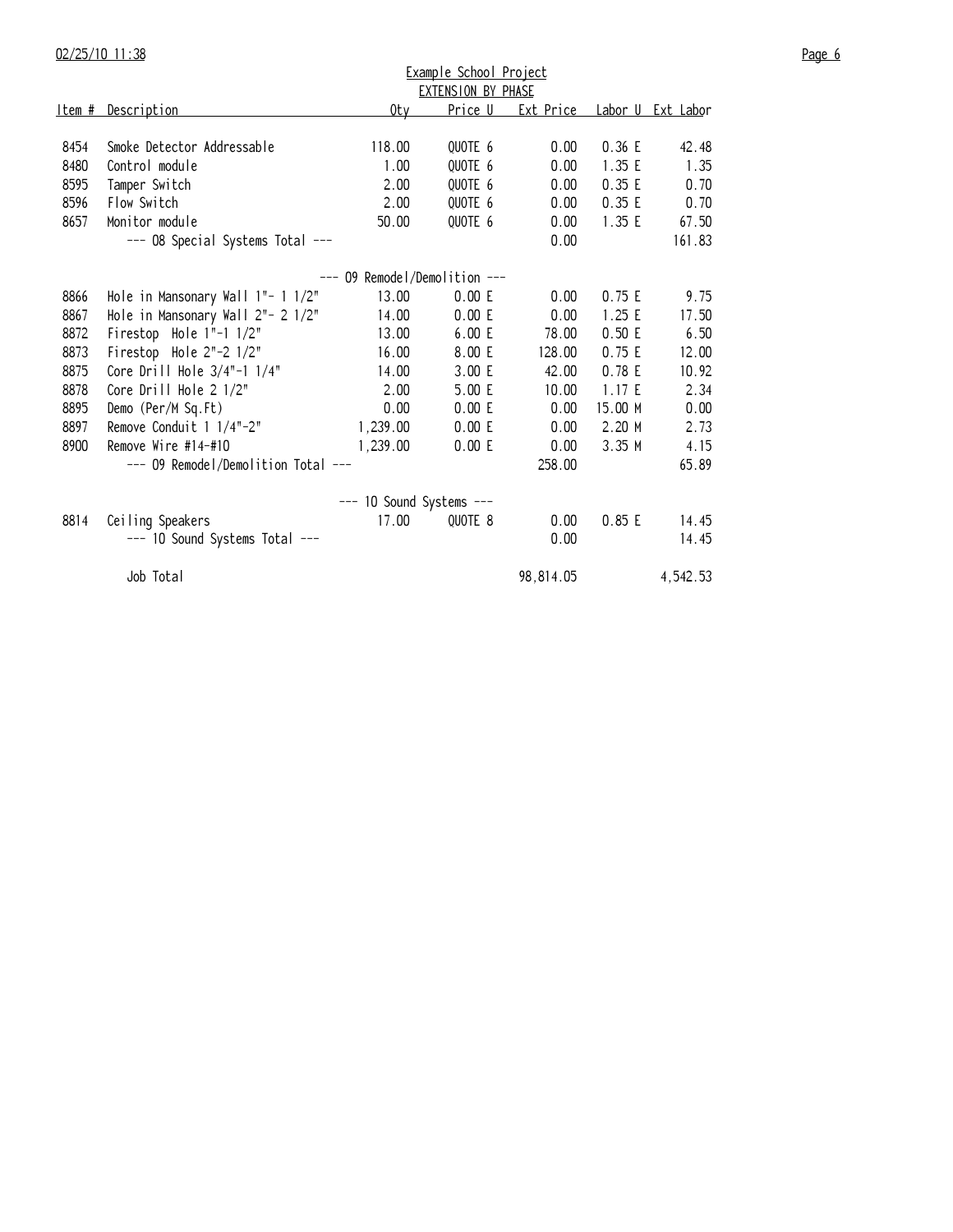| SECTION: Branch Power |              |                                                        | BREAKDOWN: Breakdown #1 |               |
|-----------------------|--------------|--------------------------------------------------------|-------------------------|---------------|
| 1                     |              | Length: 105.00                                         |                         |               |
|                       | 1009         | 5" EMT                                                 |                         | 105.00        |
|                       | 1346         | 5" EMT Elbow                                           |                         | 9.00          |
|                       | 1555         | 5" Set Screw Die Cast Cplg                             |                         | 19.50         |
|                       | A1535        | 4" Comp Die Cast Conn & Plast Bush                     |                         | 6.00          |
|                       | 1475         | 5" Compression Die Cast Conn                           |                         | 6.00          |
|                       | 1607<br>2344 | 5" Plastic Bushing<br>5" Unistrut Strap                |                         | 6.00<br>13.13 |
|                       |              |                                                        |                         |               |
| $\overline{c}$        |              | Length: 45.00                                          |                         |               |
|                       | 1004         | $1 - 1/2"$ EMT                                         |                         | 45.00         |
|                       | 1341         | 1-1/2" EMT Elbow                                       |                         | 3.00          |
|                       | 1570         | 1-1/2" Compression Die Cast Cplg                       |                         | 7.50          |
|                       | A1530        | 1-1/2" Comp Die Cast Conn & Plast Bush                 |                         | 2.00          |
|                       | 1470         | 1-1/2" Compression Die Cast Conn                       |                         | 2.00          |
|                       | 1602         | 1-1/2" Plastic Bushing                                 |                         | 2.00          |
|                       | 2795         | #3 THHN CU Stranded Wire<br>#6 THHN CU Stranded Wire   |                         | 240.00        |
|                       | 2793<br>2339 | 1-1/2" Unistrut Strap                                  |                         | 60.00<br>5.63 |
|                       |              |                                                        |                         |               |
| 3                     |              | Length: 45.00                                          |                         |               |
|                       | 1005         | 2" EMT                                                 |                         | 45.00         |
|                       | 1342         | 2" EMT Elbow                                           |                         | 3.00          |
|                       | 1571         | 2" Compression Die Cast Cplg                           |                         | 7.50          |
|                       | A1531        | 2" Comp Die Cast Conn & Plast Bush                     |                         | 2.00          |
|                       | 1471         | 2" Compression Die Cast Conn                           |                         | 2.00          |
|                       | 1603         | 2" Plastic Bushing                                     |                         | 2.00          |
|                       | 2800         | #3/0 THHN CU Stranded Wire                             |                         | 240.00        |
|                       | 2792         | #8 THHN CU Stranded Wire                               |                         | 60.00<br>5.63 |
|                       | 2340         | 2" Unistrut Strap                                      |                         |               |
| 4 8627                |              | 2 Port Connector 600-6                                 |                         | 49.00         |
| 5                     |              | Length: 45.00                                          |                         |               |
|                       | 1004         | $1 - 1/2"$ EMT                                         |                         | 45.00         |
|                       | 1341         | 1-1/2" EMT Elbow                                       |                         | 3.00          |
|                       | 1570         | 1-1/2" Compression Die Cast Cplg                       |                         | 7.50          |
|                       | A1530        | 1-1/2" Comp Die Cast Conn & Plast Bush                 |                         | 2.00          |
|                       | 1470         | 1-1/2" Compression Die Cast Conn                       |                         | 2.00          |
|                       | 1602         | 1-1/2" Plastic Bushing                                 |                         | 2.00          |
|                       | 2794         | #4 THHN CU Stranded Wire                               |                         | 240.00        |
|                       | 2793         | #6 THHN CU Stranded Wire                               |                         | 60.00         |
|                       | 2339         | 1-1/2" Unistrut Strap                                  |                         | 5.63          |
| 6                     |              | Length: 45.00                                          |                         |               |
|                       | 1005         | 2" EMT                                                 |                         | 45.00         |
|                       | 1342         | 2" EMT Elbow                                           |                         | 3.00          |
|                       | 1571         | 2" Compression Die Cast Cplg                           |                         | 7.50          |
|                       | A1531        | 2" Comp Die Cast Conn & Plast Bush                     |                         | 2.00          |
|                       | 1471         | 2" Compression Die Cast Conn                           |                         | 2.00          |
|                       | 1603         | 2" Plastic Bushing                                     |                         | 2.00          |
|                       | 2798         | #1/0 THHN CU Stranded Wire<br>#6 THHN CU Stranded Wire |                         | 240.00        |
|                       | 2793<br>2340 | 2" Unistrut Strap                                      |                         | 60.00<br>5.63 |
|                       |              |                                                        |                         |               |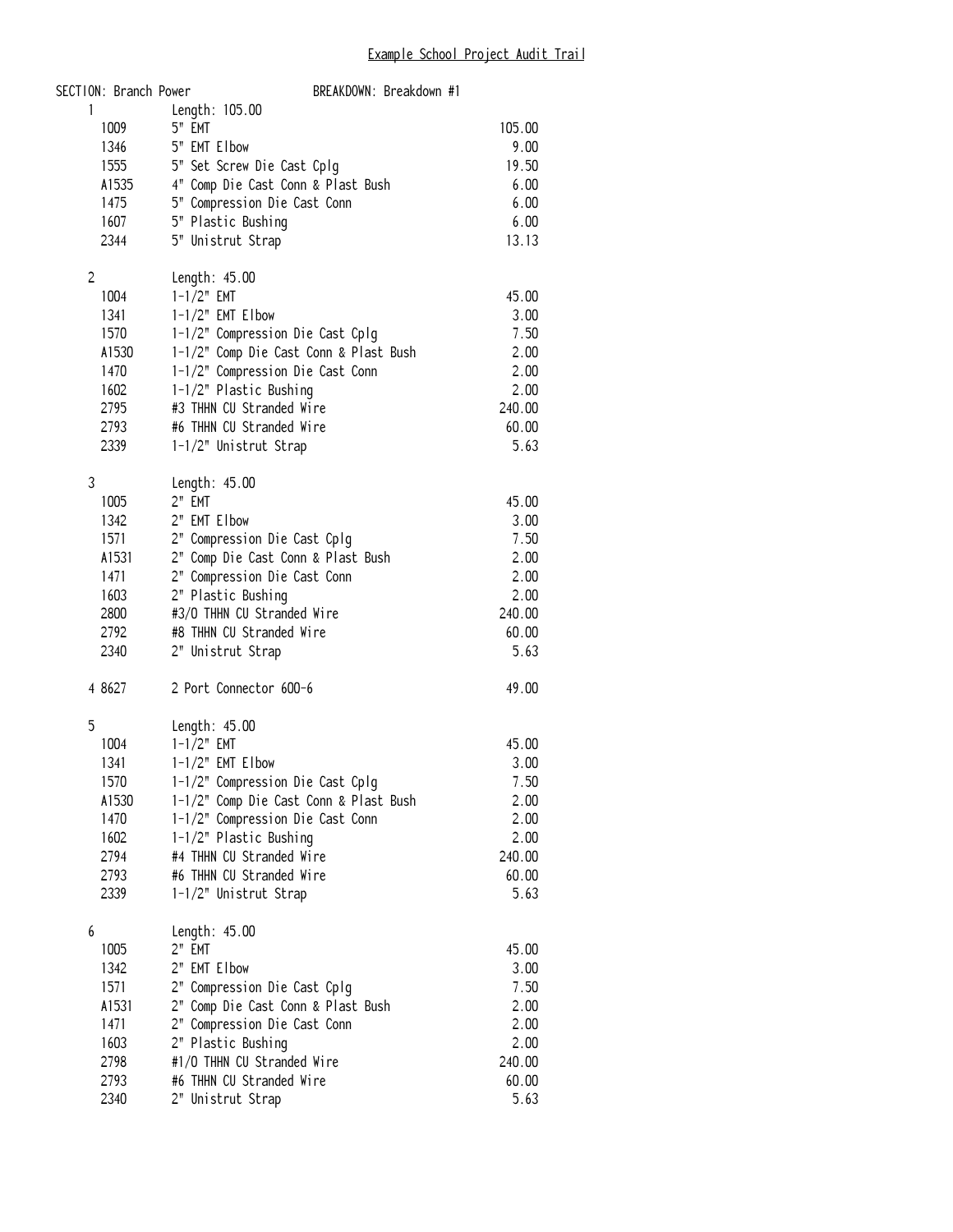| $\overline{7}$ | Length: 45.00                          |        |
|----------------|----------------------------------------|--------|
| 1007           | 3" EMT                                 | 90.00  |
| 1344           | 3" EMT Elbow                           | 6.00   |
| 1573           | 3" Compression Die Cast Cplg           | 15.00  |
| A1533          | 3" Comp Die Cast Conn & Plast Bush     | 4.00   |
| 1473           | 3" Compression Die Cast Conn           | 4.00   |
| 1605           | 3" Plastic Bushing                     | 4.00   |
| 2802           | #250MCM THHN CU Stranded Wire          | 480.00 |
| 2794           | #4 THHN CU Stranded Wire               | 120.00 |
|                |                                        | 11.25  |
| 2342           | 3" Unistrut Strap                      |        |
| 8              | Length: 45.00                          |        |
| 1006           | 2-1/2" EMT                             | 45.00  |
| 1343           | 2-1/2" EMT Elbow                       | 3.00   |
| 1572           | 2-1/2" Compression Die Cast Cplg       | 7.50   |
| A1532          | 2-1/2" Comp Die Cast Conn & Plast Bush | 2.00   |
| 1472           | 2-1/2" Compression Die Cast Conn       | 2.00   |
| 1604           | 2-1/2" Plastic Bushing                 | 2.00   |
| 2799           | #2/0 THHN CU Stranded Wire             | 240.00 |
| 2793           | #6 THHN CU Stranded Wire               | 60.00  |
|                |                                        |        |
| 2341           | 2-1/2" Unistrut Strap                  | 5.63   |
|                |                                        |        |
| 10             | Length: 45.00                          |        |
| 1007           | 3" EMT                                 | 135.00 |
| 1344           | 3" EMT Elbow                           | 9.00   |
| 1573           | 3" Compression Die Cast Cplg           | 22.50  |
| A1533          | 3" Comp Die Cast Conn & Plast Bush     | 6.00   |
| 1473           | 3" Compression Die Cast Conn           | 6.00   |
| 1605           | 3" Plastic Bushing                     | 6.00   |
| 2801           | #4/0 THHN CU Stranded Wire             | 720.00 |
| 2794           | #4 THHN CU Stranded Wire               | 180.00 |
| 2342           | 3" Unistrut Strap                      | 16.88  |
|                |                                        |        |
| 11             | Length: 45.00                          |        |
| 1006           | $2 - 1/2"$ EMT                         | 90.00  |
| 1343           | 2-1/2" EMT Elbow                       | 6.00   |
| 1572           | 2-1/2" Compression Die Cast Cplg       | 15.00  |
| A1532          | 2-1/2" Comp Die Cast Conn & Plast Bush | 4.00   |
| 1472           | 2-1/2" Compression Die Cast Conn       | 4.00   |
| 1604           | 2-1/2" Plastic Bushing                 | 4.00   |
| 2800           | #3/0 THHN CU Stranded Wire             | 480.00 |
| 2793           | #6 THHN CU Stranded Wire               | 120.00 |
| 2341           | 2-1/2" Unistrut Strap                  | 11.25  |
|                |                                        |        |
| 12<br>1005     | Length: 45.00<br>2" EMT                | 45.00  |
|                | 2" EMT Elbow                           |        |
| 1342           |                                        | 3.00   |
| 1571           | 2" Compression Die Cast Cplq           | 7.50   |
| A1531          | 2" Comp Die Cast Conn & Plast Bush     | 2.00   |
| 1471           | 2" Compression Die Cast Conn           | 2.00   |
| 1603           | 2" Plastic Bushing                     | 2.00   |
| 2796           | #2 THHN CU Stranded Wire               | 240.00 |
| 2793           | #6 THHN CU Stranded Wire               | 60.00  |
| 2340           | 2" Unistrut Strap                      | 5.63   |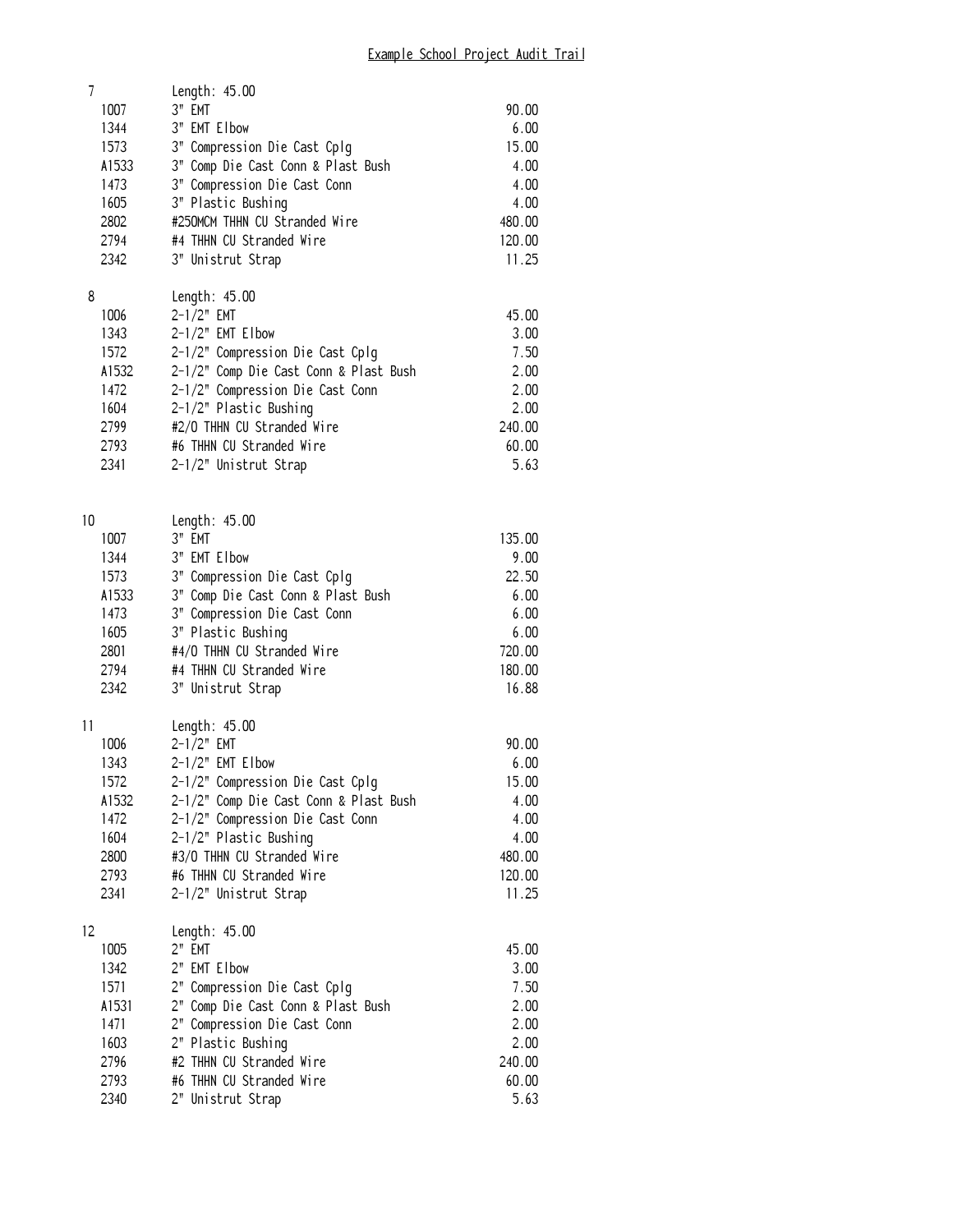| 13           | Length: 45.00                                               |                 |
|--------------|-------------------------------------------------------------|-----------------|
| 1009         | 5" EMT                                                      | 45.00           |
| 1346         | 5" EMT Elbow                                                | 3.00            |
| 1575         | 4" Compression Die Cast Cplg                                | 7.50            |
| A1535        | 4" Comp Die Cast Conn & Plast Bush                          | 2.00            |
| 1475         | 5" Compression Die Cast Conn                                | 2.00            |
| 1607         | 5" Plastic Bushing                                          | 2.00            |
| 2808         | #750MCM THHN CU Stranded Wire                               | 240.00          |
| 2796         | #2 THHN CU Stranded Wire                                    | 60.00           |
| 2344         | 5" Unistrut Strap                                           | 5.63            |
|              |                                                             |                 |
| 14           | Length: 50.00<br>5" EMT                                     |                 |
| 1009         | 5" EMT Elbow                                                | 50.00           |
| 1346         |                                                             | 3.00            |
| 1575         | 4" Compression Die Cast Cplg                                | 8.00            |
| A1535        | 4" Comp Die Cast Conn & Plast Bush                          | 2.00            |
| 1475         | 5" Compression Die Cast Conn                                | 2.00            |
| 1607         | 5" Plastic Bushing                                          | 2.00            |
| 2799         | #2/0 THHN CU Stranded Wire                                  | 195.00          |
| 2793         | #6 THHN CU Stranded Wire                                    | 65.00           |
| 2344         | 5" Unistrut Strap                                           | 6.25            |
| 15 6462      | 12x12x6" Screw Cover Pull Box-Nema 1                        | 1.00            |
| 16           | Length: 280.00                                              |                 |
| 1001         | $3/4"$ EMT                                                  | 280.00          |
| 1567         | 3/4" Compressin Die Cast Cplg                               | 28.00           |
| 1467         | 3/4" Compression Die Cast Conn                              | 10.00           |
| 2792         | #8 THHN CU Stranded Wire                                    | 1,065.00        |
| 2791         | #10 THHN CU Stranded Wire                                   | 294.00          |
| 2336         | 3/4" Unistrut Strap                                         | 35.00           |
| 17           | Length: 25.00                                               |                 |
| 1144         | 3/4" Liquidtight (metallic)                                 | 25.00           |
| 1931         | 3/4" Seal-tite Conn (Str)                                   | 10.00           |
| 2792         | #8 THHN CU Stranded Wire                                    | 75.00           |
| 2791         | #10 THHN CU Stranded Wire                                   | 26.25           |
| 2279         | 3/4" 1-Hole Strap                                           | 3.13            |
| 18           |                                                             |                 |
| 1144         | Length: 10.00<br>3/4" Liquidtight (metallic)                | 10.00           |
| 1931         | 3/4" Seal-tite Conn (Str)                                   | 4.00            |
| 2791         | #10 THHN CU Stranded Wire                                   | 31.50           |
| 2790         | #12 THHN CU Stranded Wire                                   | 10.50           |
| 2279         | 3/4" 1-Hole Strap                                           | 1.25            |
|              |                                                             |                 |
| 19           | Length: 120.00                                              |                 |
| 1001         | $3/4"$ EMT                                                  | 120.00          |
| 1567         | 3/4" Compressin Die Cast Cplg                               | 12.00           |
| 1467         | 3/4" Compression Die Cast Conn<br>#10 THHN CU Stranded Wire | 4.00            |
| 2791<br>2790 | #12 THHN CU Stranded Wire                                   | 378.00          |
| 2336         | 3/4" Unistrut Strap                                         | 126.00<br>15.00 |
|              |                                                             |                 |
| 20           | Length: 670.00                                              |                 |
| 1001         | $3/4"$ EMT                                                  | 670.00          |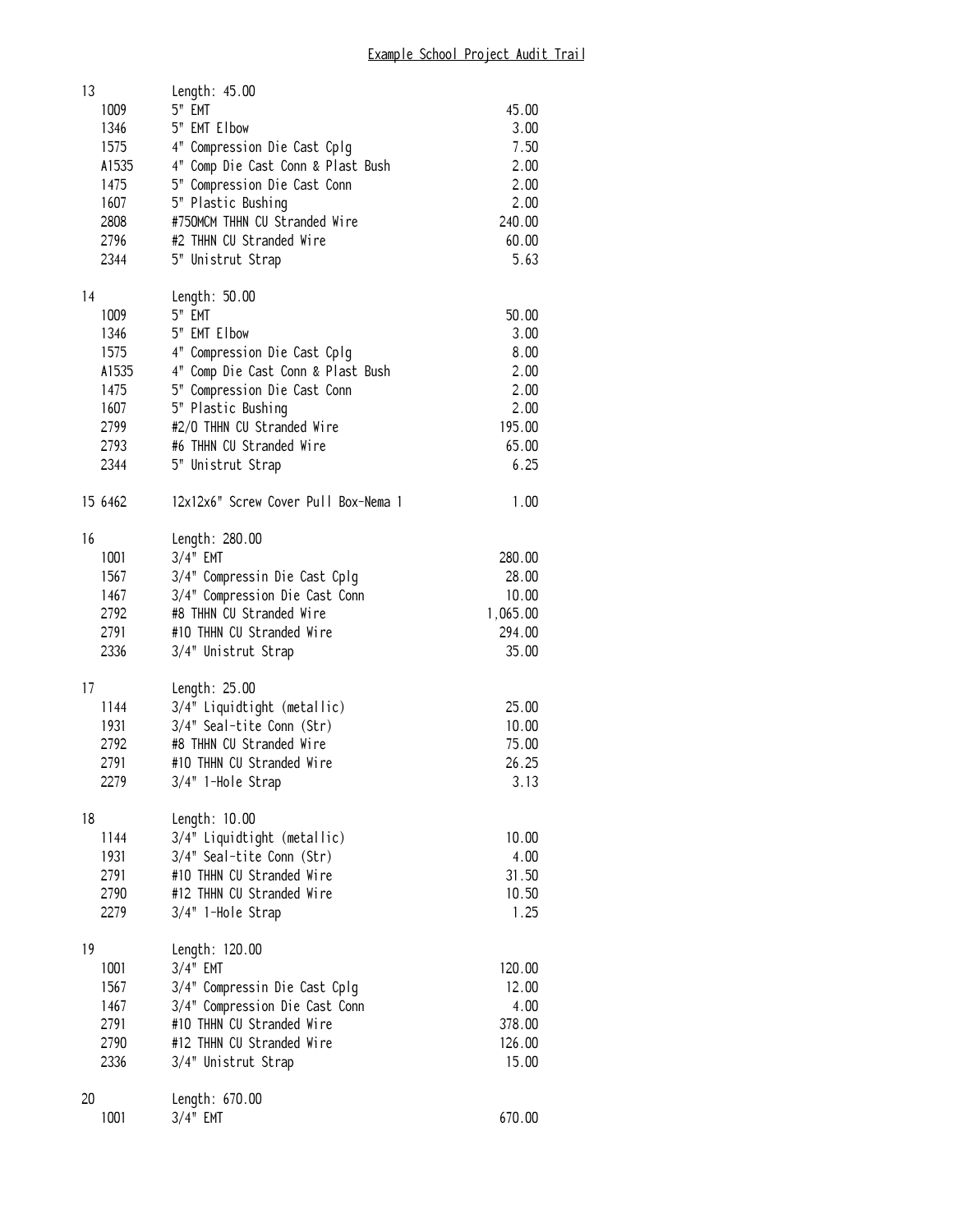| 1567<br>1467<br>2791<br>2336               | 3/4" Compressin Die Cast Cplg<br>3/4" Compression Die Cast Conn<br>#10 THHN CU Stranded Wire<br>3/4" Unistrut Strap                                   | 67.00<br>8.00<br>6,331.50<br>83.75                |
|--------------------------------------------|-------------------------------------------------------------------------------------------------------------------------------------------------------|---------------------------------------------------|
| 21<br>1001<br>1567<br>1467<br>2791<br>2336 | Length: 495.00<br>$3/4"$ EMT<br>3/4" Compressin Die Cast Cplg<br>3/4" Compression Die Cast Conn<br>#10 THHN CU Stranded Wire<br>3/4" Unistrut Strap   | 495.00<br>49.50<br>4.00<br>3,638.25<br>61.88      |
| 22<br>1001<br>1567<br>1467<br>2791<br>2336 | Length: 320.00<br>$3/4"$ EMT<br>3/4" Compressin Die Cast Cplg<br>3/4" Compression Die Cast Conn<br>#10 THHN CU Stranded Wire<br>3/4" Unistrut Strap   | 320.00<br>32.00<br>4.00<br>1,680.00<br>40.00      |
| 23<br>1001<br>1567<br>1467<br>2791<br>2336 | Length: 350.00<br>$3/4"$ EMT<br>3/4" Compressin Die Cast Cplg<br>3/4" Compression Die Cast Conn<br>#10 THHN CU Stranded Wire<br>3/4" Unistrut Strap   | 350.00<br>35.00<br>4.00<br>1,102.50<br>43.75      |
| 24 A5779<br>2571<br>4791                   | 4" Square Box & Blank Cover<br>4" Square Box (1/2 & 3/4 K0's)<br>4" Square Flat Blank Cover w/KO                                                      | 78.00<br>78.00<br>78.00                           |
| 25<br>1001<br>1567<br>1467<br>2790<br>2336 | Length: 655.00<br>$3/4"$ EMT<br>3/4" Compressin Die Cast Cplg<br>3/4" Compression Die Cast Conn<br>#12 THHN CU Stranded Wire<br>3/4" Unistrut Strap   | 655.00<br>65.50<br>24.00<br>6, 189. 75<br>81.88   |
| 26<br>1001<br>1567<br>1467<br>2790<br>2336 | Length: 390.00<br>$3/4"$ EMT<br>3/4" Compressin Die Cast Cplq<br>3/4" Compression Die Cast Conn<br>#12 THHN CU Stranded Wire<br>3/4" Unistrut Strap   | 390.00<br>39.00<br>32.00<br>2,866.50<br>48.75     |
| 28<br>1001<br>1567<br>1467<br>2790<br>2336 | Length: 1,220.00<br>$3/4"$ EMT<br>3/4" Compressin Die Cast Cplq<br>3/4" Compression Die Cast Conn<br>#12 THHN CU Stranded Wire<br>3/4" Unistrut Strap | 1,220.00<br>122.00<br>74.00<br>6,405.00<br>152.50 |
| 29<br>1001<br>1567<br>1467                 | Length: 90.00<br>$3/4"$ EMT<br>3/4" Compressin Die Cast Cplg<br>3/4" Compression Die Cast Conn                                                        | 90.00<br>9.00<br>4.00                             |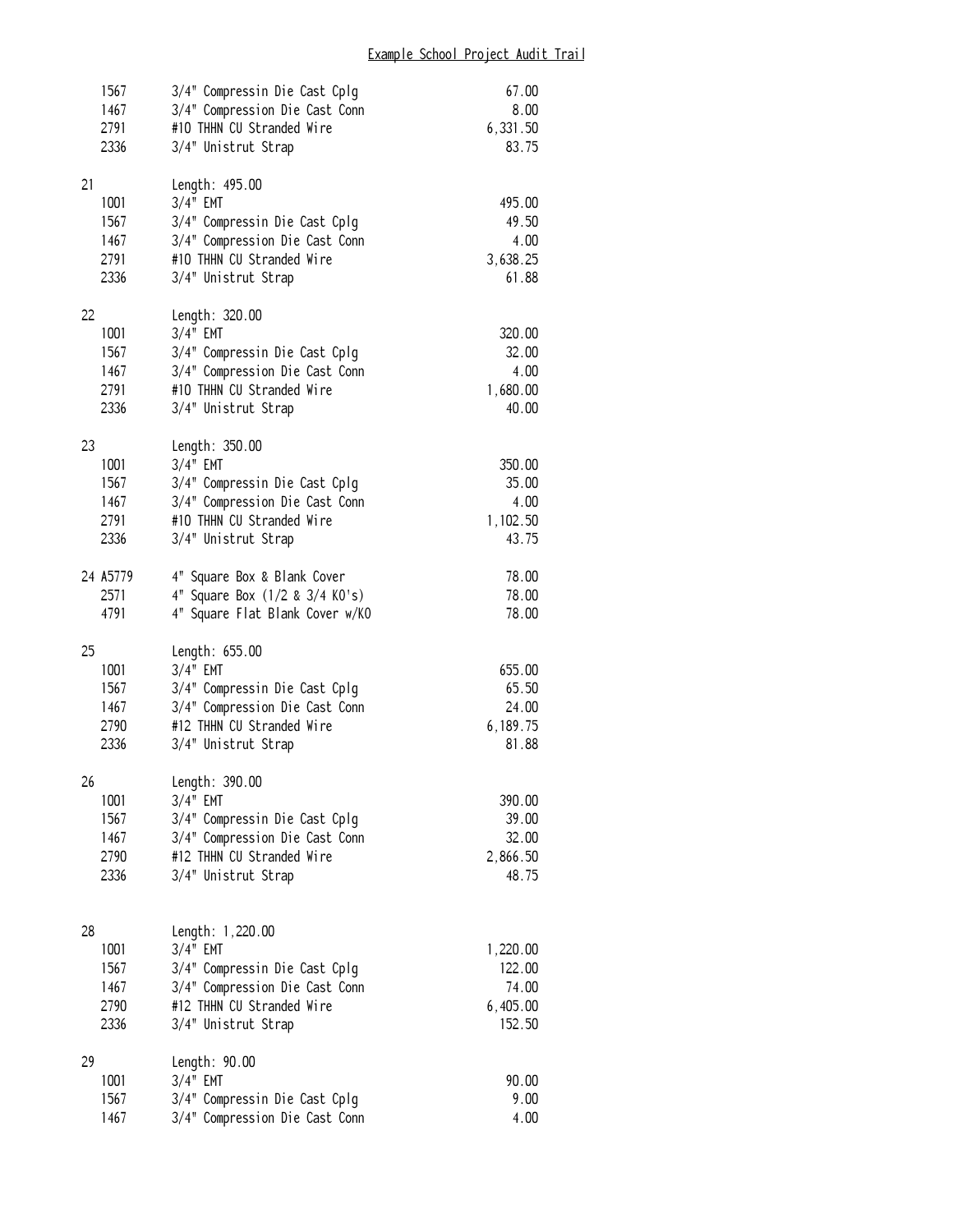| 2790<br>2336 | #12 THHN CU Stranded Wire<br>3/4" Unistrut Strap | 378.00<br>11.25 |
|--------------|--------------------------------------------------|-----------------|
|              |                                                  |                 |
| 30           | Length: 2,580.00                                 |                 |
| 1001         | 3/4" EMT                                         | 2,580.00        |
| 1567         | 3/4" Compressin Die Cast Cplg                    | 258.00          |
| 1467         | 3/4" Compression Die Cast Conn                   | 196.00          |
| 2790         | #12 THHN CU Stranded Wire                        | 8,127.00        |
| 2336         | 3/4" Unistrut Strap                              | 322.50          |
| 31 A5599     | 20A/Duplex/Spec Grade/SS Plate                   | 53.00           |
| 2572         | 4" Square Box w/brkt (1/2 & 3/4 K0's)            | 53.00           |
| 2731         | 4" Square-1G Plaster Ring-5/8"D                  | 53.00           |
| 4697         | 1G SS Dup Rcpt Plate                             | 53.00           |
| 4511         | 20A/125V Spec Grade Dup Rcpt (5-20R)             | 53.00           |
| 8261         | Grndscr&Bare Pigtail                             | 53.00           |
| 32 4511      | 20A/125V Spec Grade Dup Rcpt (5-20R)             | 127.00          |
| 33 A5698     | 20A/Duplex/Prem Spec Grade/Ind Cvr               | 17.00           |
| 2571         | 4" Square Box (1/2 & 3/4 K0's)                   | 17.00           |
| 4717         | 4" Square 1G Ind Dup Rcpt Cover                  | 17.00           |
| 4512         | 20A/125V Prem Spec Grade Dup Rcpt(5-20R)         | 17.00           |
| 8261         | Grndscr&Bare Piqtail                             | 17.00           |
| 34 A5714     | 20A/GFI/Spec Grade/Alum Box & WP Cvr             | $6.00$          |
| 2579         | 1G WP Bell Box-(3)1/2" Hubs                      | $6.00$          |
| 4771         | 1G WP Duplex Recptacle Cover                     | 6.00            |
| 4518         | 20A/125V Spec Grade GFI Dup Rcpt (5-20R)         | 6.00            |
| 8261         | Grndscr&Bare Pigtail                             | 6.00            |
| 35 A5618     | 20A/GFI/Spec Grade/SS Plate                      | 1.00            |
| 2572         | 4" Square Box w/brkt (1/2 & 3/4 K0's)            | 1.00            |
| 2731         | 4" Square-1G Plaster Ring-5/8"D                  | 1.00            |
| 4700         | 1G SS Decora/GFI Plate                           | 1.00            |
| 4518         | 20A/125V Spec Grade GFI Dup Rcpt (5-20R)         | 1.00            |
| 8261         | Grndscr&Bare Pigtail                             | 1.00            |
| 36 A5609     | 20A/Quad/Spec Grade/SS Plate                     | 6.00            |
| 2572         | 4" Square Box w/brkt (1/2 & 3/4 K0's)            | 6.00            |
| 2736         | 4" Square-2G Plaster Ring-5/8"D                  | $6.00$          |
| 4704         | 2G SS Dup Rcpt Plate                             | $6.00$          |
| 4511         | 20A/125V Spec Grade Dup Rcpt (5-20R)             | 12.00           |
| 8261         | Grndscr&Bare Pigtail                             | 6.00            |
| 37 A5705     | 20A/Quad/Spec Grade/Ind Cvr                      | 3.00            |
| 2571         | 4" Square Box (1/2 & 3/4 KO's)                   | 3.00            |
| 4721         | 4" Square-2G Ind Dup Rcpt Cover                  | 3.00            |
| 4511         | 20A/125V Spec Grade Dup Rcpt (5-20R)             | 6.00            |
| 8261         | Grndscr&Bare Pigtail                             | 3.00            |
| 38 5585      | 1P Manual Starter-Nema 1                         | 1.00            |
| 39 A5582     | [S-pilot] 20A/Ind Cvr                            | 1.00            |
| 2571         | 4" Square Box (1/2 & 3/4 K0's)                   | 1.00            |
| 4716         | 4" Square 1G Ind Switch Cover                    | 1.00            |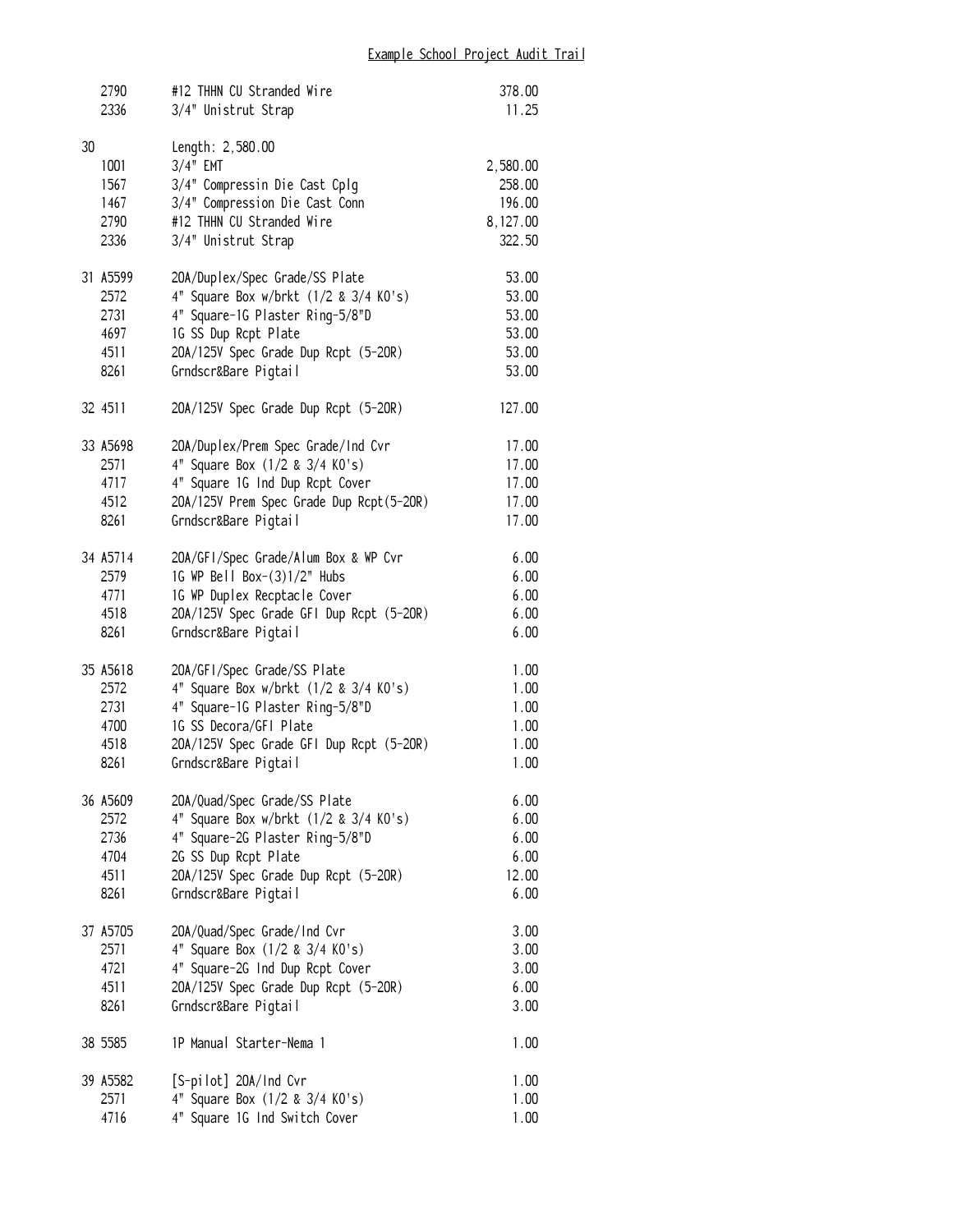| 4465                                       | 20A SP motion switch                                                                                                                                          | 1.00                                        |
|--------------------------------------------|---------------------------------------------------------------------------------------------------------------------------------------------------------------|---------------------------------------------|
| 40 A5412<br>2572<br>2736<br>4703<br>4459   | [SS] 20A/Spec Grade/SS Plate<br>4" Square Box w/brkt (1/2 & 3/4 K0's)<br>4" Square-2G Plaster Ring-5/8"D<br>2G SS Toggle Sw Plate<br>20A Spec Grade SP Switch | 1.00<br>1.00<br>1.00<br>1.00<br>2.00        |
| 41 A5392<br>2572<br>2731<br>4696<br>4459   | [S] 20A/Spec Grade/SS Plate<br>4" Square Box w/brkt (1/2 & 3/4 K0's)<br>4" Square-1G Plaster Ring-5/8"D<br>1G SS Toggle Sw Plate<br>20A Spec Grade SP Switch  | 10.00<br>10.00<br>10.00<br>10.00<br>10.00   |
| 42 A5766<br>2574<br>2731                   | 4" Square Box & 1G Ring/No Cvr<br>4" Square Deep Box w/brkt (1/2,3/4 KO's)<br>4" Square-1G Plaster Ring-5/8"D                                                 | 1.00<br>1.00<br>1.00                        |
| 43<br>1001<br>1567<br>1467<br>3107<br>2336 | Length: 310.00<br>$3/4"$ EMT<br>3/4" Compressin Die Cast Cplg<br>3/4" Compression Die Cast Conn<br>1/8" Poly Pull Line<br>3/4" Unistrut Strap                 | 310.00<br>31.00<br>16.00<br>325.50<br>38.75 |
| 44<br>1001<br>1567<br>1467<br>2790<br>2336 | Length: 30.00<br>$3/4"$ EMT<br>3/4" Compressin Die Cast Cplg<br>3/4" Compression Die Cast Conn<br>#12 THHN CU Stranded Wire<br>3/4" Unistrut Strap            | 30.00<br>3.00<br>6.00<br>94.50<br>3.75      |
| 45<br>1002<br>1568<br>1468<br>2790<br>2280 | Length: 105.00<br>1" EMT<br>1" Compression Die Cast Cplg<br>1" Compression Die Cast Conn<br>#12 THHN CU Stranded Wire<br>1" 1-Hole Strap                      | 105.00<br>10.50<br>14.00<br>551.25<br>13.13 |
| 46<br>1002<br>1568<br>1468<br>3107<br>2280 | Length: 105.00<br>1" EMT<br>1" Compression Die Cast Cplg<br>1" Compression Die Cast Conn<br>1/8" Poly Pull Line<br>1" 1-Hole Strap                            | 105.00<br>10.50<br>14.00<br>110.25<br>13.13 |
| 47<br>1122<br>1879<br>2790<br>2279         | Length: 60.00<br>3/4" Steel Flex<br>3/4" Die Cast Screw-In Flex Conn<br>#12 THHN CU Stranded Wire<br>3/4" 1-Hole Strap                                        | 60.00<br>12.00<br>189.00<br>7.50            |
| 48<br>1122<br>1879<br>2790                 | Length: 30.00<br>3/4" Steel Flex<br>3/4" Die Cast Screw-In Flex Conn<br>#12 THHN CU Stranded Wire                                                             | 30.00<br>10.00<br>94.50                     |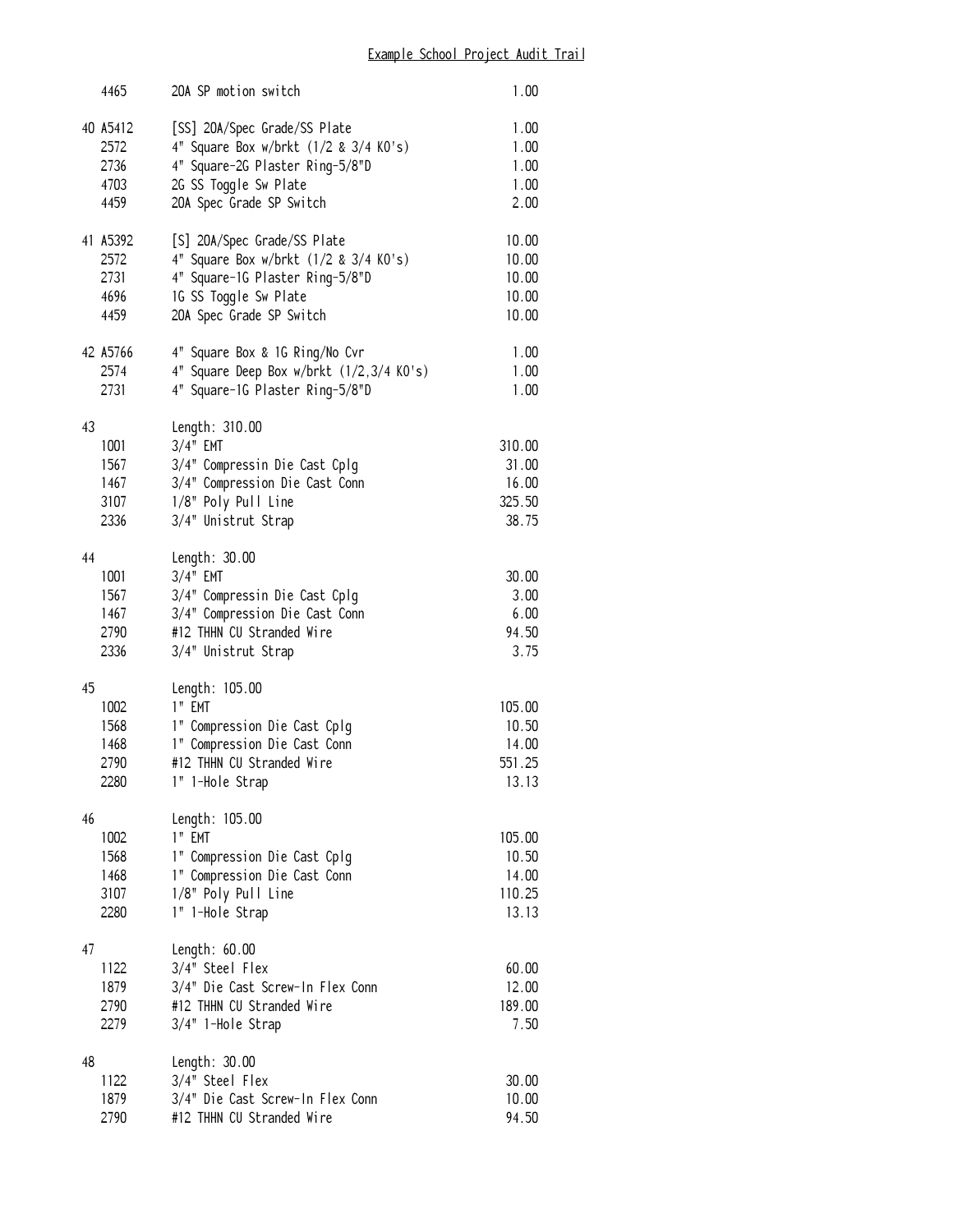| 2279                                               | 3/4" 1-Hole Strap                                                                                                                                          | 3.75                                           |
|----------------------------------------------------|------------------------------------------------------------------------------------------------------------------------------------------------------------|------------------------------------------------|
| 49<br>1122<br>1879<br>2790<br>2279                 | Length: 21.00<br>3/4" Steel Flex<br>3/4" Die Cast Screw-In Flex Conn<br>#12 THHN CU Stranded Wire<br>3/4" 1-Hole Strap                                     | 21.00<br>14.00<br>66.15<br>2.63                |
| 50<br>1002<br>1568<br>1468<br>3107<br>2280         | Length: 120.00<br>1" EMT<br>1" Compression Die Cast Cplg<br>1" Compression Die Cast Conn<br>1/8" Poly Pull Line<br>1" 1-Hole Strap                         | 120.00<br>12.00<br>16.00<br>126.00<br>15.00    |
| 51<br>1002<br>1568<br>1468<br>2790<br>2280         | Length: 120.00<br>1" EMT<br>1" Compression Die Cast Cplg<br>1" Compression Die Cast Conn<br>#12 THHN CU Stranded Wire<br>1" 1-Hole Strap                   | 120.00<br>12.00<br>16.00<br>630.00<br>15.00    |
| 52<br>1001<br>1567<br>1467<br>2792<br>2336         | Length: 60.00<br>3/4" EMT<br>3/4" Compressin Die Cast Cplg<br>3/4" Compression Die Cast Conn<br>#8 THHN CU Stranded Wire<br>3/4" Unistrut Strap            | 60.00<br>6.00<br>2.00<br>300.00<br>7.50        |
| 53<br>1144<br>1931<br>2792<br>2279                 | Length: $3.00$<br>3/4" Liquidtight (metallic)<br>3/4" Seal-tite Conn (Str)<br>#8 THHN CU Stranded Wire<br>3/4" 1-Hole Strap                                | 3.00<br>2.00<br>12.00<br>0.38                  |
| 54<br>1144<br>1931<br>2790<br>2279<br>2579         | Length: 12.00<br>3/4" Liquidtight (metallic)<br>3/4" Seal-tite Conn (Str)<br>#12 THHN CU Stranded Wire<br>3/4" 1-Hole Strap<br>1G WP Bell Box-(3)1/2" Hubs | 12.00<br>6.00<br>37.80<br>1.50<br>3.00         |
| 55<br>1005<br>1342<br>1571<br>1471<br>3107<br>2283 | Length: 15.00<br>2" EMT<br>2" EMT Elbow<br>2" Compression Die Cast Cplg<br>2" Compression Die Cast Conn<br>1/8" Poly Pull Line<br>2" 1-Hole Strap          | 15.00<br>1.00<br>2.50<br>2.00<br>15.75<br>1.88 |
| 56<br>1002<br>1568<br>1468<br>2790<br>2280         | Length: 15.00<br>1" EMT<br>1" Compression Die Cast Cplg<br>1" Compression Die Cast Conn<br>#12 THHN CU Stranded Wire<br>1" 1-Hole Strap                    | 15.00<br>1.50<br>2.00<br>141.75<br>1.88        |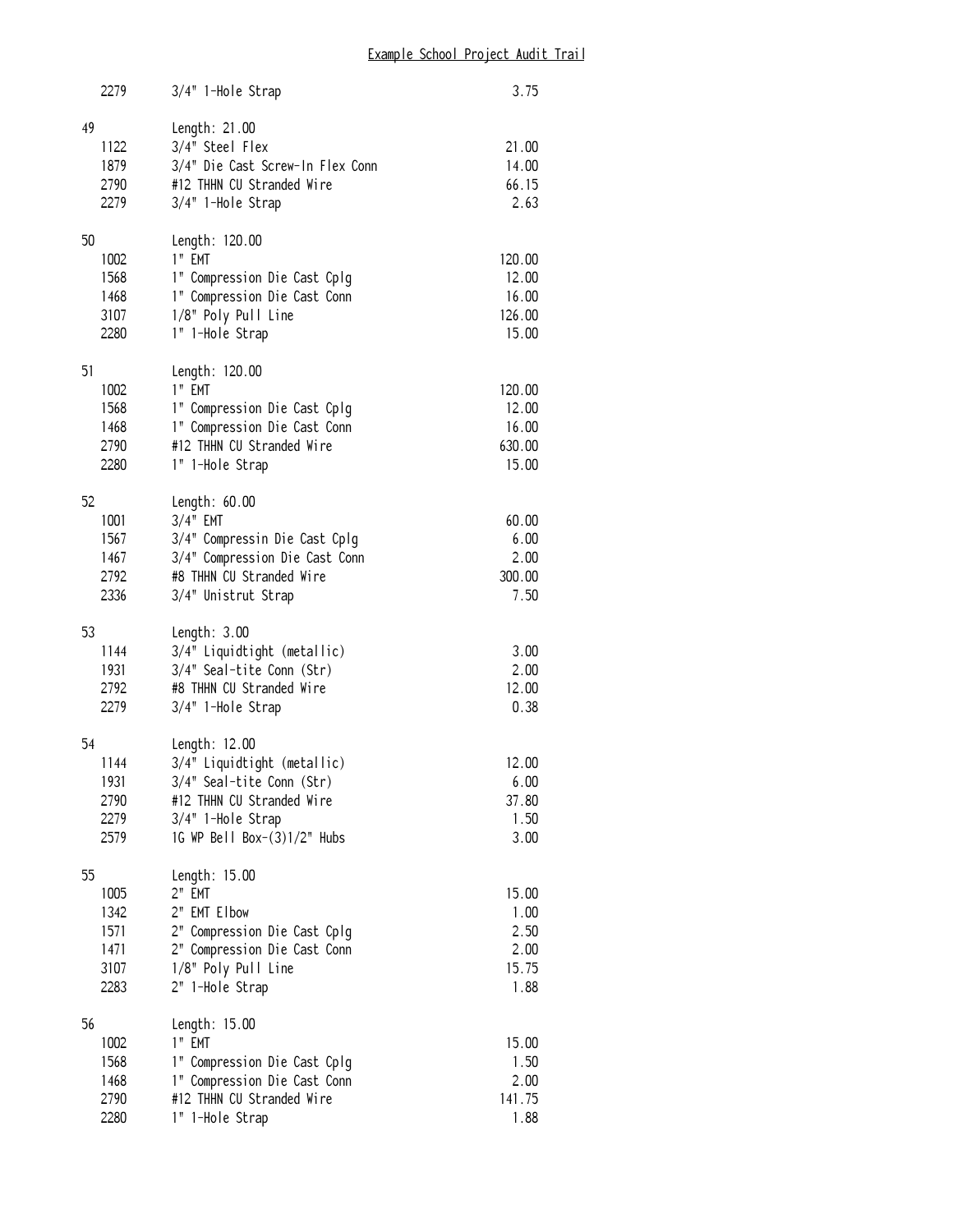| 57      | Length: 60.00                            |        |
|---------|------------------------------------------|--------|
| 1002    | 1" EMT                                   | 60.00  |
| 1568    | 1" Compression Die Cast Cplq             | 6.00   |
| 1468    | 1" Compression Die Cast Conn             | 2.00   |
| 2792    | #8 THHN CU Stranded Wire                 | 300.00 |
| 2337    | 1" Unistrut Strap                        | 7.50   |
| 58      | Length: 120.00                           |        |
| 1004    | $1 - 1/2"$ EMT                           | 120.00 |
| 1570    | 1-1/2" Compression Die Cast Cplg         | 12.00  |
| 1470    | 1-1/2" Compression Die Cast Conn         | 2.00   |
| 2797    | #1 THHN CU Stranded Wire                 | 405.00 |
| 2793    | #6 THHN CU Stranded Wire                 | 135.00 |
| 2339    | 1-1/2" Unistrut Strap                    | 15.00  |
|         |                                          |        |
| 59 8875 | Core Drill Hole $3/4"$ -1 $1/4"$         | 14.00  |
| 60      | Length: 280.00                           |        |
| 1005    | $2"$ FMT                                 | 280.00 |
| 1342    | 2" EMT Elbow                             | 4.00   |
| 1571    | 2" Compression Die Cast Cplg             | 32.00  |
| 1471    | 2" Compression Die Cast Conn             | 2.00   |
| 3107    | 1/8" Poly Pull Line                      | 294.00 |
| 2340    | 2" Unistrut Strap                        | 35.00  |
| 61      | Length: 65.00                            |        |
| 1001    | $3/4"$ EMT                               | 65.00  |
| 1567    | 3/4" Compressin Die Cast Cplg            | 6.50   |
| 1467    | 3/4" Compression Die Cast Conn           | 2.00   |
| 3107    | 1/8" Poly Pull Line                      | 68.25  |
| 2336    | 3/4" Unistrut Strap                      | 8.13   |
| 62      | Length: 50.00                            |        |
| 1005    | 2" EMT                                   | 50.00  |
| 1342    | 2" EMT Elbow                             | 3.00   |
| 1571    | 2" Compression Die Cast Cplg             | 8.00   |
| 1471    | 2" Compression Die Cast Conn             | 2.00   |
| 3107    | 1/8" Poly Pull Line                      | 52.50  |
| 2340    | 2" Unistrut Strap                        | 6.25   |
|         |                                          |        |
| 63 6928 | Relocate recep                           | 1.00   |
| 64 6929 | Relocate existing pipe runs              | 1.00   |
| 65 6930 | Relocate Panel RL                        | 1.00   |
| 66 6931 | Reroute conduits into classrooms         | 1.00   |
| 67 8704 | Up-Dn- Stop Pushbutton                   | 1.00   |
| 68 6932 | Remove and reinstall devices for wall    | 1.00   |
| 69 6933 | Replace 2 disconnects                    | 1.00   |
|         |                                          |        |
| 70 6934 | Reinstall exposed conduit to above ceili | 1.00   |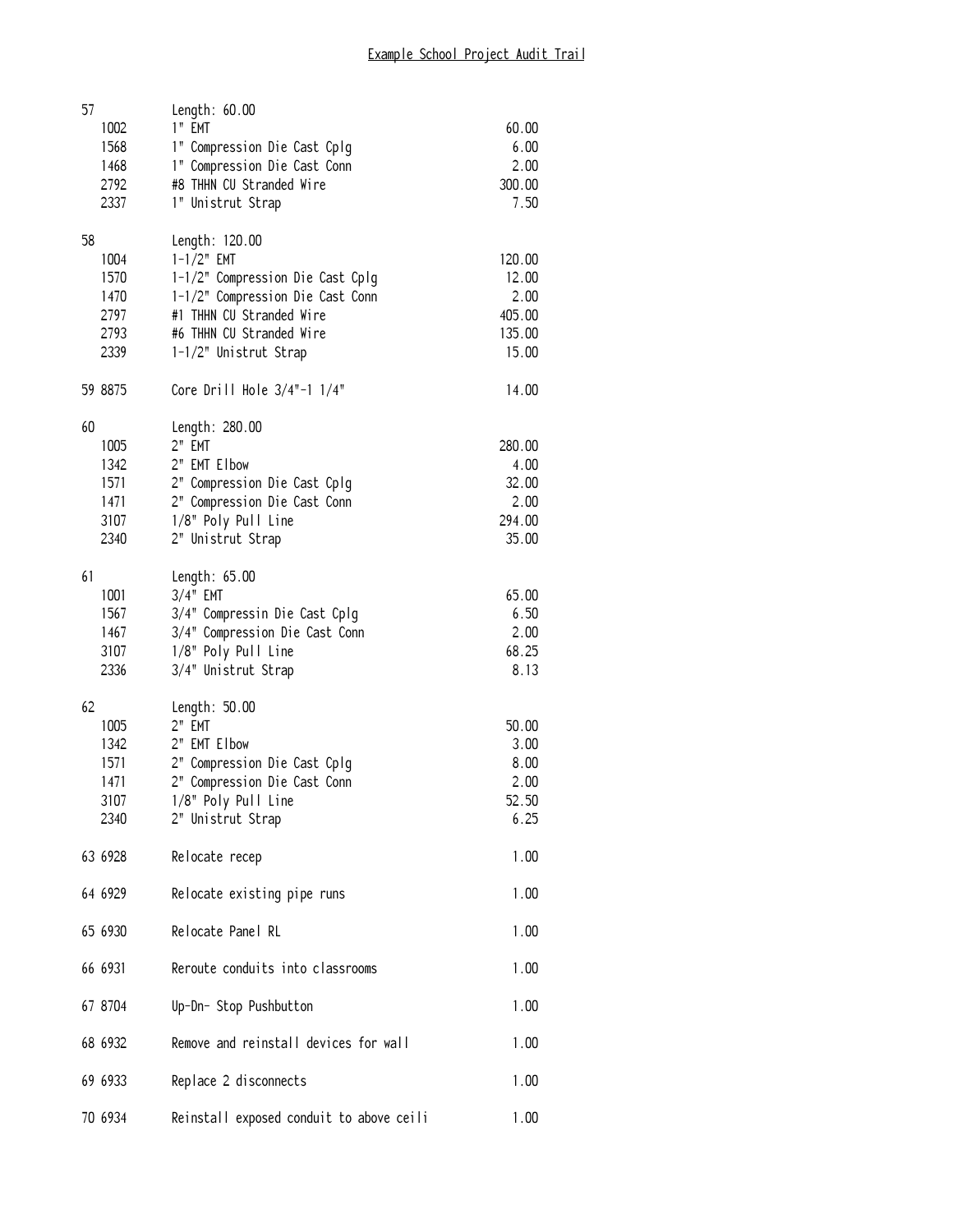|    | 71 6935  | Relocat BCS system                       | 1.00     |
|----|----------|------------------------------------------|----------|
|    | 72 6936  | Install new speaker box                  | 1.00     |
|    | 73 6937  | Install clock sync relay                 | 1.00     |
|    | 74 3960  | 20A 1P 120/240V Bolt-On Circuit Breaker  | 1.00     |
|    | 75 3972  | 35A 2P 120/240V Bolt-On Circuit Breaker  | 1.00     |
|    | 76 A5766 | 4" Square Box & 1G Ring/No Cvr           | 163.00   |
|    | 2574     | 4" Square Deep Box w/brkt (1/2,3/4 KO's) | 163.00   |
|    | 2731     | 4" Square-1G Plaster Ring-5/8"D          | 163.00   |
| 77 |          | Length: 2,445.00                         |          |
|    | 1001     | $3/4"$ EMT                               | 2,445.00 |
|    | 1567     | 3/4" Compressin Die Cast Cplq            | 244.50   |
|    | 1467     | 3/4" Compression Die Cast Conn           | 326.00   |
|    | 3107     | 1/8" Poly Pull Line                      | 2,567.25 |
|    | 2279     | 3/4" 1-Hole Strap                        | 305.63   |
| 78 |          | Length: 375.00                           |          |
|    | 1001     | $3/4"$ EMT                               | 375.00   |
|    | 1567     | 3/4" Compressin Die Cast Cplg            | 37.50    |
|    | 1467     | 3/4" Compression Die Cast Conn           | 50.00    |
|    | 3107     | 1/8" Poly Pull Line                      | 393.75   |
|    | 2279     | 3/4" 1-Hole Strap                        | 46.88    |
|    | 79 A5766 | 4" Square Box & 1G Ring/No Cvr           | 25.00    |
|    | 2574     | 4" Square Deep Box w/brkt (1/2,3/4 KO's) | 25.00    |
|    | 2731     | 4" Square-1G Plaster Ring-5/8"D          | 25.00    |
|    | 80 6938  | Replace broken clocks                    | 1.00     |
| 81 |          | Length: 410.00                           |          |
|    | 1001     | $3/4"$ EMT                               | 410.00   |
|    | 1567     | 3/4" Compressin Die Cast Cplq            | 41.00    |
|    | 1467     | 3/4" Compression Die Cast Conn           | 10.00    |
|    | 3107     | 1/8" Poly Pull Line                      | 430.50   |
|    | 2336     | 3/4" Unistrut Strap                      | 51.25    |
| 82 |          | Length: 40.00                            |          |
|    | 1001     | 3/4" EMT                                 | 40.00    |
|    | 1567     | 3/4" Compressin Die Cast Cplg            | 4.00     |
|    | 1467     | 3/4" Compression Die Cast Conn           | 2.00     |
|    | 2789     | #14 THHN CU Stranded Wire                | 378.00   |
|    | 2336     | 3/4" Unistrut Strap                      | 5.00     |
| 83 |          | Length: 165.00                           |          |
|    | 1001     | 3/4" EMT                                 | 165.00   |
|    | 1567     | 3/4" Compressin Die Cast Cplg            | 16.50    |
|    | 1467     | 3/4" Compression Die Cast Conn           | 8.00     |
|    | 2336     | 3/4" Unistrut Strap                      | 20.63    |
|    |          |                                          |          |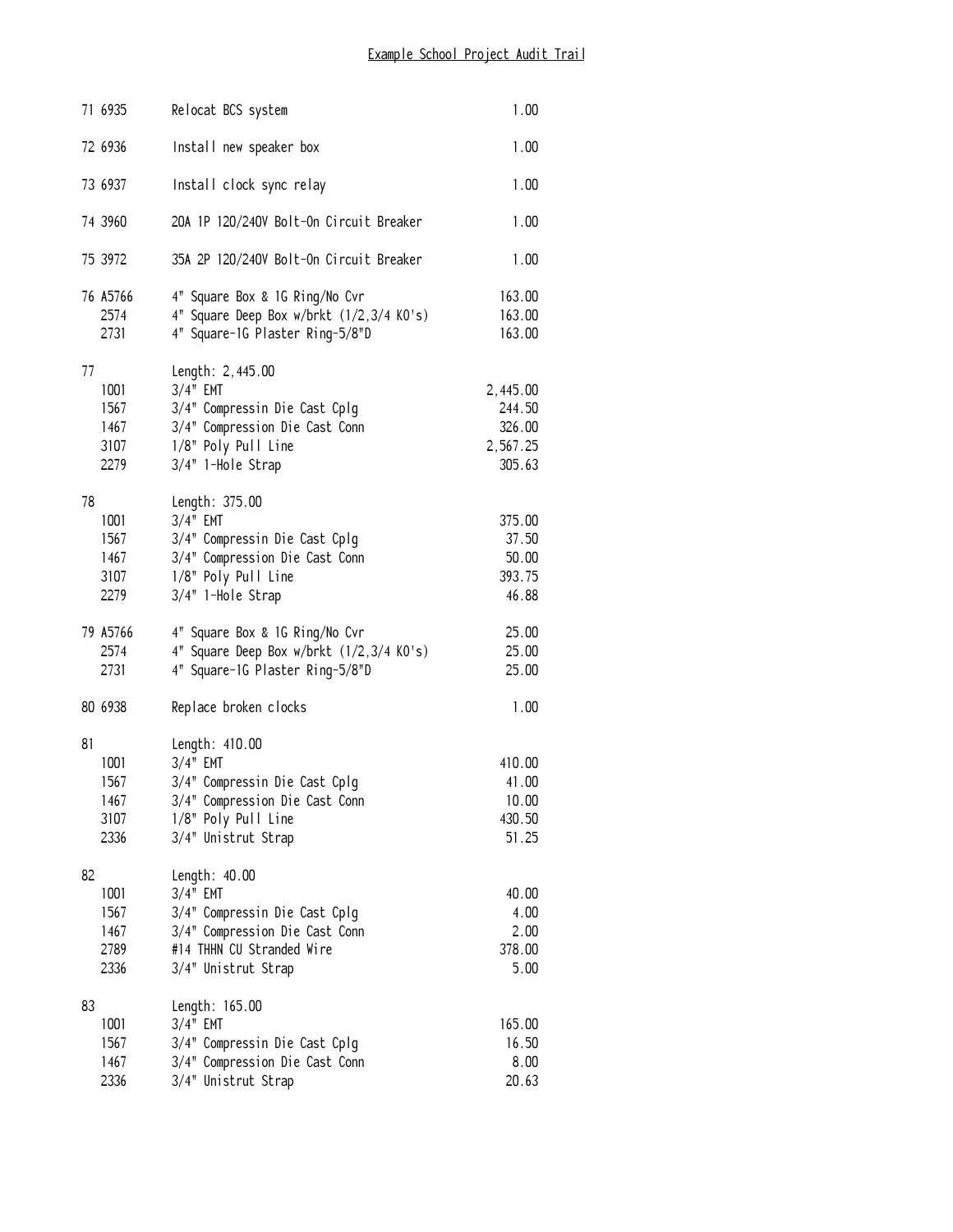|                   | 85 VDC0028   | Plenum Cat 5 24gauge 4pair                                                                   | 245.00        |
|-------------------|--------------|----------------------------------------------------------------------------------------------|---------------|
|                   | 86 VDC0216   | 18/2 Pr Shield Cable                                                                         | 80.00         |
|                   | 87 6939      | Westpenn 352 Speaker Wire                                                                    | 1,600.00      |
| 88 P1             |              | 600 Amp Surf Panel-Nema 1<br>120/208 Volt<br>3 Phase/4 Wire<br>Main: 500A 3P Circuit Breaker | 1.00          |
|                   | 4146         | 100A 2P Bolt-On Circuit Breaker                                                              | 10.00         |
|                   | 4137         | 30A 2P Bolt-On Circuit Breaker                                                               | 1.00          |
|                   | 4125         | 20A 1P Bolt-On Circuit Breaker                                                               | 1.00          |
| 89 P <sub>2</sub> |              | 400 Amp Surf Panel-Nema 1<br>2 Sections<br>120/208 Volt<br>3 Phase/4 Wire                    | 1.00          |
|                   |              | Main: 400A 3P Circuit Breaker                                                                |               |
|                   | 4125<br>4133 | 20A 1P Bolt-On Circuit Breaker                                                               | 44.00<br>9.00 |
|                   | 4135         | Spare 20A 1P Bolt-On Circuit Breaker<br>20A 2P Bolt-On Circuit Breaker                       | 2.00          |
|                   | 4152         | 40A 3P Bolt-On Circuit Breaker                                                               | 3.00          |
|                   | 4141         | 50A 2P Bolt-On Circuit Breaker                                                               | 1.00          |
|                   | 4151         | 35A 3P Bolt-On Circuit Breaker                                                               | 3.00          |
|                   | 4161         | 125A 3P Bolt-On Circuit Breaker                                                              | 1.00          |
|                   | 8380         | 20A 1P Bolt-On Shunt trip breaker                                                            | 1.00          |
| 90                | 3126         | Length: 50.00<br>#2/0 Stranded Bare Copper Wire                                              | 50.00         |
|                   | 2279         | 3/4" 1-Hole Strap                                                                            | 6.25          |
|                   | 91 6673      | 3/4"x10' Copper Ground Rod                                                                   | 2.00          |
|                   | 92 8368      | F20 Alloy-CU-CU & CU-Steel Weld                                                              | 3.00          |
|                   | 93 6684      | $1-1/4-2"$ Ground Clamp                                                                      | 1.00          |
|                   | 94 NEW SW.B  | 1000A Main Switchboard/Free Standing-N1<br>3 Sections<br>120/208 Volt<br>3 Phase/4 Wire      | 1.00          |
|                   |              | Main: 1000A 3P Circuit Breaker                                                               |               |
|                   | 4242<br>4245 | 100A 3P Circuit Breaker<br>175A 3P Circuit Breaker                                           | 4.00<br>2.00  |
|                   | 4246         | 200A 3P Circuit Breaker                                                                      | 3.00          |
|                   | 4245         | 175A 3P Circuit Breaker                                                                      | 2.00          |
|                   | 4244         | 150A 3P Circuit Breaker                                                                      | 1.00          |
|                   | 4251         | 400A 3P Circuit Breaker                                                                      | 1.00          |
|                   | 4252         | 500A 3P Circuit Breaker                                                                      | 1.00          |
|                   | 4247         | 225A 3P Circuit Breaker                                                                      | 2.00          |
|                   | 4243<br>4240 | 125A 3P Circuit Breaker<br>80A 3P Circuit Breaker                                            | 1.00<br>1.00  |
|                   | 4235         | 30A 3P Circuit Breaker                                                                       | 1.00          |
|                   | 95 6489      | 12x12x8" Screw Cover Pull Box-Nema 3R                                                        | 1.00          |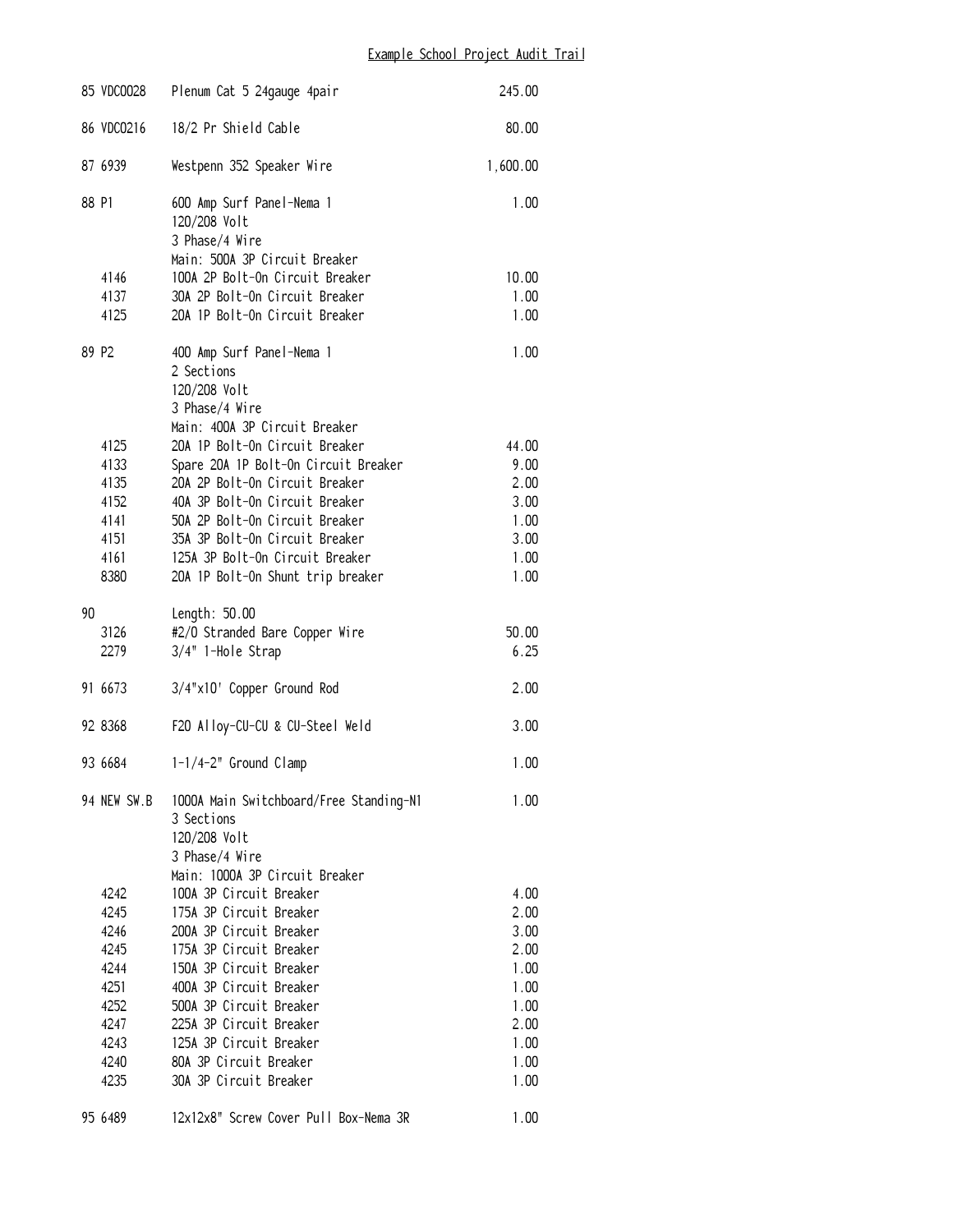# Example School Project Audit Trail

| 96 6470                                           | 12x12x8" Screw Cover Pull Box-Nema 1                                                                                                                  | 3.00                                                     |
|---------------------------------------------------|-------------------------------------------------------------------------------------------------------------------------------------------------------|----------------------------------------------------------|
| 97 6489                                           | 12x12x8" Screw Cover Pull Box-Nema 3R                                                                                                                 | 1.00                                                     |
| 98 6470                                           | 12x12x8" Screw Cover Pull Box-Nema 1                                                                                                                  | 2.00                                                     |
| 99 6491                                           | 18x18x8" Screw Cover Pull Box-Nema 3R                                                                                                                 | 1.00                                                     |
| 100 6472                                          | 18x24x8" Screw Cover Pull Box-Nema 1                                                                                                                  | 3.00                                                     |
| 101 8897                                          | Remove Conduit 1 1/4"-2"                                                                                                                              | 1,239.00                                                 |
| 102 8900                                          | Remove Wire #14-#10                                                                                                                                   | 1,239.00                                                 |
| 103 8895                                          | Demo (Per/M Sq.Ft)                                                                                                                                    | 17,931.00                                                |
| 104 6940                                          | Demo Vault                                                                                                                                            | 1.00                                                     |
| 105 6941                                          | Demo jboxes                                                                                                                                           | 1.00                                                     |
| 106                                               | Length: 330.00                                                                                                                                        |                                                          |
| 2790                                              | #12 THHN CU Stranded Wire                                                                                                                             | 346.50                                                   |
| 107 6942                                          | Install Amps                                                                                                                                          | 5.00                                                     |
| 108 3167<br>3284                                  | 30A/2P 3WSN 240V HD Fus Safety Sw-Nema 1<br>20A 250V RK5 Time Delay Fuse                                                                              | 11.00<br>22.00                                           |
| 109 3143<br>3284                                  | 30A/2P 3WSN 240V GD Fus Safety Sw-Nema 1<br>20A 250V RK5 Time Delay Fuse                                                                              | 4.00<br>8.00                                             |
| 110 3180<br>3288                                  | 60A/2P 3WSN 240V HD Fus Safety Sw-Nema3R<br>40A 250V RK5 Time Delay Fuse                                                                              | 3.00<br>6.00                                             |
| 111 3180<br>3287                                  | 60A/2P 3WSN 240V HD Fus Safety Sw-Nema3R<br>35A 250V RK5 Time Delay Fuse                                                                              | 4.00<br>8.00                                             |
| 112 3170<br>3299                                  | 200A/2P 3WSN 240V HD Fus Safety Sw-Nema1<br>175A 250V RK5 Time Delay Fuse                                                                             | 1.00<br>2.00                                             |
| 113 7311                                          | Steel Cable Tray-Mesh Type/4"Dx12"W                                                                                                                   | 1,200.00                                                 |
| 114 7324                                          | 90D Cable Tray Elbow-Mesh Type/4"Dx12"W                                                                                                               | 2.00                                                     |
| 115 7338                                          | Mesh Type Cable Tray Horiz Tee/4"Dx12"W                                                                                                               | 4.00                                                     |
| 116 7345                                          | Mesh Type Cable Tray Horiz X/4"Dx12"W                                                                                                                 | 4.00                                                     |
| 117 A2521<br>6644<br>6650<br>2550<br>2552<br>2556 | 4'W/2'Rod Trapeze Hgr-Susp Steel<br>Unistrut (Deep)<br>Cut Unistrut (labor)<br>3/8" All Thread<br>3/8" Hex Nut<br>Flange Beam Clamp for 3/8" Thrd Rod | 120.00<br>480.00<br>120.00<br>912.00<br>960.00<br>240.00 |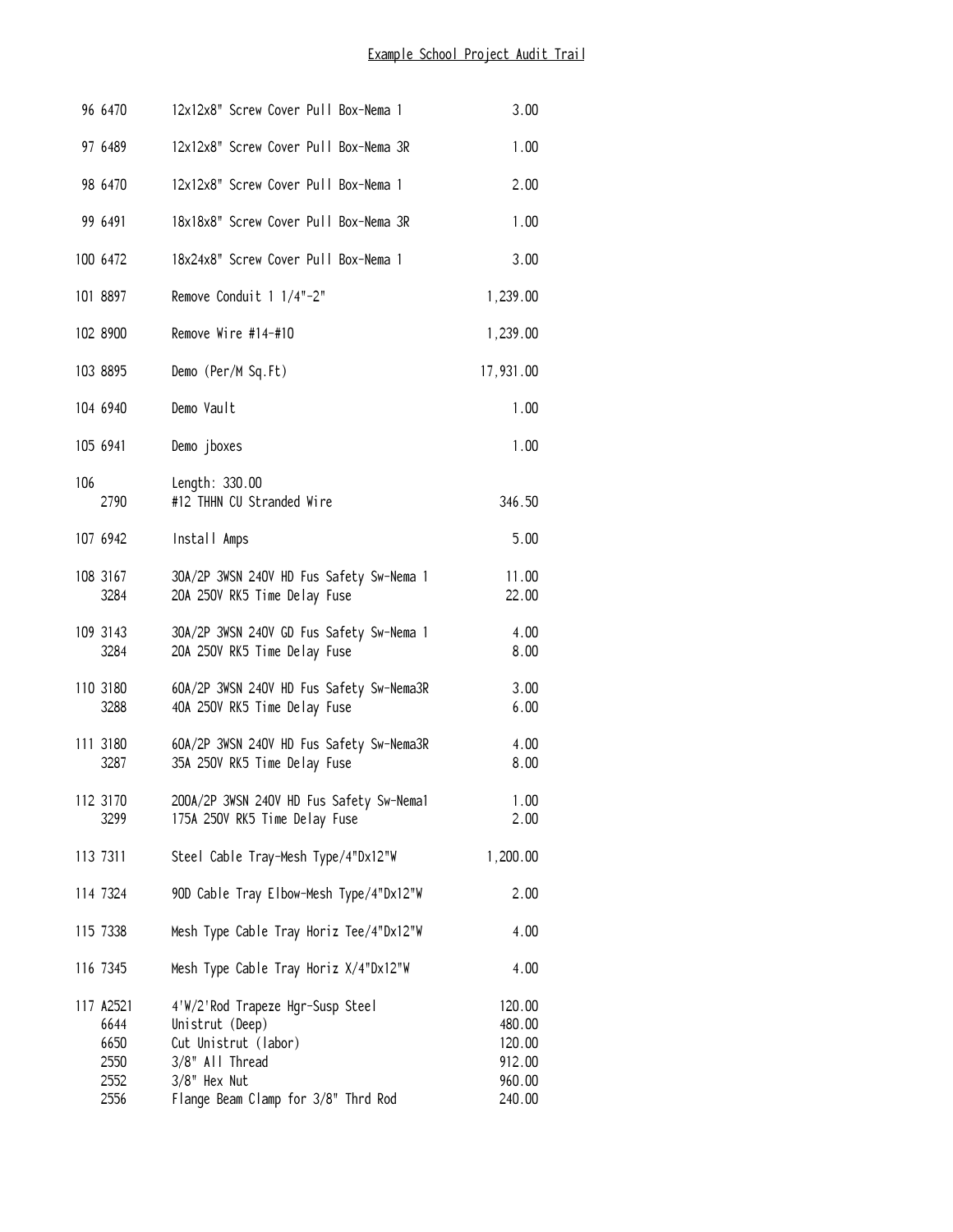# Example School Project Audit Trail

| 118 8416                          | NM Raceway Base 2 Comp 5400 Iv P/FT                                                                                       | 520.00                           |
|-----------------------------------|---------------------------------------------------------------------------------------------------------------------------|----------------------------------|
| 119 8429                          | NM Int Elbow 5400 Ivory                                                                                                   | 1.00                             |
| 120 8425                          | NM End Cap 5400 Ivory                                                                                                     | 40.00                            |
| 121 8417                          | NM Raceway Cover 5400 Ivory P/FT                                                                                          | 520.00                           |
| 122 8421                          | NM Device Bracket 5400 Ivory                                                                                              | 254.00                           |
| 123 8424                          | Device Plate                                                                                                              | 254.00                           |
| 124 6638                          | 2-Compartment Telepower Pole-4 Sql Rcpt                                                                                   | 2.00                             |
| 125 A6778<br>2572<br>2731<br>4672 | Wall motion sensor<br>4" Square Box w/brkt (1/2 & 3/4 KO's)<br>4" Square-1G Plaster Ring-5/8"D<br>1G Plastic Switch Plate | 11.00<br>11.00<br>11.00<br>11.00 |
| 126 A5765<br>2572<br>2726         | 4" Square Box & 3/0 Ring/No Cvr<br>4" Square Box w/brkt (1/2 & 3/4 K0's)<br>4" Square-3/0 Plaster Ring-5/8"D              | 8.00<br>8.00<br>8.00             |
| 127 6943                          | Wall Motion Sensor                                                                                                        | 8.00                             |
| 128 6944                          | Ceiling Motion Sensor                                                                                                     | 8.00                             |
| 129 6945                          | 10 Relay Lighting control panel                                                                                           | 2.00                             |
| 130 6946                          | 22 relay lighting control panel                                                                                           | 1.00                             |
| 131 6947                          | 20 relay lighting control panel                                                                                           | 1.00                             |
| 132 6948                          | 15 relay lighting control panel                                                                                           | 2.00                             |
| 133 6949                          | 5 relay w/internal timeclock lcp                                                                                          | 2.00                             |
| 134 6950                          | 8 relay w/internal time clock lcp                                                                                         | 1.00                             |

| 139 A5392 | [S] 20A/Spec Grade/SS Plate           | 5.00  |
|-----------|---------------------------------------|-------|
| 2572      | 4" Square Box w/brkt (1/2 & 3/4 K0's) | 5.00  |
| 2731      | 4" Square-1G Plaster Ring-5/8"D       | 5.00  |
| 4696      | 1G SS Toggle Sw Plate                 | 5.00  |
| 4459      | 20A Spec Grade SP Switch              | 5.00  |
| 140 A5412 | [SS] 20A/Spec Grade/SS Plate          | 11.00 |
| 2572      | 4" Square Box w/brkt (1/2 & 3/4 K0's) | 11.00 |
| 2736      | 4" Square-2G Plaster Ring-5/8"D       | 11.00 |
| 4703      | 2G SS Toqqle Sw Plate                 | 11.00 |
| 4459      | 20A Spec Grade SP Switch              | 22.00 |
| 141 A5553 | [S] 20A/Prem Spec Grade/Ind Cvr       | 2.00  |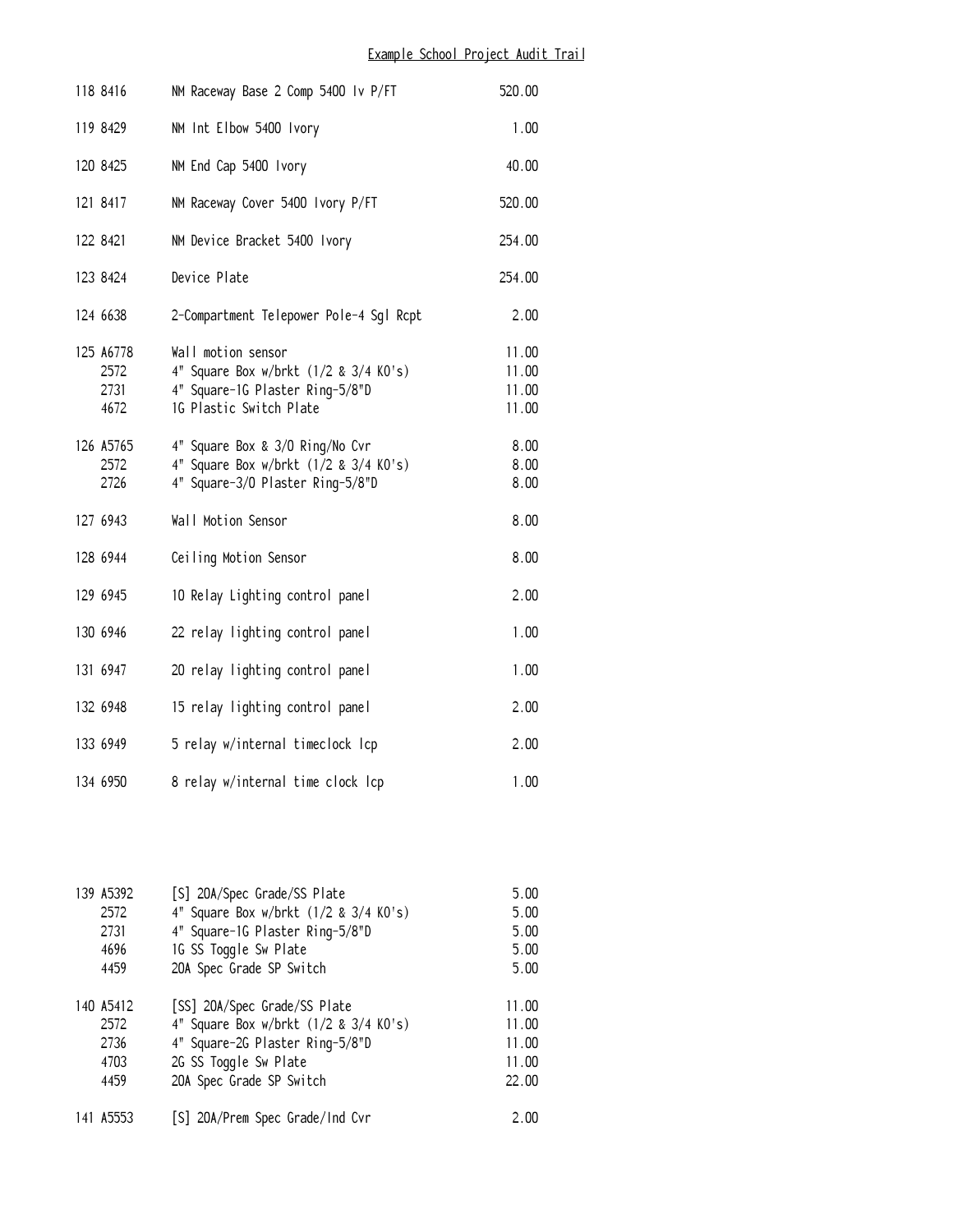| 2579      | 1G WP Bell Box-(3)1/2" Hubs              | 2.00   |
|-----------|------------------------------------------|--------|
| 4772      | 1G WP Switch Cover                       | 2.00   |
| 4460      | 20A Prem Spec Grade SP Switch            | 2.00   |
| 142 A5779 | 4" Square Box & Blank Cover              | 11.00  |
| 2571      | 4" Square Box (1/2 & 3/4 K0's)           | 11.00  |
| 4791      | 4" Square Flat Blank Cover w/KO          | 11.00  |
| 143 A5765 | 4" Square Box & 3/0 Ring/No Cvr          | 11.00  |
| 2572      | 4" Square Box w/brkt (1/2 & 3/4 KO's)    | 11.00  |
| 2726      | 4" Square-3/0 Plaster Ring-5/8"D         | 11.00  |
| 144 A5750 | 1G 3-Hub Bell Box w/Blank Cover          | 6.00   |
| 2581      | 1G WP Bell Box-(3)3/4" Hubs              | $6.00$ |
| 4773      | 1G WP Blank Cover                        | 6.00   |
| 145 A5715 | 20A/GFI/Prem Spec Grade/Al Box & WP Cvr  | 1.00   |
| 2579      | 1G WP Bell Box-(3)1/2" Hubs              | 1.00   |
| 4771      | 1G WP Duplex Recptacle Cover             | 1.00   |
| 4519      | 20A/125V PremSpec Grde GFI Duplex(5-20R) | 1.00   |
| 8261      | Grndscr&Bare Pigtail                     | 1.00   |
| 146 A5753 | 2G 4-Hub Bell Box w/Blank Cover          | 4.00   |
| 2586      | 2G WP Bell Box-(4)3/4" Hubs              | 4.00   |
| 4776      | 2G WP Blank Cover                        | 4.00   |
| 147 A5750 | 1G 3-Hub Bell Box w/Blank Cover          | 1.00   |
| 2581      | 1G WP Bell Box-(3)3/4" Hubs              | 1.00   |
| 4773      | 1G WP Blank Cover                        | 1.00   |
| 148 A     | 4' Wrap-Around 2-Lamp                    | 22.00  |
| A4980     | 4" Square Box w/(1) Fixture Whip         | 22.00  |
| 2571      | 4" Square Box (1/2 & 3/4 K0's)           | 22.00  |
| 2304      | 1/2" T-Bar Wire Conduit Clip             | 22.00  |
| 4790      | 4" Square Flat Blank Cover               | 22.00  |
| 6839      | Red Wirenuts                             | 132.00 |
| 5045      | Manufactured Fixture Whip                | 22.00  |
| 2332      | 1/4" Beam Clamp                          | 22.00  |
| 149 B     | 4' Wrap-Around 2-Lamp                    | 4.00   |
| A4980     | 4" Square Box w/(1) Fixture Whip         | 4.00   |
| 2571      | 4" Square Box (1/2 & 3/4 K0's)           | 4.00   |
| 2304      | 1/2" T-Bar Wire Conduit Clip             | 4.00   |
| 4790      | 4" Square Flat Blank Cover               | 4.00   |
| 6839      | Red Wirenuts                             | 24.00  |
| 5045      | Manufactured Fixture Whip                | 4.00   |
| 2332      | 1/4" Beam Clamp                          | 4.00   |
| 150 C     | H.I.D. Wall Pack Fixture                 | 21.00  |
| A4980     | 4" Square Box w/(1) Fixture Whip         | 21.00  |
| 2571      | 4" Square Box (1/2 & 3/4 K0's)           | 21.00  |
| 2304      | 1/2" T-Bar Wire Conduit Clip             | 21.00  |
| 4790      | 4" Square Flat Blank Cover               | 21.00  |
| 6839      | Red Wirenuts                             | 126.00 |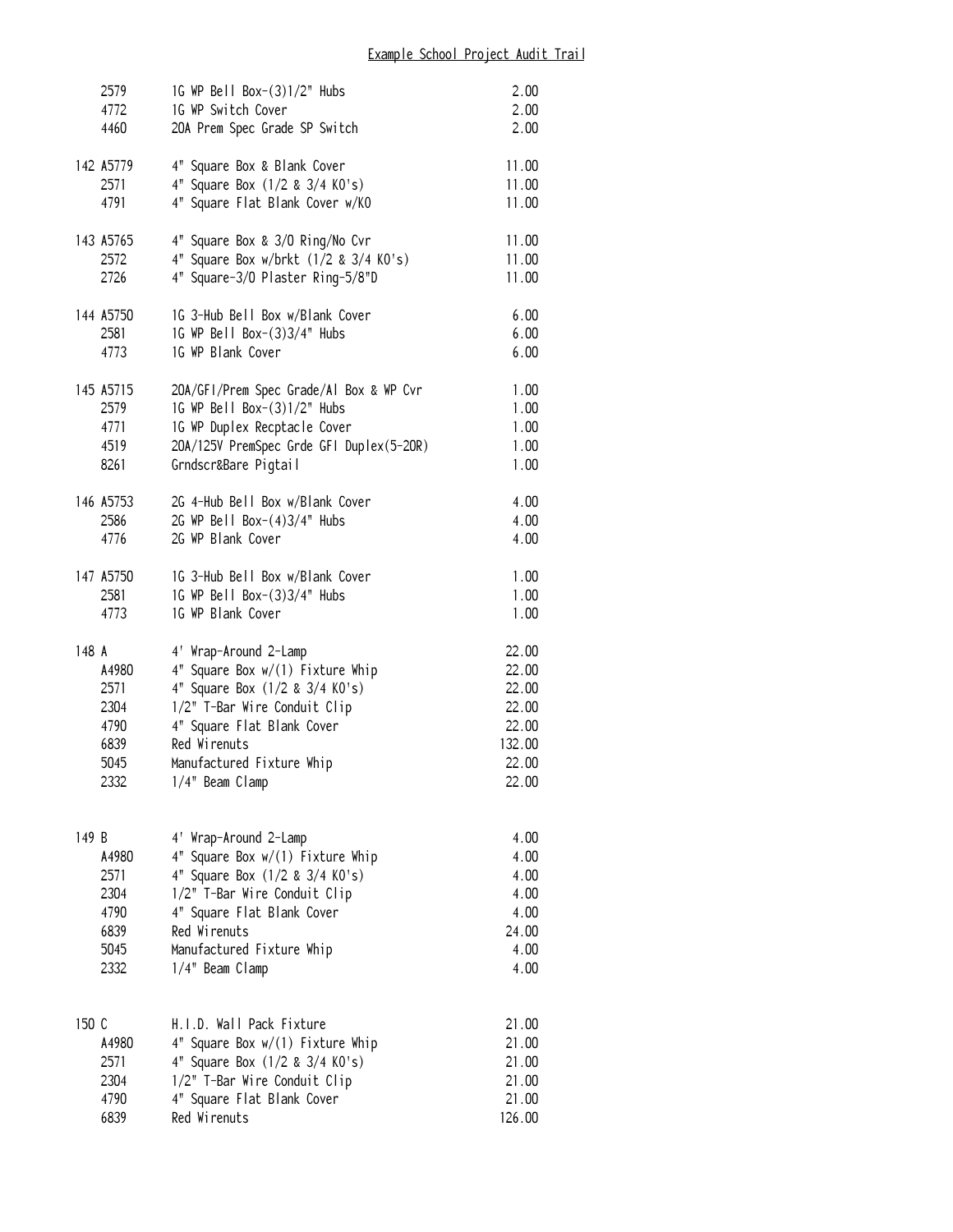| 5045             | Manufactured Fixture Whip                | 21.00  |
|------------------|------------------------------------------|--------|
| 2332             | 1/4" Beam Clamp                          | 21.00  |
| 151D             | 4' Recessed Fluor                        | 10.00  |
| A4969            | 4-11/16 Box w/Flat Brkt & 3/0 Plast Ring | 10.00  |
| 2577             | 4-11/16" Square Box w/brkt Comb KO's     | 10.00  |
| 2754             | 4-11/16"-3/0 Plaster Ring-5/8"D          | 10.00  |
| 6839             | Red Wirenuts                             | 30.00  |
| 152 E            | 2'x4' Surf Commercial Fluor              | 24.00  |
| A4980            | 4" Square Box w/(1) Fixture Whip         | 24.00  |
| 2571             | 4" Square Box (1/2 & 3/4 K0's)           | 24.00  |
| 2304             | 1/2" T-Bar Wire Conduit Clip             | 24.00  |
| 4790             | 4" Square Flat Blank Cover               | 24.00  |
| 6839             | Red Wirenuts                             | 144.00 |
| 5045             | Manufactured Fixture Whip                | 24.00  |
| 2332             | 1/4" Beam Clamp                          | 24.00  |
| 153 F            | Exit Fixture                             | 15.00  |
| A4966            | 4" Square Box w-3/0 Ring                 | 15.00  |
| 2571             | 4" Square Box (1/2 & 3/4 K0's)           | 15.00  |
| 2725             | 4" Square-3/0 Plaster Ring-1/2"D         | 15.00  |
| 6839             | Red Wirenuts                             | 45.00  |
| 154 <sub>6</sub> | 4' Wrap-Around 2-Lamp                    | 13.00  |
| A4980            | 4" Square Box w/(1) Fixture Whip         | 13.00  |
| 2571             | 4" Square Box (1/2 & 3/4 K0's)           | 13.00  |
| 2304             | 1/2" T-Bar Wire Conduit Clip             | 13.00  |
| 4790             | 4" Square Flat Blank Cover               | 13.00  |
| 6839             | Red Wirenuts                             | 78.00  |
| 5045             | Manufactured Fixture Whip                | 13.00  |
| 2332             | 1/4" Beam Clamp                          | 13.00  |
| 155 H            | 2'x4' Recessed Fluor                     | 88.00  |
| A4980            | 4" Square Box w/(1) Fixture Whip         | 88.00  |
| 2571             | 4" Square Box (1/2 & 3/4 K0's)           | 88.00  |
| 2304             | 1/2" T-Bar Wire Conduit Clip             | 88.00  |
| 4790             | 4" Square Flat Blank Cover               | 88.00  |
| 6839             | Red Wirenuts                             | 528.00 |
| 5045             | Manufactured Fixture Whip                | 88.00  |
| 2332             | 1/4" Beam Clamp                          | 88.00  |
| 156              | Conpact Fluor Recessed Downlight         | 23.00  |
| 157J             | Tube Strip w/cable mounting              | 4.00   |
| A4980            | 4" Square Box w/(1) Fixture Whip         | 4.00   |
| 2571             | 4" Square Box (1/2 & 3/4 K0's)           | 4.00   |
| 2304             | 1/2" T-Bar Wire Conduit Clip             | 4.00   |
| 4790             | 4" Square Flat Blank Cover               | 4.00   |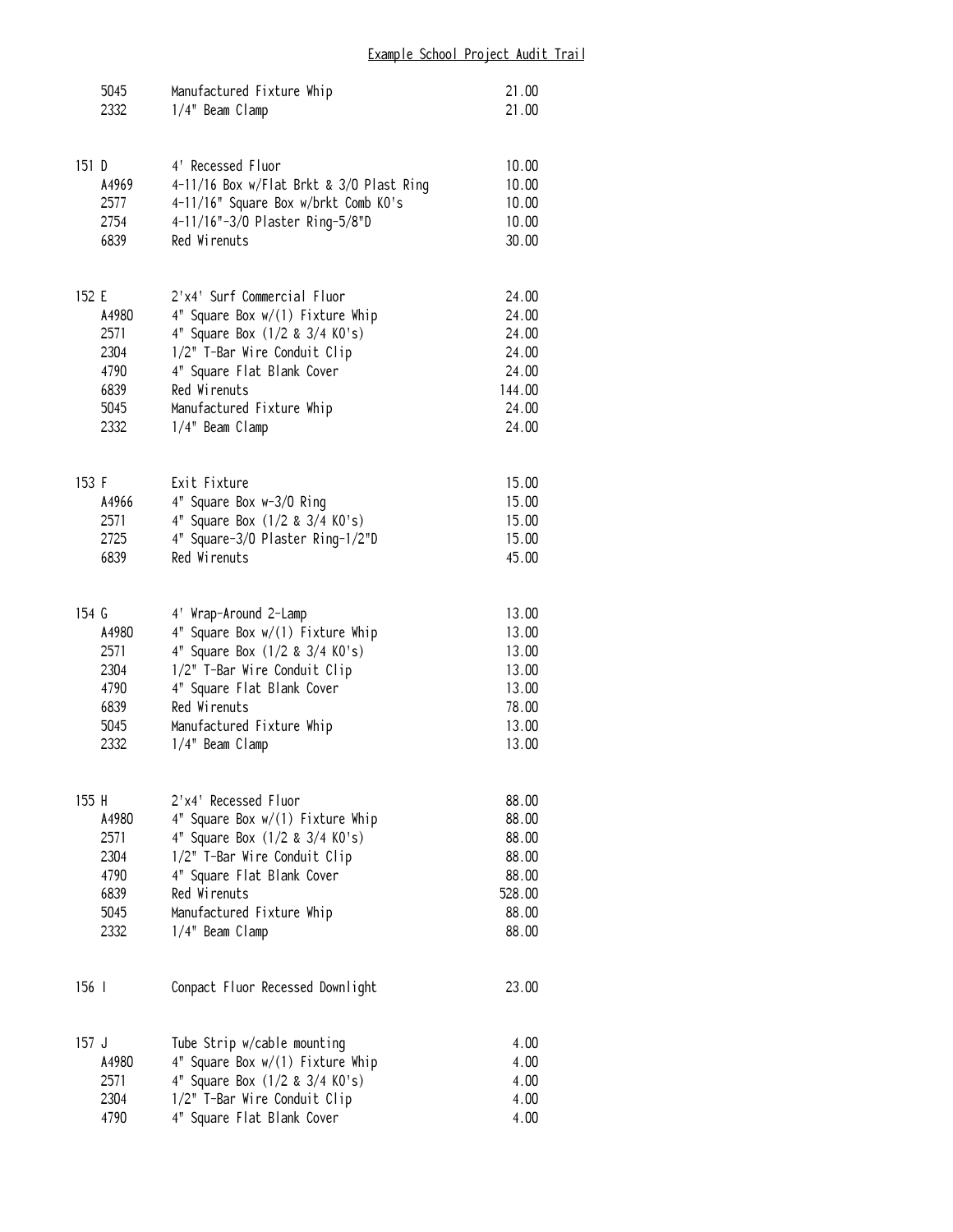| 6839  | Red Wirenuts                     | 24.00  |
|-------|----------------------------------|--------|
| 5045  | Manufactured Fixture Whip        | 4.00   |
| 2332  | 1/4" Beam Clamp                  | 4.00   |
| 158 K | 1'x4' Surf Commercial Fluor      | 35.00  |
| A4980 | 4" Square Box w/(1) Fixture Whip | 35.00  |
| 2571  | 4" Square Box (1/2 & 3/4 K0's)   | 35.00  |
| 2304  | 1/2" T-Bar Wire Conduit Clip     | 35.00  |
| 4790  | 4" Square Flat Blank Cover       | 35.00  |
| 6839  | Red Wirenuts                     | 210.00 |
| 5045  | Manufactured Fixture Whip        | 35.00  |
| 2332  | 1/4" Beam Clamp                  | 35.00  |
| 159 L | Incand Aisle/Step light          | 13.00  |
| A4980 | 4" Square Box w/(1) Fixture Whip | 13.00  |
| 2571  | 4" Square Box (1/2 & 3/4 K0's)   | 13.00  |
| 2304  | 1/2" T-Bar Wire Conduit Clip     | 13.00  |
| 4790  | 4" Square Flat Blank Cover       | 13.00  |
| 6839  | Red Wirenuts                     | 78.00  |
| 5045  | Manufactured Fixture Whip        | 13.00  |
| 2332  | 1/4" Beam Clamp                  | 13.00  |
| 160 M | 1'x4' Surf Commercial Fluor      | 19.00  |
| A4980 | 4" Square Box w/(1) Fixture Whip | 19.00  |
| 2571  | 4" Square Box (1/2 & 3/4 K0's)   | 19.00  |
| 2304  | 1/2" T-Bar Wire Conduit Clip     | 19.00  |
| 4790  | 4" Square Flat Blank Cover       | 19.00  |
| 6839  | Red Wirenuts                     | 114.00 |
| 5045  | Manufactured Fixture Whip        | 19.00  |
| 2332  | 1/4" Beam Clamp                  | 19.00  |
| 161 N | jelly jar light                  | 2.00   |
| A4966 | 4" Square Box w-3/0 Ring         | 2.00   |
| 2571  | 4" Square Box (1/2 & 3/4 KO's)   | 2.00   |
| 2725  | 4" Square-3/0 Plaster Ring-1/2"D | 2.00   |
| 6839  | Red Wirenuts                     | 6.00   |
| 1620  | 2'x2' Recessed Fluor             | 8.00   |
| A4980 | 4" Square Box w/(1) Fixture Whip | 8.00   |
| 2571  | 4" Square Box (1/2 & 3/4 K0's)   | 8.00   |
| 2304  | 1/2" T-Bar Wire Conduit Clip     | 8.00   |
| 4790  | 4" Square Flat Blank Cover       | 8.00   |
| 6839  | Red Wirenuts                     | 48.00  |
| 5045  | Manufactured Fixture Whip        | 8.00   |
| 2332  | 1/4" Beam Clamp                  | 8.00   |
| 163 P | 2'x4' Recessed Fluor             | 101.00 |
| A4980 | 4" Square Box w/(1) Fixture Whip | 101.00 |
| 2571  | 4" Square Box (1/2 & 3/4 K0's)   | 101.00 |
| 2304  | 1/2" T-Bar Wire Conduit Clip     | 101.00 |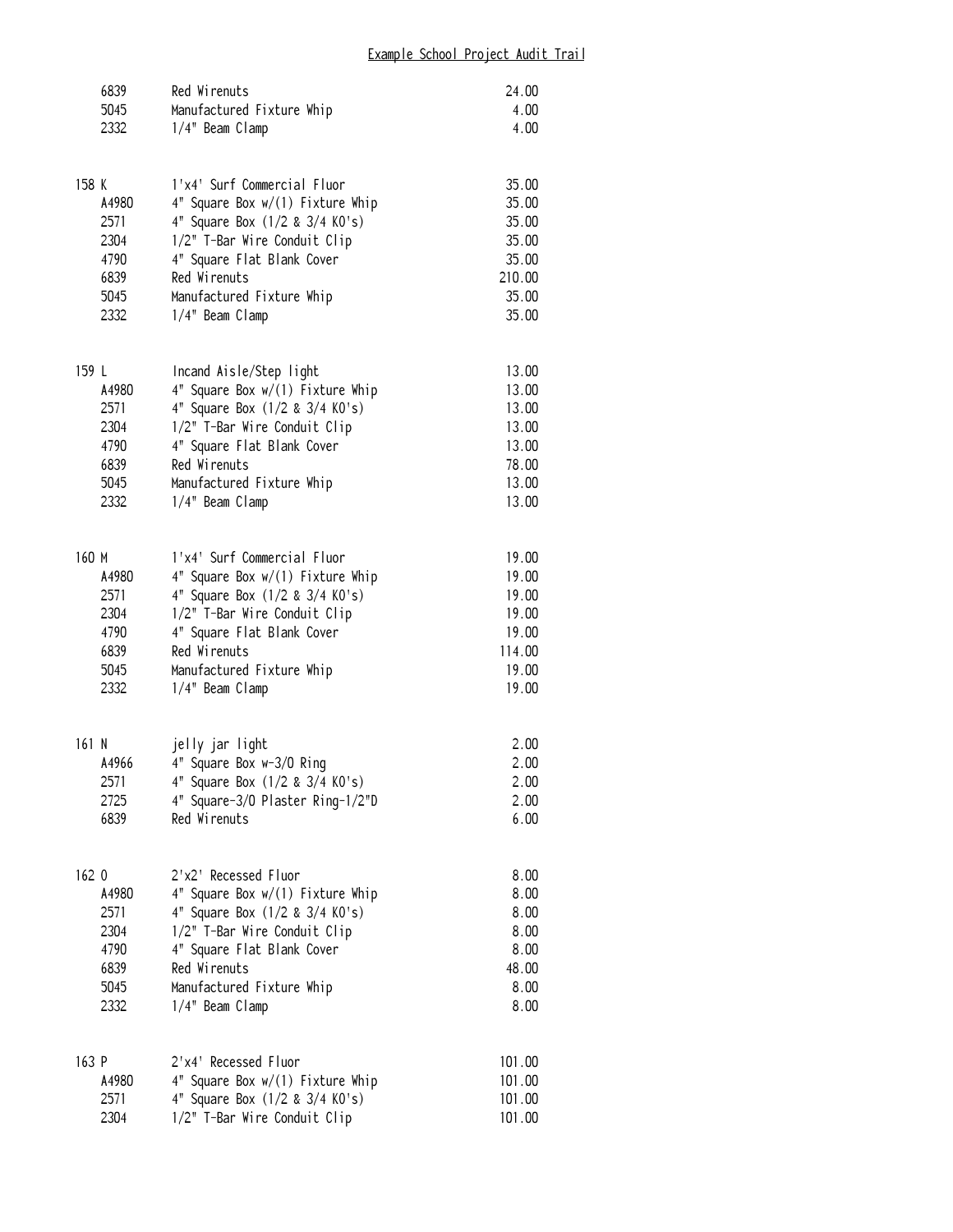| 4790<br>6839<br>5045<br>2332                                              | 4" Square Flat Blank Cover<br>Red Wirenuts<br>Manufactured Fixture Whip<br>1/4" Beam Clamp                                                                                                                                           | 101.00<br>606.00<br>101.00<br>101.00                                  |
|---------------------------------------------------------------------------|--------------------------------------------------------------------------------------------------------------------------------------------------------------------------------------------------------------------------------------|-----------------------------------------------------------------------|
| 164 <sub>Q</sub><br>A4980<br>2571<br>2304<br>4790<br>6839<br>5045<br>2332 | 2'x4' Recessed Fluor<br>4" Square Box w/(1) Fixture Whip<br>4" Square Box (1/2 & 3/4 K0's)<br>1/2" T-Bar Wire Conduit Clip<br>4" Square Flat Blank Cover<br>Red Wirenuts<br>Manufactured Fixture Whip<br>1/4" Beam Clamp             | 17.00<br>17.00<br>17.00<br>17.00<br>17.00<br>102.00<br>17.00<br>17.00 |
| 165 R<br>A4980<br>2571<br>2304<br>4790<br>6839<br>5045<br>2332            | Conpact Fluor Recessed Downlight<br>4" Square Box w/(1) Fixture Whip<br>4" Square Box (1/2 & 3/4 K0's)<br>1/2" T-Bar Wire Conduit Clip<br>4" Square Flat Blank Cover<br>Red Wirenuts<br>Manufactured Fixture Whip<br>1/4" Beam Clamp | 3.00<br>3.00<br>3.00<br>3.00<br>3.00<br>18.00<br>3.00<br>3.00         |
| 166 S<br>A4966<br>2571<br>2725<br>6839                                    | Pendent fixture<br>4" Square Box w-3/0 Ring<br>4" Square Box (1/2 & 3/4 K0's)<br>4" Square-3/0 Plaster Ring-1/2"D<br>Red Wirenuts                                                                                                    | 6.00<br>6.00<br>6.00<br>6.00<br>18.00                                 |
| $167$ T                                                                   | Conpact Fluor Recessed Downlight                                                                                                                                                                                                     | 3.00                                                                  |
| 168<br>1192<br>3107                                                       | Length: 100.00<br>2" PVC Conduit<br>1/8" Poly Pull Line                                                                                                                                                                              | 200.00<br>210.00                                                      |
| 169<br>1192<br>3107                                                       | Length: 100.00<br>2" PVC Conduit<br>1/8" Poly Pull Line                                                                                                                                                                              | 100.00<br>105.00                                                      |
| 170<br>1192<br>3107                                                       | Length: 100.00<br>2" PVC Conduit<br>1/8" Poly Pull Line                                                                                                                                                                              | 100.00<br>105.00                                                      |
| 171<br>1193<br>2802<br>2796<br>2366                                       | Length: 100.00<br>2-1/2" PVC Conduit<br>#250MCM THHN CU Stranded Wire<br>#2 THHN CU Stranded Wire<br>2"x3" Base Spacer                                                                                                               | 200.00<br>920.00<br>230.00<br>25.00                                   |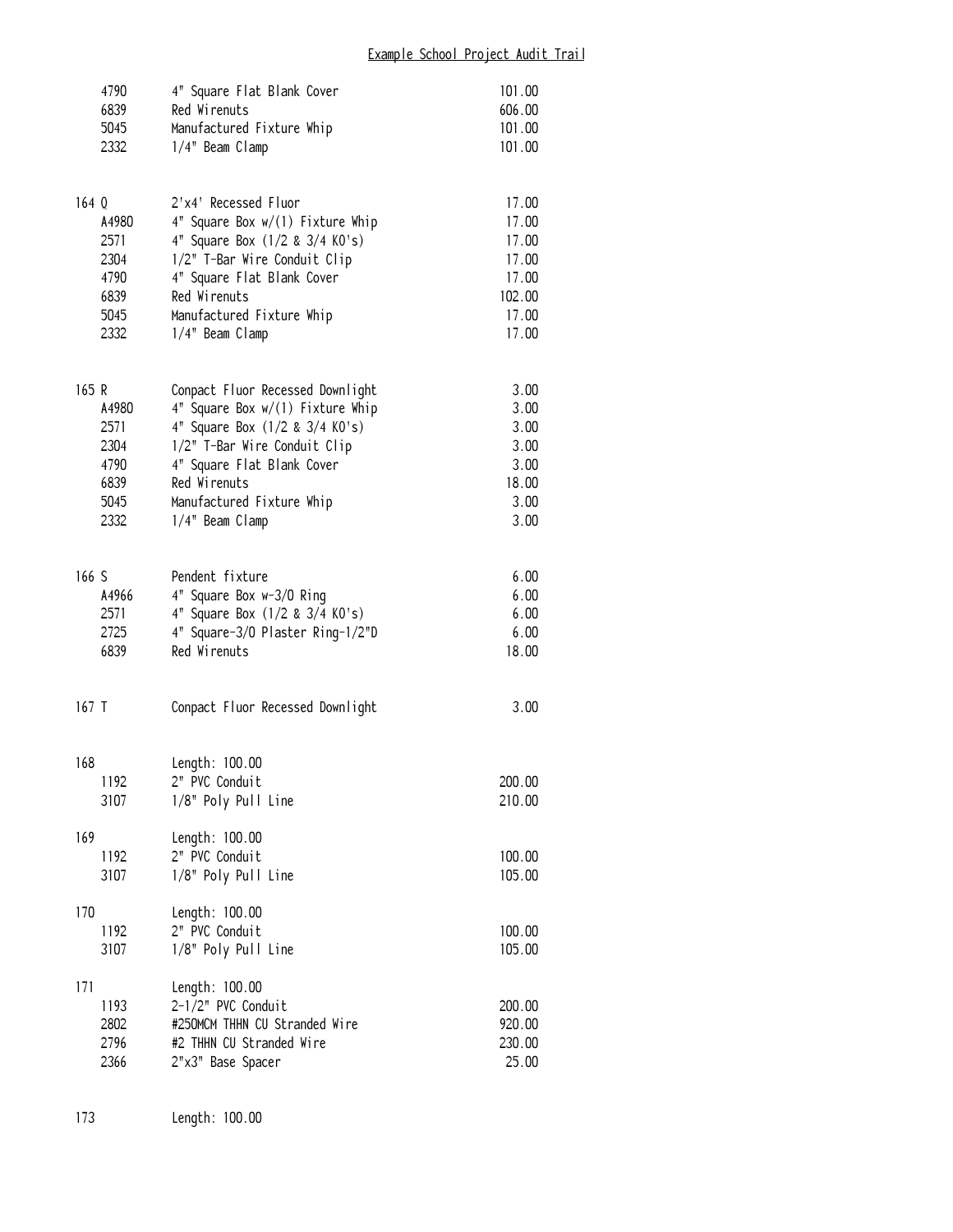| 1055<br>3107  | $2"$ GRC<br>1/8" Poly Pull Line                           | 300.00<br>315.00 |
|---------------|-----------------------------------------------------------|------------------|
| 174           | Length: 100.00                                            |                  |
| 1055          | $2"$ GRC                                                  | 100.00           |
| 2789          | #14 THHN CU Stranded Wire                                 | 420.00           |
| 175           | Length: 100.00                                            |                  |
| 1056          | $2 - 1/2"$ GRC                                            | 200.00           |
| 2802          | #250MCM THHN CU Stranded Wire<br>#2 THHN CU Stranded Wire | 920.00           |
| 2796          |                                                           | 230.00           |
| 176           | Length: 100.00                                            |                  |
| 1056          | $2 - 1/2"$ GRC                                            | 200.00           |
| A1807<br>1592 | (2) 2-1/2" LN & 1-Bushing                                 | 4.00             |
| 1604          | 2-1/2" Locknut<br>2-1/2" Plastic Bushing                  | 8.00<br>4.00     |
| 1771          | 2-1/2" Cut & Thread                                       | 2.00             |
| 2802          | #250MCM THHN CU Stranded Wire                             | 920.00           |
| 2796          | #2 THHN CU Stranded Wire                                  | 230.00           |
| 177           | Length: 360.00                                            |                  |
| 1005          | 2" EMT                                                    | 720.00           |
| 1571          | 2" Compression Die Cast Cplg                              | 72.00            |
| 1471          | 2" Compression Die Cast Conn                              | 12.00            |
| 3107          | 1/8" Poly Pull Line                                       | 756.00           |
| 179 1342      | 2" EMT Elbow                                              | 12.00            |
| 1571          | 2" Compression Die Cast Cplg                              | 12.00            |
| 180           | Length: 175.00                                            |                  |
| 1005          | 2" EMT                                                    | 350.00           |
| 1342          | 2" EMT Elbow                                              | 4.00             |
| 1571          | 2" Compression Die Cast Cplg                              | 39.00            |
| 1471          | 2" Compression Die Cast Conn                              | 12.00            |
| 2789          | #14 THHN CU Stranded Wire                                 | 735.00           |
| 2340          | 2" Unistrut Strap                                         | 43.75            |
| 181 2340      | 2" Unistrut Strap                                         | 100.00           |
| 182 2366      | 2"x3" Base Spacer                                         | 75.00            |
| 183           | Length: 360.00                                            |                  |
| 1006          | $2 - 1/2"$ EMT                                            | 720.00           |
| 1343          | 2-1/2" EMT Elbow                                          | 4.00             |
| 1572          | 2-1/2" Compression Die Cast Cplg                          | 76.00            |
| 1472          | 2-1/2" Compression Die Cast Conn                          | 12.00            |
| 2802          | #250MCM THHN CU Stranded Wire                             | 3,240.00         |
| 2796<br>2341  | #2 THHN CU Stranded Wire                                  | 810.00<br>90.00  |
|               | 2-1/2" Unistrut Strap                                     |                  |
| 184 2131      | 2" PVC Elbow                                              | 16.00            |
| 2119          | 2" PVC Coupling                                           | 16.00            |
| 185 8867      | Hole in Mansonary Wall 2"- 2 1/2"                         | 14.00            |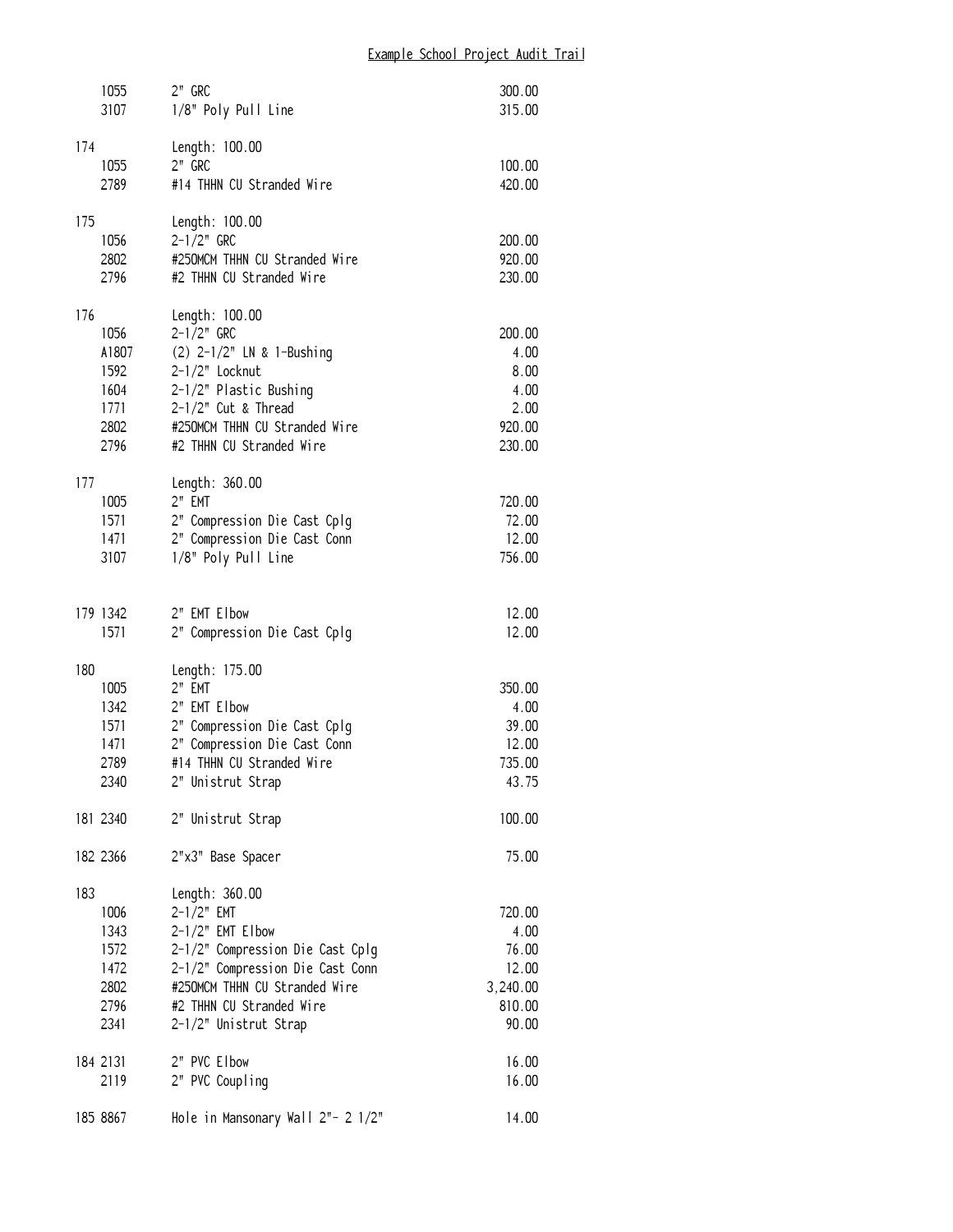| 186 8878                                                             | Core Drill Hole 2 1/2"                                                                                                                                                                                | 2.00                                                                  |
|----------------------------------------------------------------------|-------------------------------------------------------------------------------------------------------------------------------------------------------------------------------------------------------|-----------------------------------------------------------------------|
| 187 8873                                                             | Firestop Hole 2"-2 1/2"                                                                                                                                                                               | 16.00                                                                 |
| 189<br>1144<br>1931<br>2790<br>2279                                  | Length: 6.00<br>3/4" Liquidtight (metallic)<br>3/4" Seal-tite Conn (Str)<br>#12 THHN CU Stranded Wire<br>3/4" 1-Hole Strap                                                                            | 6.00<br>2.00<br>18.90<br>0.75                                         |
| 190<br>1051<br>A1802<br>1587<br>1599<br>1766<br>2790<br>2336         | Length: 55.00<br>$3/4"$ GRC<br>(2) 3/4" LN & 1-Bushing<br>3/4" Locknut<br>3/4" Plastic Bushing<br>3/4" Cut & Thread<br>#12 THHN CU Stranded Wire<br>3/4" Unistrut Strap                               | 55.00<br>2.00<br>4.00<br>2.00<br>1.00<br>173.25<br>6.88               |
| 191<br>1188<br>2127<br>2115<br>A2049<br>1587<br>2061<br>2790<br>2336 | Length: 85.00<br>3/4" PVC Conduit<br>3/4" PVC Elbow<br>3/4" PVC Coupling<br>3/4" PVC Term Adpt & Locknut<br>3/4" Locknut<br>3/4" PVC Male Adaptor<br>#12 THHN CU Stranded Wire<br>3/4" Unistrut Strap | 85.00<br>10.00<br>10.00<br>10.00<br>10.00<br>10.00<br>267.75<br>10.63 |
| 192<br>1188<br>2127<br>2115<br>A2049<br>1587<br>2061<br>2790<br>2336 | Length: 20.00<br>3/4" PVC Conduit<br>3/4" PVC Elbow<br>3/4" PVC Coupling<br>3/4" PVC Term Adpt & Locknut<br>3/4" Locknut<br>3/4" PVC Male Adaptor<br>#12 THHN CU Stranded Wire<br>3/4" Unistrut Strap | 20.00<br>1.00<br>1.00<br>2.00<br>2.00<br>2.00<br>63.00<br>2.50        |
| 193<br>1144<br>1931<br>2790<br>2279                                  | Length: 360.00<br>3/4" Liquidtight (metallic)<br>3/4" Seal-tite Conn (Str)<br>#12 THHN CU Stranded Wire<br>3/4" 1-Hole Strap                                                                          | 360.00<br>52.00<br>1,134.00<br>45.00                                  |
| 194<br>1051<br>1348<br>1866<br>A1802<br>1587<br>1599<br>1766<br>3107 | Length: 60.00<br>$3/4"$ GRC<br>3/4" GRC Elbow<br>3/4" GRC Coupling<br>(2) 3/4" LN & 1-Bushing<br>3/4" Locknut<br>3/4" Plastic Bushing<br>3/4" Cut & Thread<br>1/8" Poly Pull Line                     | 60.00<br>2.00<br>2.00<br>2.00<br>4.00<br>2.00<br>1.00<br>63.00        |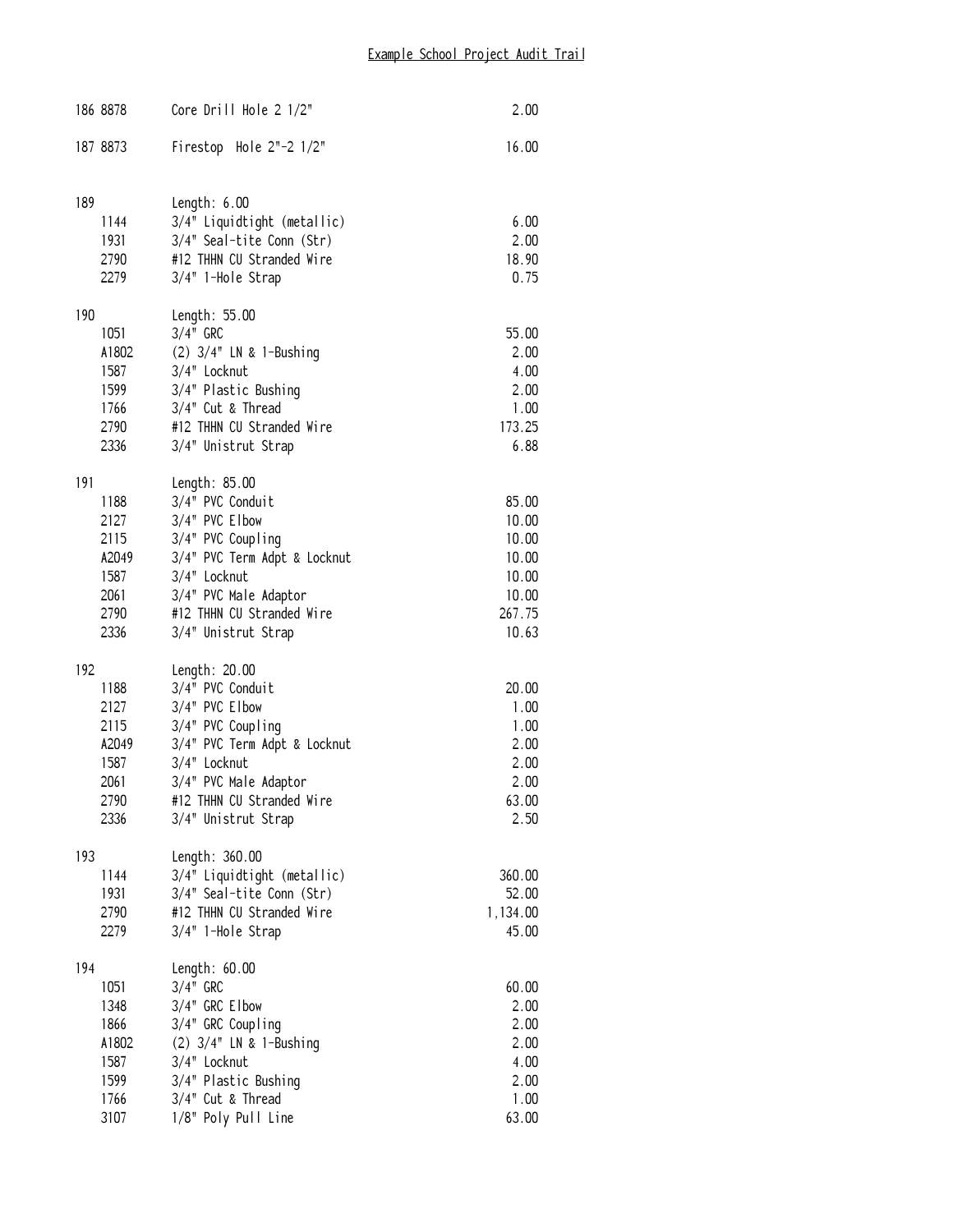| 2336     | 3/4" Unistrut Strap               | 7.50     |
|----------|-----------------------------------|----------|
| 195      | Length: 6.00                      |          |
| 1144     | 3/4" Liquidtight (metallic)       | 6.00     |
| 1931     | 3/4" Seal-tite Conn (Str)         | 2.00     |
| 3107     | 1/8" Poly Pull Line               | 6.30     |
| 2279     | 3/4" 1-Hole Strap                 | 0.75     |
| 196      | Length: 90.00                     |          |
| 1001     | $3/4"$ EMT                        | 90.00    |
| 1567     | 3/4" Compressin Die Cast Cplg     | 9.00     |
| 1467     | 3/4" Compression Die Cast Conn    | 2.00     |
| 3107     | 1/8" Poly Pull Line               | 94.50    |
| 2336     | 3/4" Unistrut Strap               | 11.25    |
| 197      | Length: 485.00                    |          |
| 1001     | $3/4"$ EMT                        | 485.00   |
| 1567     | 3/4" Compressin Die Cast Cplq     | 48.50    |
| 1467     | 3/4" Compression Die Cast Conn    | 32.00    |
| 3107     | 1/8" Poly Pull Line               | 509.25   |
| 2336     | 3/4" Unistrut Strap               | 60.63    |
| 199 8872 | Firestop Hole 1"-1 1/2"           | 3.00     |
|          |                                   |          |
| 200 8866 | Hole in Mansonary Wall 1"- 1 1/2" | 3.00     |
| 201      | Length: 2,690.00                  |          |
| 1001     | $3/4"$ EMT                        | 2,690.00 |
| 1567     | 3/4" Compressin Die Cast Cplg     | 269.00   |
| 1467     | 3/4" Compression Die Cast Conn    | 296.00   |
| 2790     | #12 THHN CU Stranded Wire         | 8,473.50 |
| 2336     | 3/4" Unistrut Strap               | 336.25   |
| 202      | Length: 1,890.00                  |          |
| 1001     | $3/4"$ EMT                        | 1,890.00 |
| 1567     | 3/4" Compressin Die Cast Cplq     | 189.00   |
| 1467     | 3/4" Compression Die Cast Conn    | 354.00   |
| 2790     | #12 THHN CU Stranded Wire         | 7,938.00 |
| 2336     | 3/4" Unistrut Strap               | 236.25   |
| 203      | Length: 555.00                    |          |
| 1001     | $3/4"$ EMT                        | 555.00   |
| 1567     | 3/4" Compressin Die Cast Cplq     | 55.50    |
| 1467     | 3/4" Compression Die Cast Conn    | 78.00    |
| 2790     | #12 THHN CU Stranded Wire         | 2,913.75 |
| 2336     | 3/4" Unistrut Strap               | 69.38    |
| 204      | Length: 105.00                    |          |
| 1001     | $3/4"$ EMT                        | 105.00   |
| 1567     | 3/4" Compressin Die Cast Cplg     | 10.50    |
| 1467     | 3/4" Compression Die Cast Conn    | 22.00    |
| 2790     | #12 THHN CU Stranded Wire         | 661.50   |
| 2336     | 3/4" Unistrut Strap               | 13.13    |
| 205      | Length: 65.00                     |          |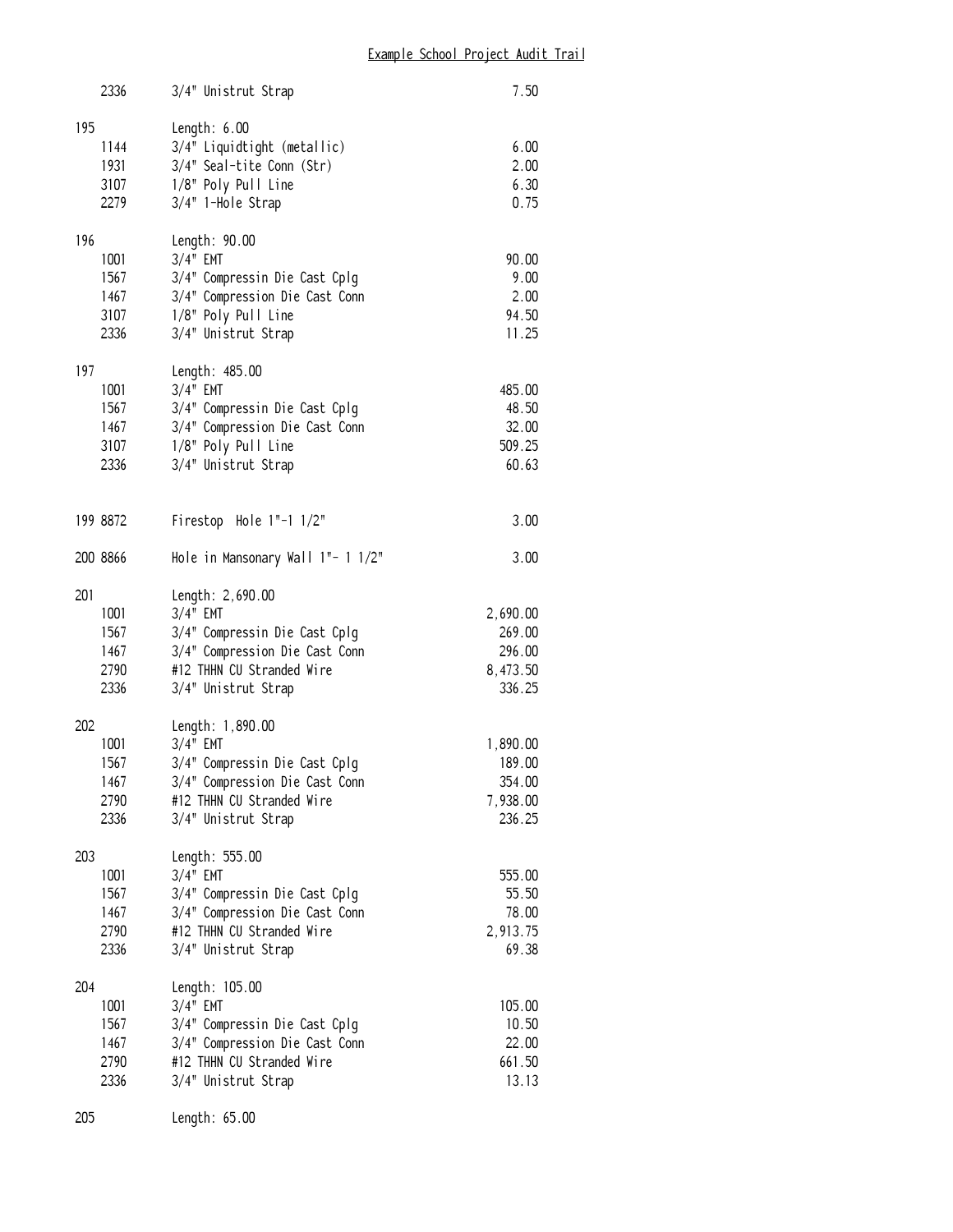|     | 1001      | $3/4"$ EMT                              | 65.00     |
|-----|-----------|-----------------------------------------|-----------|
|     | 1567      | 3/4" Compressin Die Cast Cplg           | 6.50      |
|     | 1467      | 3/4" Compression Die Cast Conn          | 12.00     |
|     | 2790      | #12 THHN CU Stranded Wire               | 477.75    |
|     | 2336      | 3/4" Unistrut Strap                     | 8.13      |
| 206 |           | Length: 1,430.00                        |           |
|     | 1001      | $3/4"$ EMT                              | 1,430.00  |
|     | 1567      | 3/4" Compressin Die Cast Cplg           | 143.00    |
|     | 1467      | 3/4" Compression Die Cast Conn          | 112.00    |
|     | 2790      | #12 THHN CU Stranded Wire               | 13,513.50 |
|     | 2336      | 3/4" Unistrut Strap                     | 178.75    |
|     | 207 8872  | Firestop Hole 1"-1 1/2"                 | 10.00     |
|     | 208 8866  | Hole in Mansonary Wall 1"- 1 1/2"       | 10.00     |
|     | 209 A5780 | 4" Square Box w/Flat Brkt & Blank Cover | 52.00     |
|     | 2572      | 4" Square Box w/brkt (1/2 & 3/4 K0's)   | 52.00     |
|     | 4791      | 4" Square Flat Blank Cover w/KO         | 52.00     |
| 210 |           | Length: 100.00                          |           |
|     | 1001      | $3/4"$ EMT                              | 100.00    |
|     | 1567      | 3/4" Compressin Die Cast Cplg           | 10.00     |
|     | 1467      | 3/4" Compression Die Cast Conn          | 2.00      |
|     | 2790      | #12 THHN CU Stranded Wire               | 315.00    |
|     | 2336      | 3/4" Unistrut Strap                     | 12.50     |
|     | 211 6952  | 25 pair cat 3 telephone wire            | 375.00    |
|     | 212 6769  | Clock (Single Face)                     | 4.00      |
|     | 213 6769  | Clock (Single Face)                     | 7.00      |
|     | 214 8480  | Control module                          | 1.00      |
|     | 215 6741  | Fire Alarm Pull Station                 | 5.00      |
|     | 216 8907  | FA Relay                                | 12.00     |
|     | 217 8434  | Door Magnet Hold Open                   | 4.00      |
|     | 218 8595  | Tamper Switch                           | 2.00      |
|     | 219 8596  | Flow Switch                             | 2.00      |
|     | 220 8454  | Smoke Detector Addressable              | 118.00    |
|     | 221 6740  | Heat Detector                           | 23.00     |
|     | 222 6740  | Heat Detector                           | 41.00     |
|     | 223 8345  | Duct Detector                           | 2.00      |
|     | 224 6748  | Horn WP 120V AC                         | 1.00      |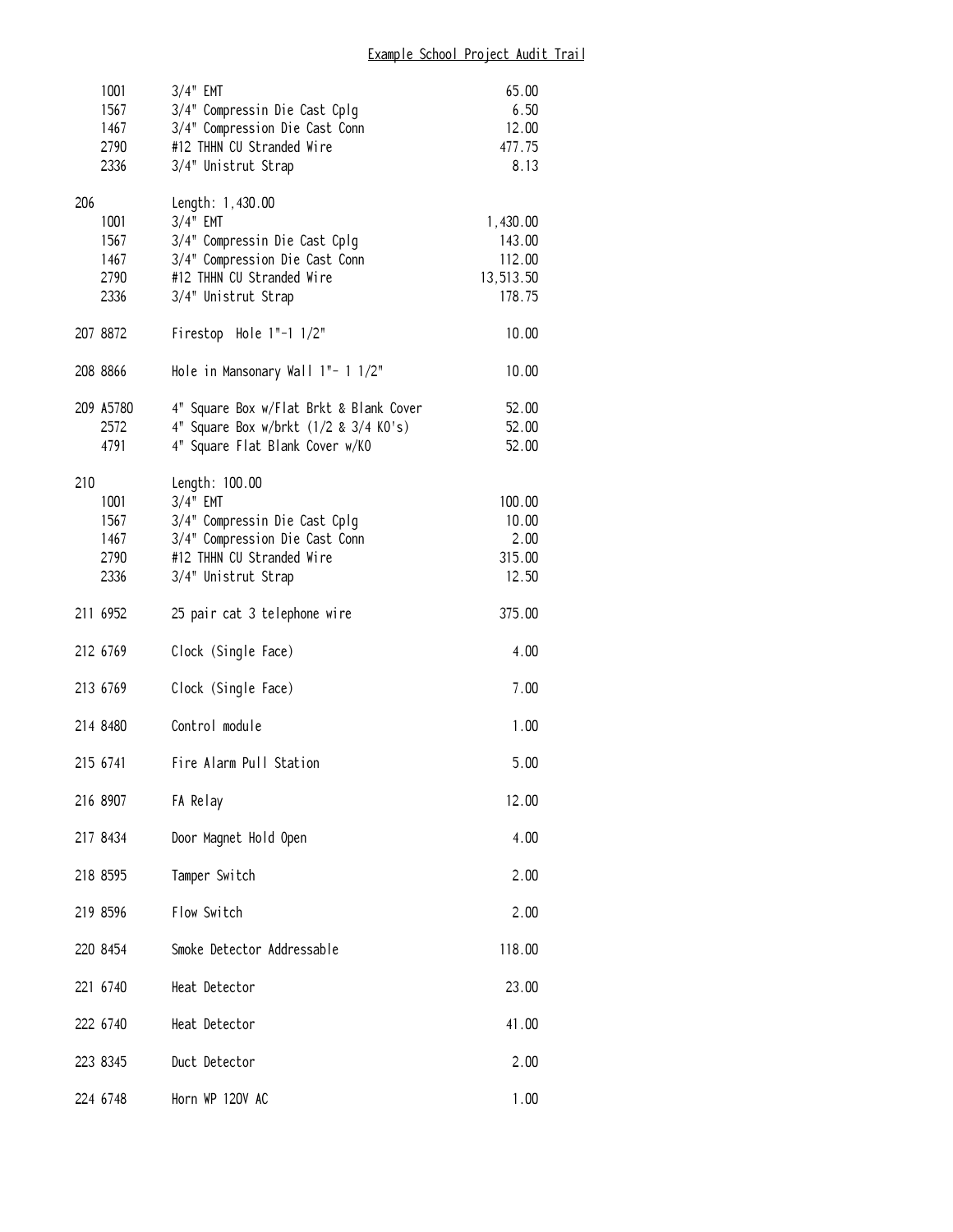| 225 6747                                                             | Horn/Strobe                                                                                                                                                                                              | 14.00                                                            |
|----------------------------------------------------------------------|----------------------------------------------------------------------------------------------------------------------------------------------------------------------------------------------------------|------------------------------------------------------------------|
| 226 8344                                                             | Strobe                                                                                                                                                                                                   | 5.00                                                             |
| 228 6744                                                             | Bell-10" 120V AC                                                                                                                                                                                         | 1.00                                                             |
| 229 8657                                                             | Monitor module                                                                                                                                                                                           | 4.00                                                             |
| 230 8657                                                             | Monitor module                                                                                                                                                                                           | 46.00                                                            |
| 231 A5766<br>2574<br>2731                                            | 4" Square Box & 1G Ring/No Cvr<br>4" Square Deep Box w/brkt (1/2,3/4 KO's)<br>4" Square-1G Plaster Ring-5/8"D                                                                                            | 86.00<br>86.00<br>86.00                                          |
| 232 A5765<br>2572<br>2726                                            | 4" Square Box & 3/0 Ring/No Cvr<br>4" Square Box w/brkt (1/2 & 3/4 K0's)<br>4" Square-3/0 Plaster Ring-5/8"D                                                                                             | 186.00<br>186.00<br>186.00                                       |
| 233<br>1001<br>1567<br>1467<br>2790<br>2336                          | Length: 555.00<br>$3/4"$ EMT<br>3/4" Compressin Die Cast Cplg<br>3/4" Compression Die Cast Conn<br>#12 THHN CU Stranded Wire<br>3/4" Unistrut Strap                                                      | 555.00<br>55.50<br>42.00<br>1,165.50<br>69.38                    |
| 234<br>1001<br>1567<br>1467<br>2336                                  | Length: 4,050.00<br>3/4" EMT<br>3/4" Compressin Die Cast Cplg<br>3/4" Compression Die Cast Conn<br>3/4" Unistrut Strap                                                                                   | 4,050.00<br>405.00<br>444.00<br>506.25                           |
| 235<br>2789                                                          | Length: 2,805.00<br>#14 THHN CU Stranded Wire                                                                                                                                                            | 5,890.50                                                         |
| 236<br>1003<br>1340<br>1569<br>1469<br>2338                          | Length: 220.00<br>$1 - 1/4"$ EMT<br>$1-1/4"$ EMT Elbow<br>1-1/4" Compression Die Cast Cplg<br>1-1/4" Compression Die Cast Conn<br>1-1/4" Unistrut Strap                                                  | 220.00<br>4.00<br>26.00<br>4.00<br>27.50                         |
| 237<br>1053<br>1340<br>1868<br>A1804<br>1589<br>1601<br>1768<br>2338 | Length: 310.00<br>$1 - 1/4"$ GRC<br>1-1/4" EMT Elbow<br>1-1/4" GRC Coupling<br>(2) 1-1/4" LN & 1-Bushing<br>$1-1/4"$ Locknut<br>1-1/4" Plastic Bushing<br>$1-1/4"$ Cut & Thread<br>1-1/4" Unistrut Strap | 310.00<br>8.00<br>8.00<br>8.00<br>16.00<br>8.00<br>4.00<br>38.75 |
| 238<br>1190<br>A2051<br>1589                                         | Length: 210.00<br>1-1/4" PVC Conduit<br>1-1/4" PVC Term Adpt & Locknut<br>$1-1/4"$ Locknut                                                                                                               | 210.00<br>$6.00$<br>6.00                                         |